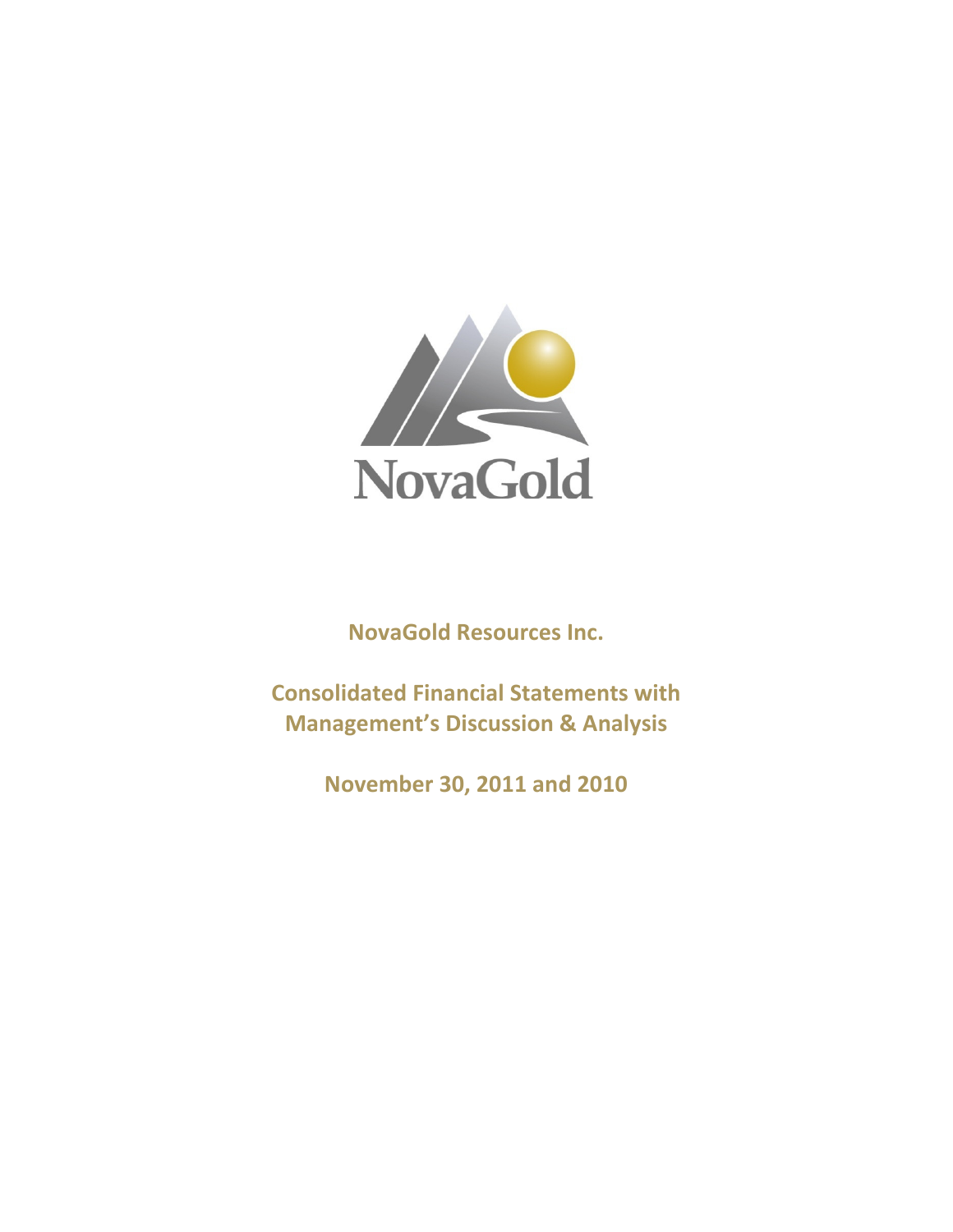# **Table of Contents**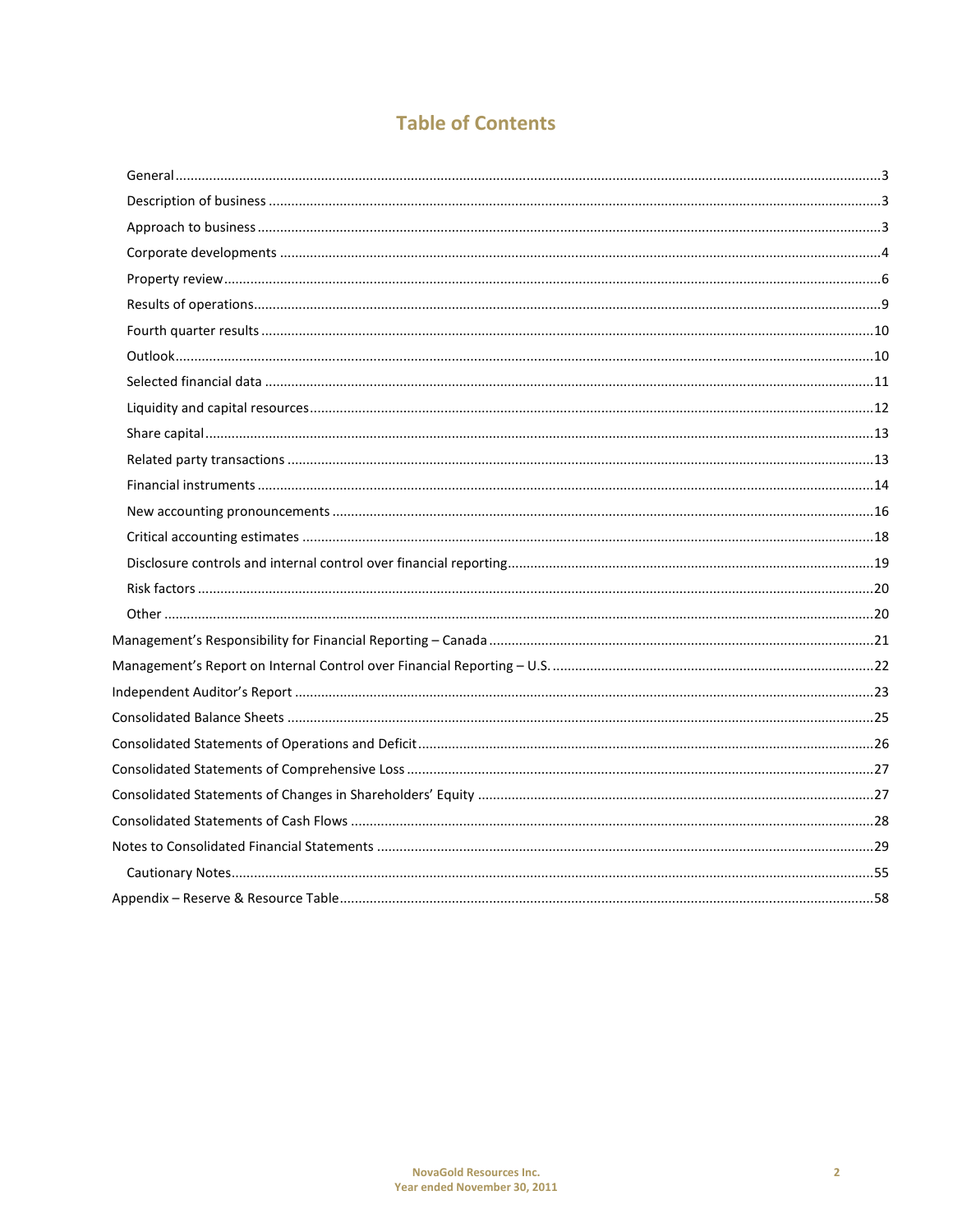### General

This Management's Discussion and Analysis ("MD&A") of NovaGold Resources Inc. ("NovaGold" or "the Company") is dated February 22, 2012 and provides an analysis of NovaGold's audited financial results for the fiscal year ended November 30, 2011 compared to the previous year. At February 22, 2012, the Company had 278.0 million common shares issued and outstanding.

The following information should be read in conjunction with the Company's November 30, 2011 audited consolidated financial statements and related notes, which are prepared in accordance with generally accepted accounting principles in Canada ("Canadian GAAP") and reconciled to U.S. GAAP in note 21 in the financial statements. The accounting policies have been consistently followed in preparation of these financial statements. All amounts are in Canadian dollars unless otherwise stated.

The Company's shares are listed on the Toronto Stock Exchange ("TSX") and the NYSE Amex LLC under the symbol "NG". Additional information related to NovaGold including the Company's Annual Information Form for the year ended November 30, 2011 is available on SEDAR at www.sedar.com and EDGAR at www.sec.gov.

### Description of business

NovaGold is a precious metals company engaged in the exploration and development of mineral properties primarily in Alaska, U.S.A. and British Columbia, Canada. The Company conducts its operations through wholly-owned subsidiaries, partnerships, limited liability companies and joint ventures. Since 1998, the Company has assembled a portfolio of projects, with 50% interests in two of the world's largest known undeveloped gold and copper-gold projects — Donlin Gold and Galore Creek — 100% of the Ambler copper-zinc-gold-silver deposit and other exploration-stage properties. The Company is primarily focused on gold properties, some of which also have significant copper, silver and zinc resources. In addition, NovaGold's properties are located in Alaska and British Columbia, regions with low geopolitical risk that have a long history of mining, established permitting standards and governments supportive of resource development. NovaGold has drawn on the expertise of our senior operating partners, Barrick Gold Corporation ("Barrick") on the Donlin Gold project and Teck Resources Limited ("Teck") on the Galore Creek project. Toward the end of 2011, NovaGold announced the restructuring of the organization, including senior management changes. The Company also announced that it will explore opportunities to divest its partnership interest in the Galore Creek project and that it intends to distribute the shares of NovaCopper Inc., a wholly-owned subsidiary that holds the Ambler project assets, to NovaGold shareholders.

### Approach to business

NovaGold's business model focuses on five main steps: identifying high-quality assets and making strategic, timely acquisitions; developing local partnerships through engagement, open and honest communication, and participation to assure the projects' sustainability; using our exploration expertise to establish and expand resources; and advancing projects to a feasibility level to bring reserves to the Company and value to shareholders. By creating strong partnerships with well-respected senior producers to advance the projects to production, NovaGold will continue to leverage its exploration and development expertise to create shareholder value.

Responsible mining and community collaboration continues to be a trademark of NovaGold's business strategy at all of its projects. NovaGold published its second annual integrated report in May 2011 with the objective of providing an overview of its commitment and approach to sustainability and its goals for future years. The report demonstrates the Company's commitment to responsible mining and transparent disclosure and will allow NovaGold to more effectively monitor progress as it strives for continuous improvement and best practices in responsible mining. NovaGold believes that long-lasting social and economic benefits can flow to the communities in which it operates. Through continuous collaboration with Alaskan Native and BC First Nation groups from the outset at each project, NovaGold considers the long-term impacts and benefits of operations for stakeholders when developing its projects.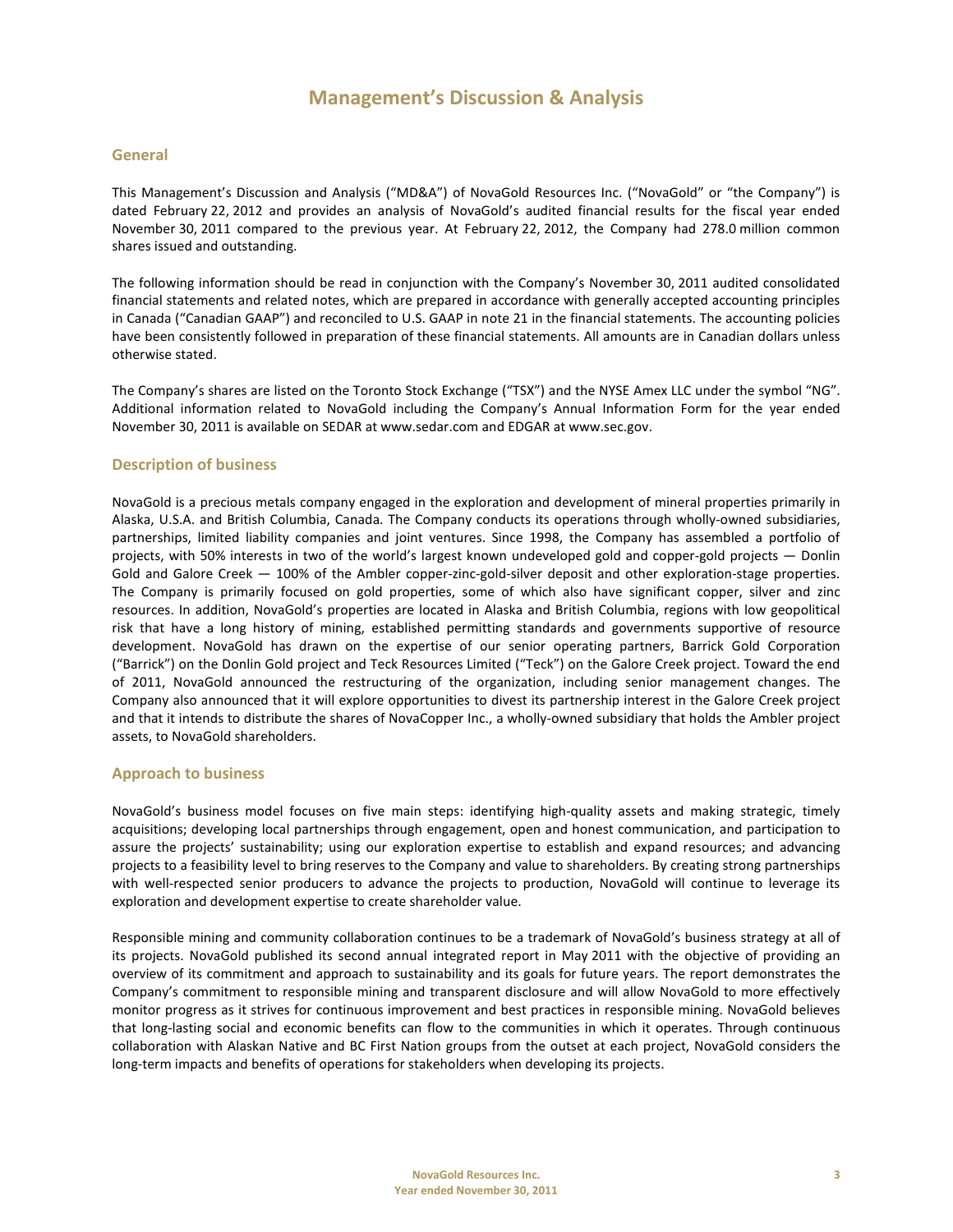### Corporate developments

#### Technical reports

On May 26, 2011, NovaGold filed a National Instrument 43-101 ("NI 43-101") technical report regarding the preliminary economic assessment for its 100% owned Ambler project in Alaska. On September 12, 2011, the Company filed a NI 43-101 technical report based on the Prefeasibility Study completed on its 50% owned Galore Creek project in Northwestern British Columbia. On January 12, 2012, the Company filed a NI 43-101 technical report regarding the Feasibility Study update on its 50% owned Donlin Gold (formerly Donlin Creek) project in Alaska. Results of the technical reports are discussed in further detail under the heading Property review.

#### Corporate changes

On November 16, 2011, NovaGold announced several major changes to its organization, including the appointment of Mr. Gregory A. Lang as President and CEO of NovaGold. Rick Van Nieuwenhuyse, the Company's former President and CEO, has remained as a Director of NovaGold and has assumed the position of the President and CEO of NovaCopper Inc. ("NovaCopper"), a wholly-owned subsidiary that holds the Ambler project as its primary asset. It is proposed that the shares of NovaCopper will be distributed to shareholders of NovaGold as a return of capital by way of a Plan of Arrangement under the Companies Act (Nova Scotia) ("the Plan"). In addition to the spin-out of NovaCopper, NovaGold has decided to explore opportunities to sell all or part of NovaGold's 50% share of the Galore Creek project located in northwestern British Columbia. With these changes, the Board of NovaGold has re-iterated its objective to unlock the value of NovaGold's copper assets in order to focus on the Company's flagship Donlin Gold project.

#### Other properties

In March 2011, NovaGold sold 11,500 acres (4,654 hectares) comprising its Nome Gold project. The claims were held by NovaGold's wholly-owned subsidiary, Alaska Gold Company LLC ("AGC"). Nome Gold Alaska Corp. agreed to pay NovaGold US\$21.0 million in three installments, and provide a letter of credit for US\$4.0 million as an environmental reclamation bond. A total of US\$7.0 million was paid during 2011 and the remaining balance of US\$14.0 million is due in 2012. The Company also received US\$4.0 million cash payment in lieu of the letter of credit for the reclamation bond. NovaGold continues to solicit offers for the balance of its land package around Nome, Alaska, including valuable in-town real estate lots and substantial sand and gravel holdings.

On May 20, 2011, NovaGold completed the acquisition of Copper Canyon Resources Ltd. ("Copper Canyon"), a junior exploration company whose principal asset was its 40% joint venture interest in the Copper Canyon copper-gold-silver property that is adjacent to the Galore Creek project. A wholly-owned subsidiary of NovaGold holds the remaining 60% joint venture interest in the Copper Canyon property on behalf of the Galore Creek Partnership. Under the acquisition arrangement, NovaGold acquired all of the issued and outstanding common shares of Copper Canyon which it did not already hold. As a result, Copper Canyon is now a wholly-owned subsidiary of NovaGold. NovaGold issued a total of 4,171,303 common shares under the arrangement, representing approximately 1.7% of the number of NovaGold common shares then outstanding and paid cash of \$2,557,000. Under the arrangement, Copper Canyon transferred to a new company, Omineca Mining and Metals Ltd. ("Omineca"), substantially all of its assets other than certain cash and its 40% interest in the Copper Canyon property. NovaGold holds and exercises control over an aggregate of 1,725,858 common shares of Omineca, representing approximately 10.8% of Omineca's outstanding common shares. The Omineca shares are being held by NovaGold as a portfolio investment.

During the year, the decision was made to proceed with mine closure at the Rock Creek project. The Company spent \$12.5 million in the fiscal year on care and maintenance activities and for the closure plan preparation and is working closely with the State Regulatory authorities and the local community on obtaining agreement for an approved closure plan. The Company revised the closure cost estimates for the required closure activities and recorded an expense for the revision of its asset reclamation obligation of \$20.5 million for a total asset retirement obligation balance related to Rock Creek closure to \$27.8 million in 2011. On February 10, 2012, the Company increased its reclamation bond with the State of Alaska by US\$13.4 million for a total bond of US\$20.3 million. Funds are expected to be returned to the Company once closure activities are completed.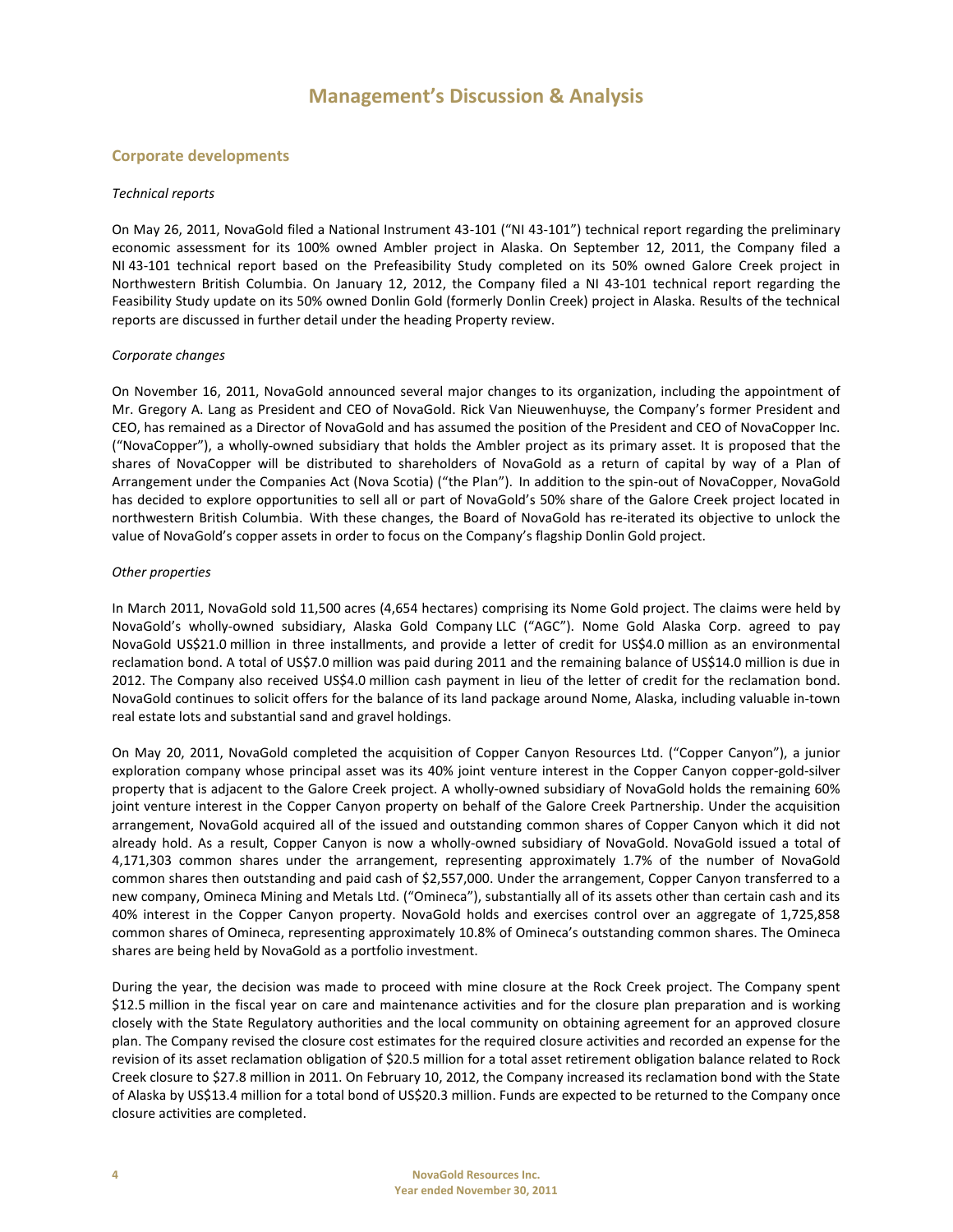#### Corporate governance

NovaGold announced changes to its senior management team and Board of Directors in 2011.

In November 2011, NovaGold announced Gregory A. Lang had accepted the position of President and CEO of NovaGold effective January 9, 2012. Mr. Lang joined NovaGold from Barrick where, most recently, he was the President of Barrick Gold of North America. In that capacity, Mr. Lang had executive responsibilities for nine operations in the United States, Canada and the Dominican Republic, including the Donlin Gold project.

Mr. Lang has more than 30 years of diverse experience in mine operations, project development and evaluations. He has held progressively responsible operating and project development positions over his 10-year tenure with Barrick and, prior to that, with Homestake Mining Company and International Corona Corporation, both of which are now part of Barrick. He holds a Bachelor of Science in Mining Engineering from University of Missouri-Rolla and is a Graduate of the Stanford University Executive Program.

Rick Van Nieuwenhuyse, NovaGold's Founder, stepped down from his position as President and CEO of the Company and has assumed the position of President and CEO of NovaCopper Inc., a wholly-owned subsidiary that holds the Ambler project as its primary asset. Mr. Van Nieuwenhuyse will continue to serve as a member of the Board of Directors of NovaGold. He will also serve as Senior Advisor to the President of NovaGold for a period of one year.

NovaGold also announced that Dr. Thomas S. Kaplan joined the Board of Directors of the Company and was appointed Chairman of the Board effective November 16, 2011. Gerry McConnell, the outgoing Chairman of the Board of Directors continues to serve as a Director of the Company. In addition, Mr. Gillyeard Leathley, NovaGold's Senior Vice President and COO joined the Board of Directors with the same effective date.

Dr. Kaplan is Chairman and Chief Executive Officer of The Electrum Group LLC ("Electrum"), a privately held global natural resources investor. An affiliate of Electrum currently holds approximately 22% of NovaGold's outstanding shares. Dr. Kaplan is an entrepreneur and investor with a track record of both creating and unlocking shareholder value in public and private companies.

Mr. Leathley is Senior Vice President and Chief Operating Officer of NovaGold. He has been with the Company since January 2010 when he joined NovaGold as Senior Advisor to the President. With more than 50 years of mining experience, Mr. Leathley is highly regarded within the mining industry among its mine operators and builders. He has worked globally in a variety of mining operations and retired in 2000 as Senior Vice President and Chief Operating Officer of Homestake Mining Company.

In February 2011, NovaGold announced the appointment of Elaine Sanders to the position of Vice President and Chief Financial Officer. Ms. Sanders joined NovaGold as Controller in March 2003, and was promoted to Vice President Finance in 2006; in addition Ms. Sanders was appointed Corporate Secretary in 2008. Prior to NovaGold, she worked in the high tech sector and in the assurance practice of PriceWaterhouse.

#### Litigation

On May 11, 2011, one claim was settled that had been filed against NovaGold in the United States Federal District Court for the District of Alaska. The settlement was paid through insurance and NovaGold did not pay any funds. The claims were originally filed in July 15, 2009 against NovaGold and its subsidiary, AGC and other parties seeking wrongful death damages as the result of an accident on July 19, 2007, where two employees of a contractor were killed in a construction-related accident at the Company's Rock Creek project. The Company and AGC filed an answer to the complaint denying all allegations and asserting certain affirmative defenses, and the claims against AGC were dismissed on May 19, 2010 by agreement without any payment. The settlement reached on May 11, 2011 has resolved this issue and the plaintiffs do not have any further recourse against the Company.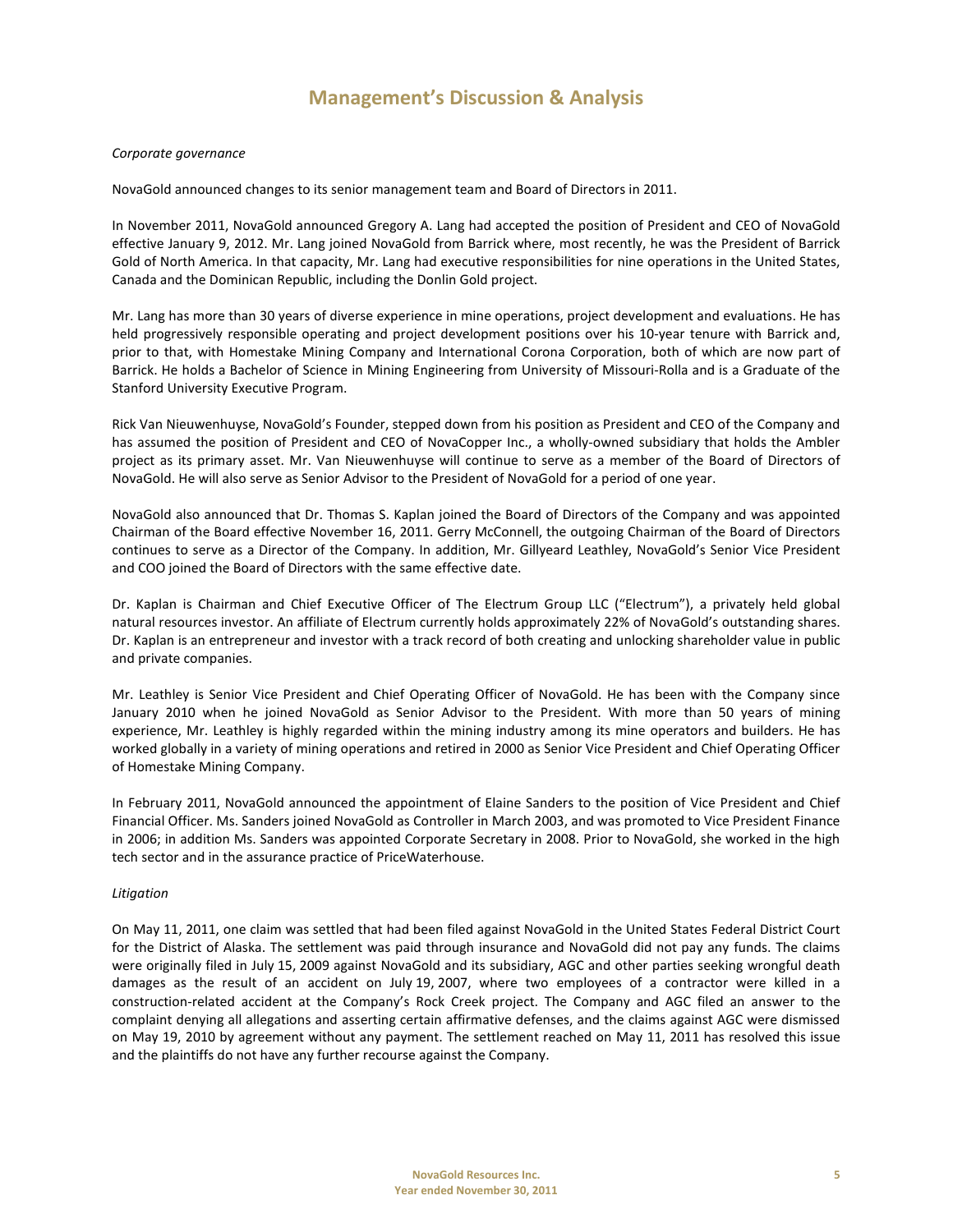### **Other**

On January 6, 2012, the Company filed a 25-month US\$500.0 million universal shelf prospectus that is intended to facilitate the Company's ability to complete financings over coming years. On February 7, 2012, the Company issued by way of a bought deal equity financing 35,000,000 common shares at US\$9.50 per common shares for net proceeds of approximately US\$318 million after deducting underwriters' fees and issuance expenses.

### Property review

### Donlin Gold

Donlin Gold is one of the world's largest known undeveloped gold deposits. Donlin Gold is owned and operated by Donlin Gold LLC (formerly Donlin Creek LLC), a limited liability company that is owned equally by wholly-owned subsidiaries of NovaGold and Barrick. The deposit is located entirely on private, Alaska Native-owned land and Alaska state mining claims totaling 81,431 acres (32,954 hectares). Donlin Gold LLC has a good working relationship with Calista Corporation ("Calista"), owner of the sub-surface rights and The Kuskokwim Corporation ("TKC"), owner of the surface rights. The property has estimated proven and probable mineral reserves of 505 million tonnes grading 2.09 grams per tonne gold for 33.8 million ounces of gold. This represents an approximate 16% increase from the mineral reserve estimate outlined in the feasibility study completed in April 2009 (the "2009 Feasibility Study") and is broadly comparable to the March 2010 mineral reserve and resource update released by NovaGold. The property hosts estimated measured and indicated mineral resources (inclusive of mineral reserves) of 541 million tonnes grading 2.24 grams per tonne gold for 39 million ounces of gold and inferred mineral resources of 92 million tonnes grading 2.02 grams per tonne gold for 6.0 million ounces of gold.

On December 5, 2011, NovaGold announced the completion of the Feasibility Study update for the Donlin Gold project ("Study"). This updated study revised the feasibility study completed in April 2009 with updated mineral reserves and resources, capital cost and operating cost estimates. The Study was compiled by AMEC Americas Ltd.

Donlin Gold, if put into production in accordance with the Study, would produce an average of 1.5 million ounces of gold per year in its first five years of operation at an average cash cost of US\$409/oz, and an average of 1.1 million ounces of gold per year at average cash cost of US\$585/oz over its projected 27-year mine life. Proven and probable mineral reserves are estimated at 33.8 million ounces along three kilometers of an established mineralized corridor in excess of eight kilometers long.

The Study utilizes natural gas rather than the original diesel option for power generation. Natural gas would be delivered to site via a 500-kilometer-long pipeline. The change to utilizing natural gas is an important modification that is believed to improve numerous project parameters including lowering power operating costs; improving environmental management and social infrastructure; providing flexibility for future operational modifications; and facilitating potential increases in the scale of operations in this geologically prospective district.

The capital cost was estimated at US\$6.7 billion including costs related to the natural gas pipeline and a contingency of US\$984.0 million. The resultant after-tax net present value ("NPV") using the three-year trailing average of US\$1,200 per ounce gold for the base case displays a positive NPV of US\$547 million using a 5% discount rate. Importantly, the resultant NPV sensitivity analysis shows a more than eight-fold expansion to US\$4.6 billion at US\$1,700 per ounce gold, and then a nearly 50% increase again to US\$6.7 billion at US\$2,000 per ounce gold. Based on the results of this Study, NovaGold anticipates Donlin Gold commencing formal project permitting in the first half of 2012, subject to the Donlin Gold LLC Board of Directors approval.

The Donlin Gold deposit is located on Calista mineral lands and the project operates under a mining lease with Calista. Calista is one of 13 regional Alaska Native corporations established as part of the Alaska Native Claims Settlement Act ("ANCSA") of 1971 and under ANCSA has title to the subsurface estate in the region. The mining lease agreement provides Calista with payments, royalties and economic development rights.

ANCSA established TKC, the owner of the surface rights estate. Donlin Gold operates under a surface use agreement with TKC which is currently set to expire in 2015 unless certain lease conditions are met. Donlin Gold is negotiating a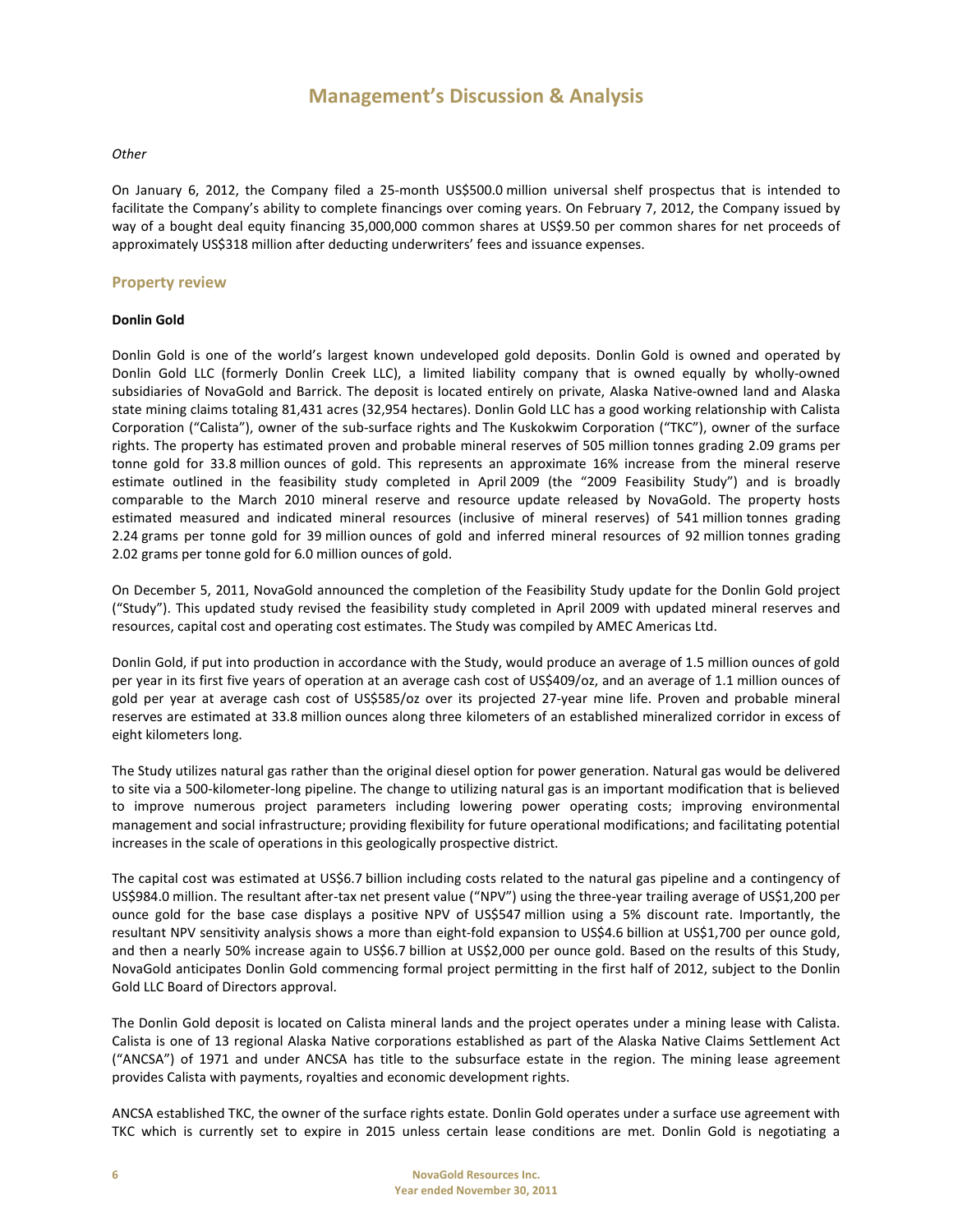restructuring of the TKC agreement. The surface use agreement provides TKC with payments for lands used and protection of subsistence activities.

Donlin Gold LLC expended approximately US\$43.4 million in the fiscal year ended November 30, 2011, of which NovaGold and Barrick equally contributed. The expenditures focused mainly on engineering and environmental studies to support the permitting process and community outreach programs, as well as a revision to the 2009 Feasibility Study to incorporate the use of natural gas as the primary power source at the mine site.

Due to the accounting rules under Accounting Guideline-15, NovaGold continues to record its interest in the Donlin project as an equity investment, which results in all of NovaGold's funding being recorded in the income statement as equity loss, and any unspent funding to Donlin Gold LLC being recorded in the balance sheet on the equity investment line.

### Ambler

 $\overline{a}$ 

Ambler is an advanced exploration-stage property located in Alaska comprising Federal patented mining claims and State of Alaska mining claims and private Alaska Native owned lands, covering a major portion of the precious-metal-rich Ambler volcanogenic massive sulfide belt, and a separate area characterized by copper-rich carbonate replacement deposits. NovaGold and NANA Regional Corporation, Inc. ("NANA"), an Alaska Native Corporation headquartered in Kotzebue, Alaska, entered into a progressive agreement ("Agreement") founded on the cooperative development of their respective resource interests in the Ambler mining district of Northwest Alaska. The Agreement consolidated NovaGold's and NANA's land holdings into a large land package and provides a framework for the exploration and development of this high-grade and prospective poly-metallic belt. The agreement is underlain by a mutual commitment to sustainable development. NovaGold will have a 100% interest in any mining project subject to NANA's right, exercisable at the time of any construction decision, to purchase between 16% and 25% of any project on the combined property. Alternatively, NANA can elect to retain a 15% Net Proceeds Royalty with respect to the project.

The Ambler property comprises a number of deposits, including the high-grade copper-zinc-lead-gold-silver Arctic deposit. On April 14, 2011, NovaGold announced the results of a preliminary economic assessment ("PEA") for its 100% owned Ambler project in Alaska. The PEA is preliminary in nature, and includes inferred mineral resources that are considered as speculative geologically to have the economic considerations applied to them that would enable them to be categorized as mineral reserves, and there is no certainty that the PEA will be realized.

Based on the PEA, mining of the Arctic deposit is envisioned as an underground operation processing up to 4,000 tonnes of material per day. The current estimated mineral resource base of 16.8 million tonnes of indicated mineral resources and 12.1 million tonnes of inferred mineral resources support a 25-year mine life. Mineral resources estimated for the Arctic deposit are 16.8 million tonnes of indicated mineral resource grading 4.1% copper and 6.0% zinc and 12.1 million tonnes of inferred mineral resource grading 3.5% copper and 4.9% zinc for contained metal totaling indicated mineral resource of 1.5 billion pounds of copper, 2.2 billion pounds of zinc, 450,000 ounces of gold, 32 million ounces of silver and 350 million pounds of lead, with additional inferred mineral resource of 940 million pounds of copper, 1.3 billion pounds of zinc, 260,000 ounces of gold, 19 million ounces of silver and 212 million pounds of lead. Mineral resources that are not mineral reserves do not have demonstrated economic viability.

The mine is anticipated to produce three concentrates: a copper concentrate with gold byproduct, a lead concentrate with silver and gold byproducts and a zinc concentrate with silver byproduct, with copper cash costs, net of byproducts at long-term metal prices, estimated at US\$0.89/lb copper<sup>1</sup>. Average annual payable metal production is forecast at 67 million pounds of copper, 80 million pounds of zinc, 12 million pounds of lead, 11,000 ounces of gold and 866,000 ounces of silver. Life-of-mine payable metal production is estimated at 1.7 billion pounds of copper, 2.0 billion pounds of zinc, 291 million pounds of lead, 266,000 ounces of gold and 22 million ounces of silver. The production schedule is based on processing average-grade material through the life of the operation, with potential upside to be obtained by mining higher-grade ore during the early years of the project.

<sup>1</sup> Base case metal price assumptions of US\$2.50/lb copper, US\$1.05/lb zinc, US\$1.00/lb lead, US\$1,100/oz gold and US\$20/oz silver;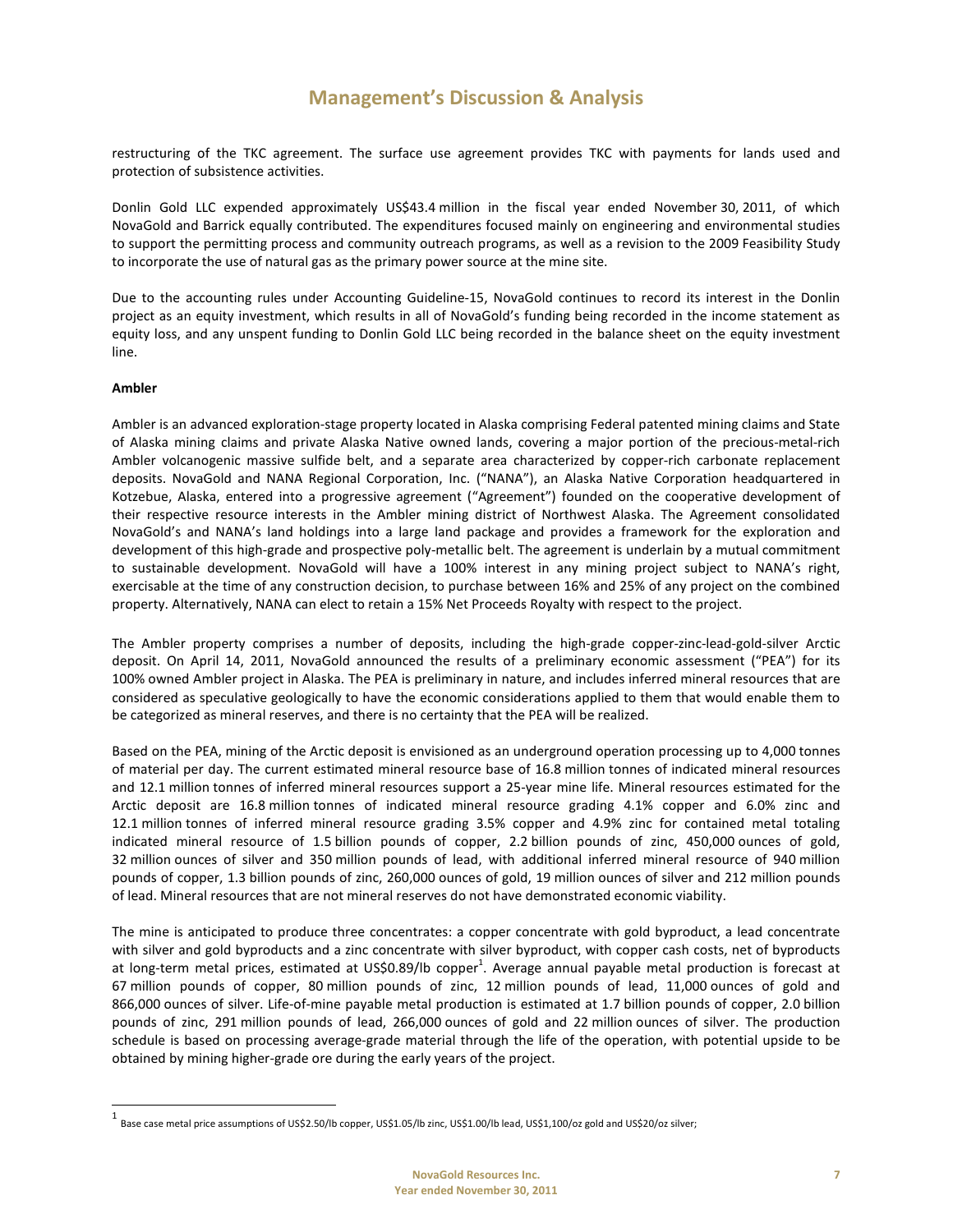The project's net present value (NPV<sub>8%</sub>), using the PEA base case metal price assumptions of US\$2.50/lb copper, US\$1.05/lb zinc, US\$1.00/lb lead, US\$1,100/oz gold and US\$20/oz silver, was assessed at US\$718 million and US\$505 million on a pre-tax and post-tax basis, respectively. The corresponding internal rates of return were estimated at 30% and 25%. Post-tax cash flows were estimated at US\$1.7 billion, with full payback occurring in year four of operations.

In addition, NovaGold announced results from its initial exploration drilling program on the Bornite deposit located in the Ambler mining district of Northwest Alaska. This campaign not only confirmed previous drill results by Kennecott Exploration Company and Kennecott Arctic Company (collectively "Kennecott"), subsidiaries of Rio Tinto, but also expanded the known extent of the mineralization. Bornite is located approximately 26 kilometers southwest of the Arctic deposit. Some highlights of the drilling program included Hole RC11-187 which intersected 178 meters grading 4.0% copper and a high-grade intersection of 34.7 meters of 12.0% copper. Hole RC11-194 intersected two mineralized intervals totaling 110.6 meters averaging 2.6% copper including 11.8 meters grading 7.5% copper.

In November 2011, NovaGold announced that it intends to distribute the common shares of NovaCopper Inc., a wholly-owned subsidiary which holds the Ambler assets, to shareholders of NovaGold as a return of capital by way of a Plan of Arrangement under the Companies Act (Nova Scotia). The Plan is to be voted on at a Special Meeting of Shareholders of NovaGold which is anticipated to occur in the first half of 2012, and will be subject to numerous conditions including shareholder and court approvals, approval by, and listing of the NovaCopper shares on TSX and NYSE-AMEX and completion of all required regulatory filings. It is proposed that the record date for shareholders of NovaGold entitled to receive shares of NovaCopper under the Plan will be the effective date of the Plan.

The Company spent approximately US\$10.0 million during the year, focused on completing the preliminary economic assessment and the drilling program through 2011 which included infill and geotechnical drilling on Arctic and exploration drilling on the Bornite deposit. Road access to the Ambler mining district is an important element for the project's development. The Company is working with State of Alaska agencies to develop a strategy and funding arrangement for the road.

The Company has included the Ambler project in its segmented information disclosure in its financial statements for the year ended November 30, 2011. The segmented information highlights the Company's assets associated with the Ambler project as well as the expenditure related to the project, including \$31.5 million in mineral properties related to acquisition costs and \$1.1 million in property, plant and equipment. For the year ended November 30, 2011, total assets of \$32.7 million were attributed to Ambler compared to \$27.5 million in 2010. This increase primarily related to a US\$4.0 million payment to NANA as part of the Agreement to acquire the rights to explore and develop the Bornite lands in the Ambler project. Property, plant and equipment attributed to Ambler increased from nil in 2010 to \$1.1 million in 2011 as a result of acquiring camp equipment. Mineral property expense increased from nil in 2010 to \$8.7 million in 2011, primarily as a result of the drilling program. For the year ended November 30, 2011, Ambler's portion of the net loss attributable to the shareholders was \$0.3 million compared to no net loss for the previous year.

### Galore Creek

Galore Creek, a large copper-gold-silver project located in northwestern British Columbia, is held by a partnership, in which wholly-owned subsidiaries of NovaGold and Teck each own a 50% interest, and is managed by Galore Creek Mining Corporation ("GCMC"). The 293,838 acre (118,912 hectare) property holds a large undeveloped porphyry-related copper-gold-silver deposit. On July 27, 2011 NovaGold announced the results of the prefeasibility study ("PFS") on the project. The PFS confirmed the technical and economic viability of the Galore Creek project.

The PFS was based on a significant increase in scale and redesign of the project from previous configurations including separating the mine infrastructure from the mill infrastructure, each located in adjacent valleys thereby increasing flexibility to enable open-pit mine expansion, higher mill throughput and additional exploration. The PFS Plan provides for a mining and operating facility with a nominal 95,000 tonne-per-day capacity. Proven and probable mineral reserves total 528 million tonnes grading 0.6% copper, 0.32 grams per tonne gold and 6.03 grams per tonne silver. The project is forecast to produce 6.2 billion pounds of copper, 4.0 million ounces of gold and 65.8 million ounces of silver over an 18-year mine life.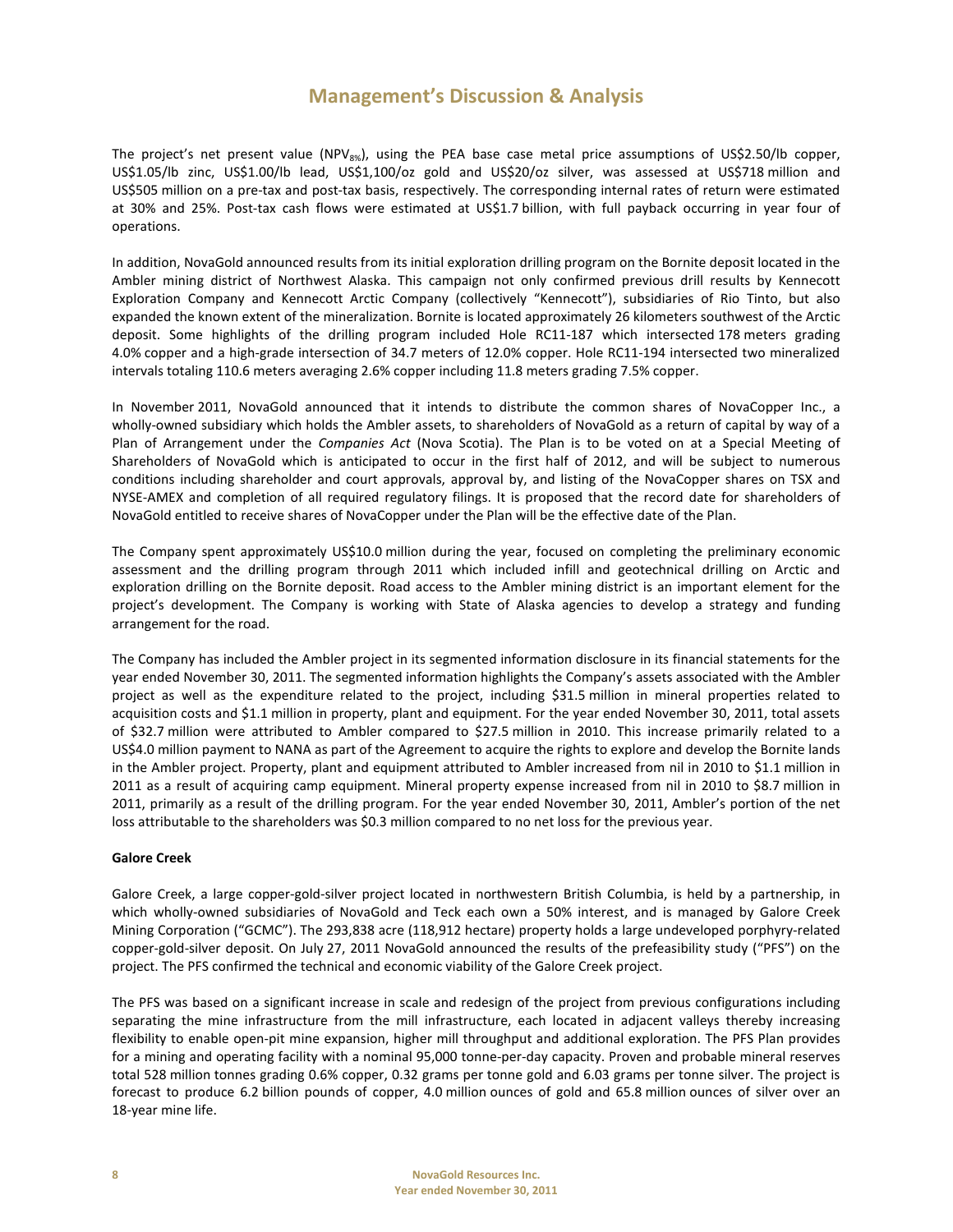Concurrent with the completion of the PFS, NovaGold announced GCMC would complete further engineering on the project prior to the end of 2011. The further work targeted adding mineral resources within an optimized measured, indicated and inferred pit shell, the assessment of adding a second semi-autogenous grinding mill and a reevaluation of certain off-site infrastructure. To support the addition of mineral resources, GCMC also commenced and completed a 10,000 metre infill drilling program during the 2011 drilling season and completed additional geotechnical work on the project. GCMC completed the advanced engineering as scheduled and presented to the owners a mine project, which included a portion of inferred mineral resources, that demonstrated increased production levels, an extended mine life and improved economics.

GCMC expended approximately \$36.3 million in the fiscal year ended November 30, 2011, of which Teck fully contributed to GCMC's expenditures for the first half of fiscal 2011 and for the remainder of the year NovaGold and Teck contributed equally. The expenditures were mainly for care and maintenance activities, infill exploration drilling to convert inferred resources in the Bountiful Zone on the southeast end of the central pit to measured and indicated resources and prefeasibility study costs.

The completion of the advanced engineering enabled the Company to consider opportunities to maximize the value of the Galore Creek asset and the Company announced it would explore opportunities to sell all or part of NovaGold's 50% share of the Galore Creek partnership.

Due to accounting rules under Accounting Guideline-15 for Variable Interest Entity accounting, NovaGold continues to consolidate 100% of the activities of GCMC on the income statement, and the Galore Creek asset and a non-controlling interest for Teck's contributions on the balance sheet.

Additional information concerning mineral reserves and resources can be found in "Appendix – Reserve and Resource Table".

## Results of operations

| in thousands of Canadian dollars,<br>except for per share amounts |                          |                   |  |  |
|-------------------------------------------------------------------|--------------------------|-------------------|--|--|
|                                                                   | <b>Year ended</b>        | Year ended        |  |  |
|                                                                   | <b>November 30, 2011</b> | November 30, 2010 |  |  |
|                                                                   |                          |                   |  |  |
| Asset impairment – power transmission                             | 52,668                   | 116,370           |  |  |
| Asset impairment - Equipment                                      | 8,343                    |                   |  |  |
| Asset retirement obligation                                       | 20,415                   |                   |  |  |
| Equity loss                                                       | 21,352                   | 20,873            |  |  |
| Foreign exchange loss (gain)                                      | 1,111                    | (3, 158)          |  |  |
| Gain on disposal of mineral properties                            |                          | (1, 440)          |  |  |
| General and administrative expenses                               | 4,771                    | 3,656             |  |  |
| Interest and accretion                                            | 15,025                   | 15,187            |  |  |
| Inventory write down                                              | 6,933                    | 7,537             |  |  |
| Mineral properties expense                                        | 39,842                   | 12,727            |  |  |
| Project care and maintenance (Galore Creek)                       | 8,822                    | 7,383             |  |  |
| Project care and maintenance (Rock Creek)                         | 12,471                   | 18,405            |  |  |
| Salaries, severance and payroll taxes                             | 10,591                   | 6,788             |  |  |
| Gain on disposal of property, plant and equipment                 | 1,875                    |                   |  |  |
| Loss for the year after taxes attributable to the shareholders    | 153,153                  | 203,549           |  |  |
| Basic and diluted loss per share                                  | 0.65                     | 0.95              |  |  |

For the year ended November 30, 2011, the Company reported a loss attributable to the shareholder of \$153.2 million (or \$0.65 basic and diluted loss per share) compared to a loss of \$203.5 million (or \$0.95 basic and diluted loss per share) for the previous year. This variance was mainly due to the non-cash asset impairment of the Rock Creek project for \$116.4 million in 2010 compared to the non-cash asset impairment of the power transmission rights for \$52.7 million and the equipment for \$8.3 million in 2011, of which \$13.8 million was attributable to non-controlling interest and \$9.7 million to future income tax recovery partially offset by the gain on disposition of alluvial gold properties of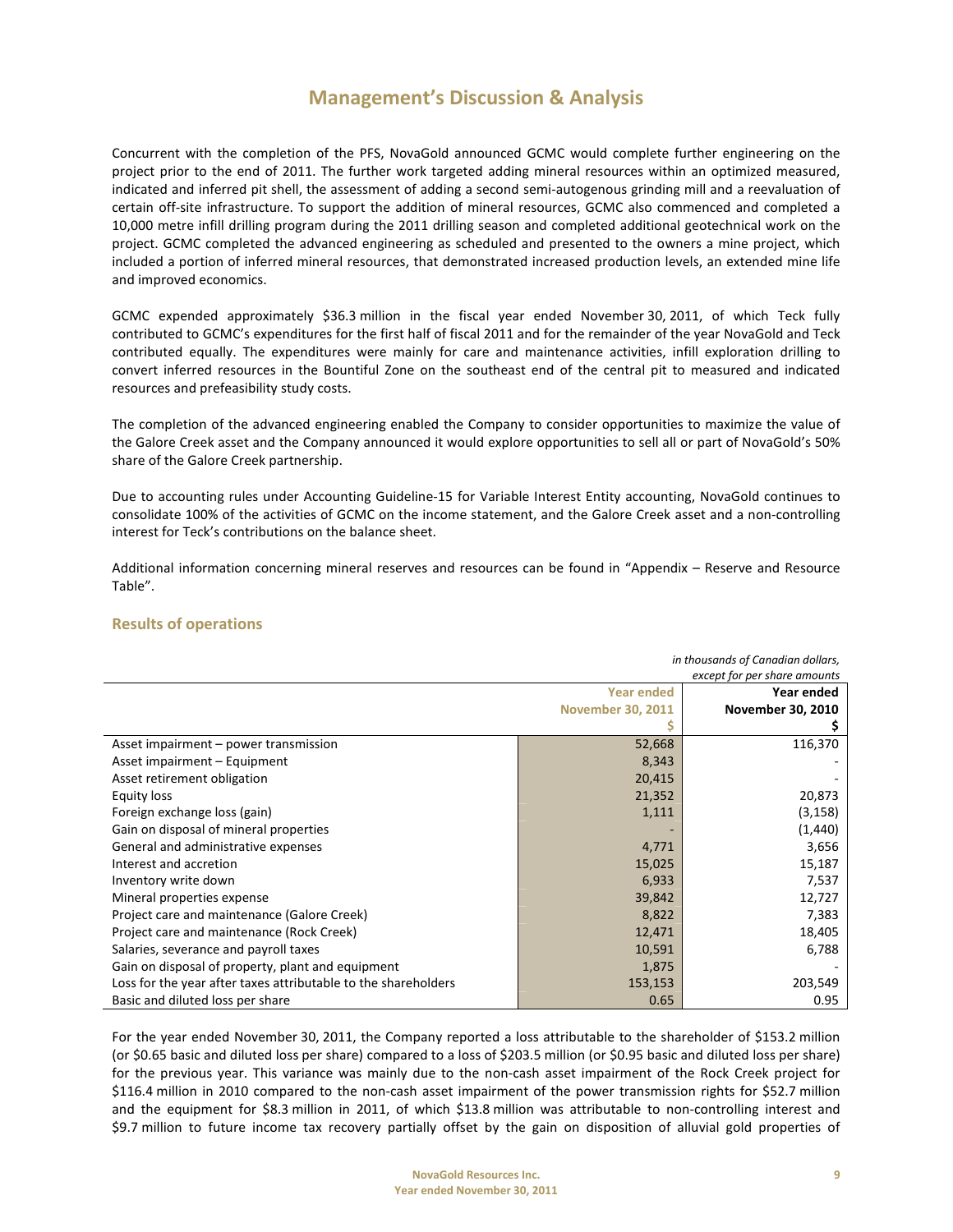\$16.1 million. Another factor that contributed to this variance was the Company's additions in closure cost estimates for the required closure activities at the Rock Creek project, which the Company recorded an expense of \$20.4 million for the revision of its asset reclamation obligation in 2011, with no comparable amount in 2010.

Income from the Company's land and gravel sales, gold royalties and other revenues were \$0.4 million during 2011 compared with \$0.6 million in 2010 due to decreased land sales in Nome, Alaska. Interest income decreased to \$0.4 million in 2011 from \$0.6 million in 2010 as the result of the decrease in cash holdings during the year.

Expenses for the year ended November 30, 2011 were \$107.9 million compared to \$70.3 million in 2010. This was primarily due to the increased level of activity for the Galore Creek prefeasibility study and exploration work at the Ambler project which resulted in the increase of mineral property expenses to \$39.6 million compared with \$12.7 million in 2010. The Company also recorded expense of \$7.7 million in 2011 compared with \$5.0 million in 2010 for stock-based compensation; the increase is due to higher valuations for the stock option and performance share units ("PSU") issued as a result of higher stock prices. During 2011, the Company granted 1.3 million stock options and 0.2 million PSUs to its employees.

These increases were offset by the reduction of care and maintenance expenditures at Rock Creek, as the Company recorded \$12.5 million in 2011 compared with \$18.4 million in 2010. This was due to the decreased level of activity in 2011 compared to 2010, when the Company was improving the tailings pond infrastructure and water management and treatment systems at Rock Creek. The Company also recorded \$8.8 million of Galore Creek project care and maintenance expenses in 2011 compared with \$7.4 million in 2010, mainly due to the increased level of activity in 2011 compared to 2010 as the project progresses by strengthening the existing access areas and upgrading its environmental program.

## Fourth quarter results

During the fourth quarter of 2011, the Company incurred \$16.9 million in mineral property expenditures compared to \$6.5 million in the same period in 2010; the increase is mainly due to the resource and geotechnical drilling and additional environmental and advanced engineering work to prepare for integration into the Galore Creek's Enhanced Plan. The Company also incurred \$4.9 million in care and maintenance (\$3.8 million at Rock Creek and \$1.0 million at Galore Creek) compared to \$5.9 million in the same period in 2010 (\$3.8 million at Rock Creek and \$2.1 million at Galore Creek), the decrease is due to the decreased level of activity required for maintenance of the tailings pond and water treatment plant at Rock Creek. The Company also incurred \$3.6 million in salaries expense during the fourth quarter of 2011 compared to \$1.3 million in 2010; the increase is due primarily to a compensation expense accrual as a result of the Company's corporate reorganization. The Company paid approximately \$10.4 million for the cash calls for the Donlin Gold and Galore Creek projects in the fourth quarter.

## **Outlook**

At November 30, 2011, the Company had cash and cash equivalents of \$66.8 million and working capital of \$37.3 million. The 2012 budget for Rock Creek closure is discussed below.

The Company is focused on advancing the Donlin Gold project. Donlin Gold LLC has conditionally approved a 2012 budget of approximately US\$37.2 million of which the Company's 50% share is approximately US\$18.7 million. The 2012 work program includes funds for permitting activities, community development and planning for future development. Project permitting is expected to commence in the first half of 2012 following approval by the Donlin Gold LLC Board of Directors.

At the Ambler project, held by NovaCopper, NovaGold has approved a US\$4.0 million interim budget to support exploration and development activities in advance of the completion of the proposed Plan of Arrangement in regard to the distribution of the shares of NovaCopper. Should the Plan of Arrangements not be completed before the field drilling season commencing in May 2012, further funding by NovaGold may be required.

At the Galore Creek project, GCMC has an approved 2012 budget of approximately \$35.4 million of which the Company's 50% share is approximately \$17.7 million to fund the 2012 infill drilling program, additional engineering studies and site care and maintenance costs. The portion of this budget funded by NovaGold is contingent on the timing and success of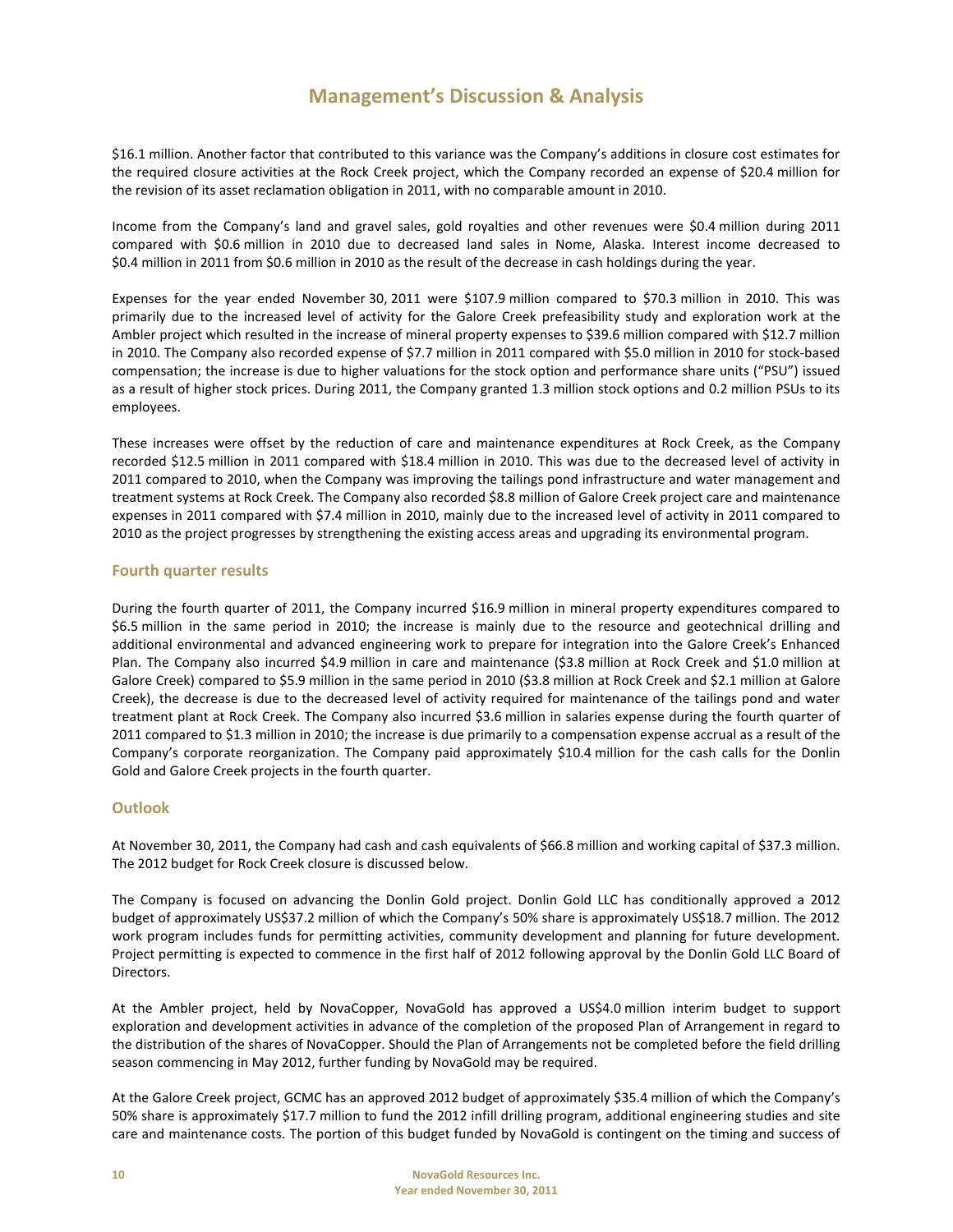its divestment process. The Company has recently commenced a formal process to investigate opportunities to sell all or part of its interest in the Galore Creek Partnership.

The Company has a budget of approximately \$30.0 million for completion of closure activities at Rock Creek and an additional \$7.0 million for site care and maintenance. The majority of Closure activities are expected to take place during 2012 with certain activities carrying over to 2013. A majority of the closure activities have been accounted for in the working capital as part of the current portion of the asset retirement obligation. Subsequent to the year end, the Company has increased its reclamation bond with the State of Alaska by US\$13.4 million for a total bond of \$20.3 million. Funds are expected to be returned to the Company once closure activities are completed. Also the Company is considering a corporate general and administrative budget at approximately \$21.9 million in 2012. On February 7, 2012, the Company issued by way of a bought deal equity financing 35,000,000 common shares at US\$9.50 per common shares for net proceeds of approximately US\$318 million after deducting underwriters' fees and issuance expenses.

## Selected financial data

The following annual and quarterly information is prepared in accordance with Canadian GAAP.

#### Annual information

Fiscal years ended November 30, 2011, 2010 and 2009:

| in thousands of Canadian dollars,               |            |            |                          |
|-------------------------------------------------|------------|------------|--------------------------|
|                                                 |            |            | except per share amounts |
|                                                 | 2011       | 2010       | 2009                     |
|                                                 |            |            |                          |
| Net revenues                                    | 401        | 599        | 1,195                    |
| Expenses and other items                        | (174, 706) | (205, 051) | (80, 356)                |
| Loss for the year                               | (190, 247) | (211, 562) | (73, 364)                |
| Attributable to the shareholders of the Company |            |            |                          |
| Loss for the year                               | (153, 153) | (203, 549) | (60, 973)                |
| Loss per share - basic and diluted              | (0.65)     | (0.95)     | (0.35)                   |
| Total assets                                    | 725,694    | 801,740    | 781,253                  |
| Total long-term financial liabilities           | (153, 683) | (152, 846) | (142,212)                |

#### Quarterly information

The following unaudited quarterly information is prepared in accordance with Canadian GAAP.

|                                                 |          |           |         |           |           |           | in thousands of Canadian dollars, |           |
|-------------------------------------------------|----------|-----------|---------|-----------|-----------|-----------|-----------------------------------|-----------|
|                                                 |          |           |         |           |           |           | except per share amounts          |           |
|                                                 | 11/30/11 | 8/31/11   | 5/31/11 | 2/28/11   | 11/30/10  | 8/31/10   | 5/31/10                           | 2/28/10   |
|                                                 |          |           |         |           |           |           |                                   |           |
| Net revenues                                    | 111      | 81        | 193     | 16        | 172       | 334       | 67                                | 26        |
| Attributable to the shareholders of the Company |          |           |         |           |           |           |                                   |           |
| Loss for the quarter                            | (38,099) | (56, 527) | (7,076) | (51, 451) | (21, 481) | (147,598) | (15, 753)                         | (18, 717) |
| Loss per share - basic and diluted              | (0.16)   | (0.24)    | (0.03)  | (0.22)    | (0.12)    | (0.66)    | (0.07)                            | (0.10)    |

Factors that can cause fluctuations in the Company's quarterly results include the timing of stock option grants, foreign exchange gains or losses related to the Company's U.S. dollar-denominated debt when the Canadian dollar exchange rate fluctuates, disposal of assets or investments, and events such as the decision to proceed with closure of the Rock Creek project and subsequent activities related thereto. During the first quarter of 2010, the Company incurred \$11.5 million in interest and accretion and care and maintenance. During the second quarter of 2010, the Company incurred \$13.6 million on salaries, exploration and care and maintenance. During the third quarter of 2010, the Company recorded an impairment loss on the Rock Creek project for the year of \$116.4 million and a \$7.5 million inventory write down. During the last quarter of fiscal 2010, the Company incurred a total of \$17.9 million in care and maintenance and exploration activities. During the first quarter of 2011, the Company recorded an impairment loss on the Galore Creek project of \$52.7 million related to its power transmission rights. During the second quarter of 2011, the Company had a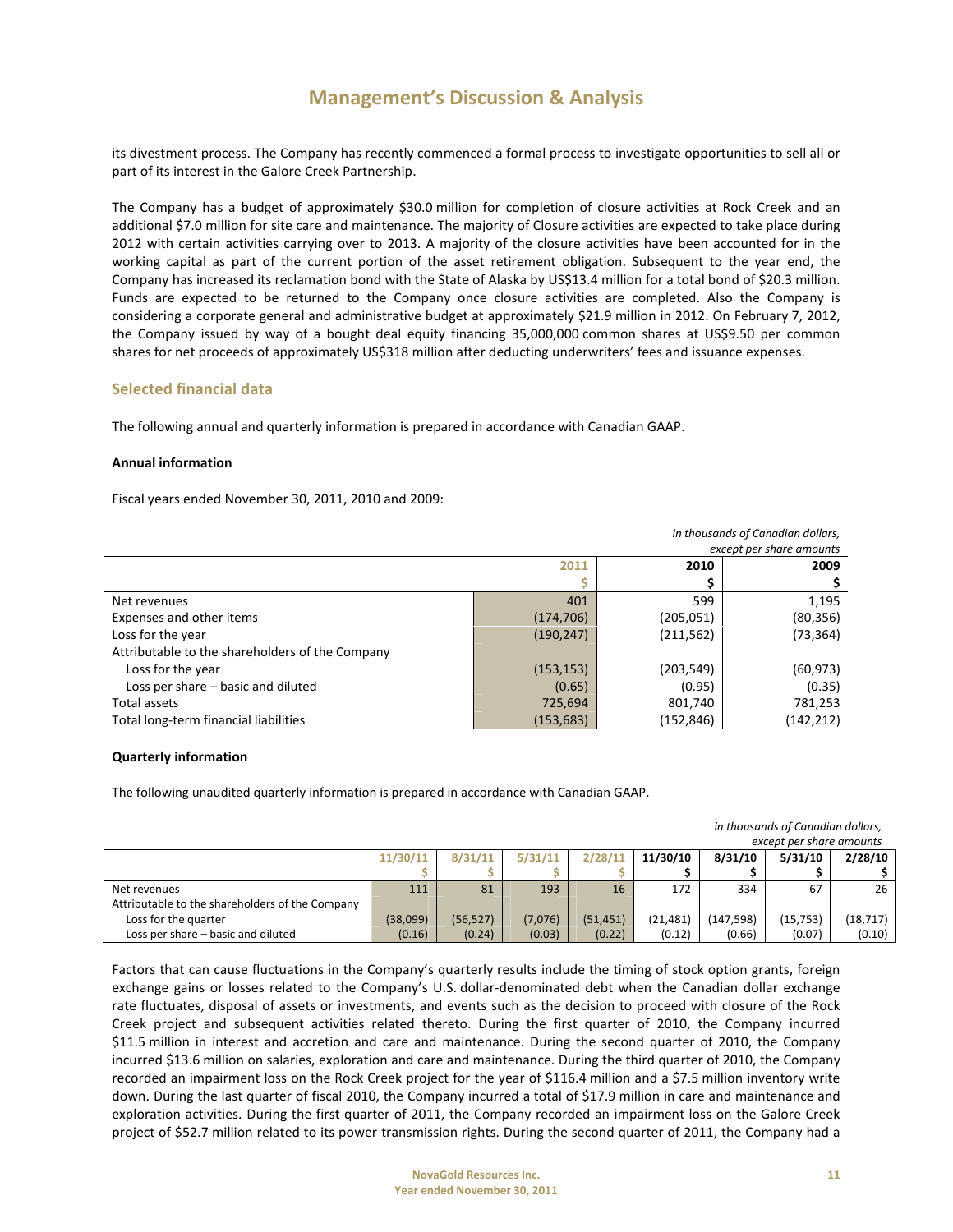gain on disposition of its alluvial gold properties and recorded a gain of \$16.1 million. During the third quarter of 2011, the Company had recorded an adjustment to its asset retirement obligation of \$20.4 million and inventory write-down of \$6.9 million to reflect the Company's decision to proceed with closure activities at the Rock Creek project. During the last quarter of fiscal 2011, the Company recorded an impairment loss on the Galore Creek project of \$8.3 million related to its equipment and incurred a total of \$2.7 million in compensation expense as a result of the corporate reorganization. The Company's properties are not yet in production; consequently, the Company believes that its loss (and consequent loss per share) is not a primary concern to investors in the Company.

## Liquidity and capital resources

At November 30, 2011, the Company had \$66.8 million in cash and cash equivalents, of which \$6.2 million was held by GCMC for the Galore Creek project. The Company expended \$81.3 million on operating activities during the year ended November 30, 2011, compared with expenditures of \$58.4 million on operating activities during the year ended November 30, 2010; this was mostly due to the increase in activities with the Company's projects. At Galore Creek project, \$36.3 million was expended mainly for its prefeasibility studies and its care and maintenance activities in 2011 compared with \$16.0 million for the year ended 2010. Also the Company expended US\$10.0 million for its Ambler project on completing the PEA and infill and geotechnical drilling at the Arctic deposit and exploration drilling at the Bornite deposit compared with US\$1.5 million for the year ended 2010.

During the year, the Company generated \$17.6 million in cash flows from financing activities compared with \$195.6 million in 2010. In 2011, the Company received \$13.4 million from warrant exercises and \$27.2 million from Teck's contribution to GCMC and paid \$23.7 million as part of the final acquisition cost for Ambler; compared to 2010 when the Company received \$179.0 million in cash from the sale of 31,818,183 common shares at a price of US\$5.50 per share.

During the year, the Company expended \$22.1 million on investing activities compared with \$23.7 million in 2010. The Company funded \$22.0 million for its share of exploration costs at the Donlin Gold project compared to \$21.7 million in 2010. In addition, the Company expended \$4.0 million on acquisition costs related to the purchase of Copper Canyon and US\$4.0 million payment to NANA as part of the Agreement to acquire the rights to explore and develop the Bornite lands in the Ambler project and received \$8.3 million for the second payment related to the alluvial gold land sale, with no comparative amount in 2010.

The Company has no material off-balance sheet arrangements and no material capital lease agreements.

Contractual obligated cash flow requirements, excluding operating leases, as at November 30, 2011 are as follows.

| unless otherwise specified       |              |            |           |           |            |           |                   |
|----------------------------------|--------------|------------|-----------|-----------|------------|-----------|-------------------|
|                                  | <b>Total</b> | $<$ 1 Year | 1-2 Years | 2-3 Years | 3-4 Years  | 4-5 Years | <b>Thereafter</b> |
|                                  |              |            |           |           |            |           |                   |
| Accounts payable and accrued     |              |            |           |           |            |           |                   |
| liabilities                      | 19,773       | 19,773     |           | -         | -          | -         |                   |
| Capital leases                   | 369          | 369        | -         | -         | -          | -         |                   |
| Asset retirement obligations     | 42,846       | 26,574     | 2,602     | -         |            | -         | 13,670            |
| Convertible notes - interest (a) | US\$18,288   | US\$5,225  | US\$5,225 | US\$5,225 | US\$2,613  |           |                   |
| Convertible notes - holders      |              |            |           |           |            |           |                   |
| option (a)                       | US\$95,000   | -          | ۰         | ÷         | US\$95,000 | -         |                   |
| Promissory note                  | US\$64,666   |            | ۰         | ۰         |            | -         | US\$64,666        |

in thousands of Canadian dollars,

(a) The Convertible notes ("Notes") mature on May 1, 2015. The holders of the Notes have the right to require the Company to repurchase all or part of their Notes on May 1, 2013 and upon certain fundamental corporate changes at a price equal to 100% of the principal amount of such Notes plus any accrued and unpaid interest.

At November 30, 2011, the Company's aggregate commitments for operating leases totaled \$3.8 million. These operating leases include the Company's leased head office location and certain office equipment leases with terms ranging from one to ten years.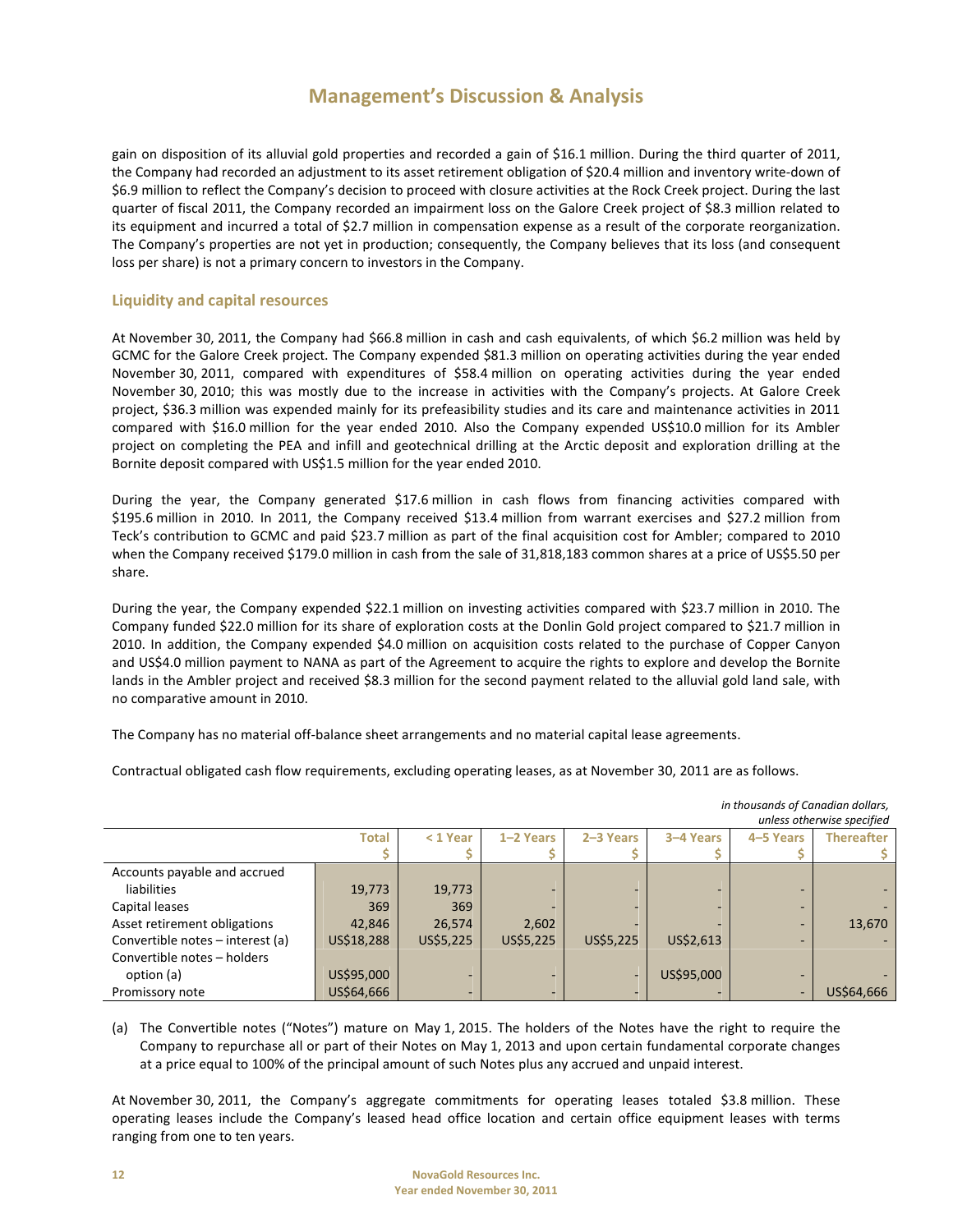The future minimum payments under operating leases at November 30, 2011 are approximately as follows.

|              | in thousands of Canadian dollars |  |
|--------------|----------------------------------|--|
|              | <b>Operating leases</b>          |  |
|              |                                  |  |
| 2012         | 629                              |  |
| 2013         | 571                              |  |
| 2014         | 580                              |  |
| 2015         | 662                              |  |
| 2016         | 776                              |  |
| Thereafter   | 582                              |  |
| <b>Total</b> | 3,800                            |  |

## Share capital

The fully diluted share capital as at November 30, 2011 is as follows.

|                             | <b>Number of shares</b> | <b>Weighted average</b> |
|-----------------------------|-------------------------|-------------------------|
|                             | (in thousands)          | exercise/conversion     |
|                             |                         | price                   |
| Issued and outstanding (a)  | 239,984                 |                         |
| Options (b)                 | 10,849                  | \$7.06                  |
| Performance share units (c) | 231                     |                         |
| Warrants                    |                         |                         |
| Canadian dollar warrants:   | 35,275                  | \$1.48                  |
| U.S. dollar warrants:       | 5,145                   | US\$1.50                |
| Convertible notes (d)       | 8,953                   | US\$10.61               |
| <b>Fully diluted</b>        | 300,437                 |                         |

(a) As at February 22, 2012, the Company had 283.9 million common shares issued and outstanding.

- (b) As at November 30, 2011, the number of shares available for granting stock options under the Company's 2004 Stock Option Plan was 13.1 million shares (2010: 11.3 million shares). In December 2011, the Company granted 2,557,150 stock options at an exercise price of \$11.11 per share to its employees and directors.
- (c) On December 3, 2010, the Company granted 244,000 PSUs to employees. Each PSU entitles the participant to receive that number of common shares of the Company at the end of a specified period set by the Compensation Committee to be determined by the achievement of certain performance and vesting criteria. The performance and vesting criteria are based on the Company's share performance relative to both a representative group of other mining companies and the TSX index. At November 30, 2011, 231,000 PSUs remained outstanding net of forfeiture.
- (d) In March 2008, the Company issued US\$95.0 million in unsecured senior convertible notes. A total of 8,952,971 common shares are issuable upon conversion and additional shares may become issuable following the occurrence of certain corporate acts or events. On conversion, at the Company's election, holders of the Notes will receive cash, if applicable, or a combination of cash and shares.

## Related party transactions

The Company has market-based agreements to provide certain services to TintinaGold Resources Inc. ("TintinaGold") and Alexco Resource Corp. ("Alexco"). During 2011, the services provided were \$0.03 million (2010: \$0.1 million) to TintinaGold, a related party having one director and a major shareholder in common with the Company; and \$0.02 million (2010: \$0.03 million) to Alexco, a related party having two directors in common with the Company. The Company also provided exploration and management services totaling US\$0.6 million (2010: US\$0.9 million) to Donlin Gold LLC. These transactions were in the normal course of business and are measured at the exchange amount, which is the amount agreed to by the parties. At November 30, 2011, the Company had \$0.05 million (2010: \$0.2 million) receivable from related parties.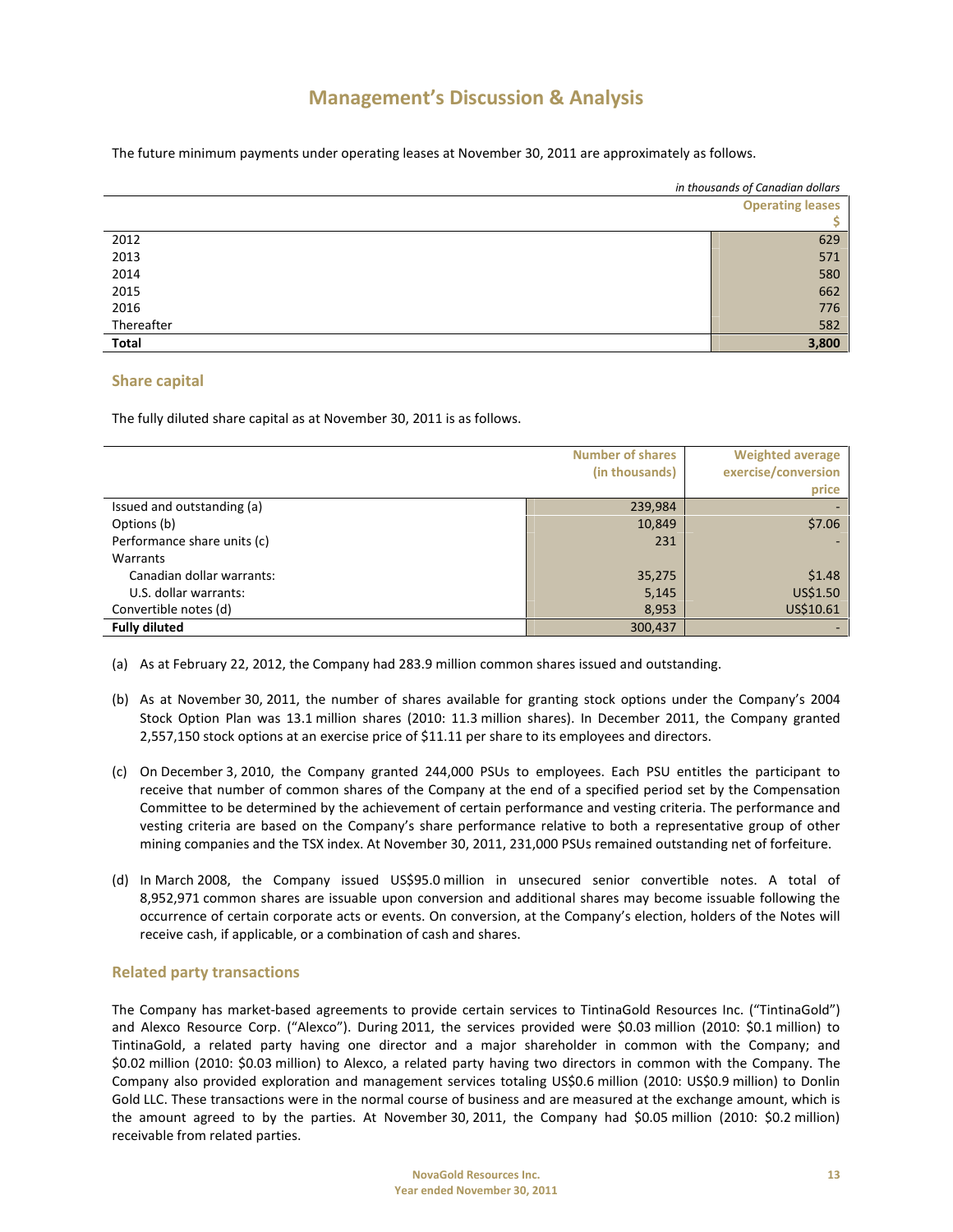## Financial instruments

The Company classifies its financial assets as held-for-trading, available-for-sale or loans and receivables. Financial liabilities are classified as either held-for-trading or loans and receivables.

Held-for-trading financial assets and liabilities are recorded at fair value as determined by active market prices and valuation models, as appropriate. Valuation models require the use of assumptions concerning the amount and timing of estimated future cash flows and discount rates. In determining these assumptions, the Company uses readily observable market inputs where available or, where not available, inputs generated by the Company. Changes in fair value of heldfor-trading financial instruments are recorded in net earnings.

Available-for-sale financial assets are recorded at fair value as determined by active market prices. Unrealized gains and losses on available-for-sale investments are recognized in other comprehensive income. If a decline in fair value is deemed to be other than temporary, the unrealized loss is recognized in net earnings. Investments in equity instruments that do not have an active quoted market price are measured at cost.

Loans and receivables are recorded initially at fair value, net of transaction costs incurred, and subsequently at amortized cost using the effective interest rate method.

The following provides a comparison of carrying and fair values of each classification of financial instrument as at November 30, 2011.

| in thousands of Canadian dollars         |                    |                  |                 |                    |              |                   |
|------------------------------------------|--------------------|------------------|-----------------|--------------------|--------------|-------------------|
|                                          |                    |                  |                 | <b>Other</b>       | <b>Total</b> |                   |
|                                          | <b>Loans and</b>   | <b>Available</b> | <b>Held for</b> | financial          | carrying     | <b>Total fair</b> |
|                                          | <b>receivables</b> | for sale         | trading         | <b>liabilities</b> | amount       | value             |
|                                          |                    |                  |                 |                    |              |                   |
| <b>Financial assets</b>                  |                    |                  |                 |                    |              |                   |
| Cash and cash equivalents                |                    |                  | 66,785          |                    | 66,785       | 66,785            |
| Accounts and short-term receivable       | 14,961             |                  |                 | ٠                  | 14,961       | 14,961            |
| Investments                              |                    |                  |                 |                    |              |                   |
| At cost $(a)$                            |                    | 500              | ۰               | ٠                  | 500          | N/A               |
| At fair value                            |                    | 4,025            |                 | ٠                  | 4,025        | 4,025             |
| <b>Reclamation deposits</b>              |                    |                  | 13,108          |                    | 13,108       | 13,108            |
| Long-term accounts receivable            | 17                 |                  |                 |                    | 17           | 17                |
| <b>Financial liabilities</b>             |                    |                  |                 |                    |              |                   |
| Accounts payable and accrued liabilities |                    |                  |                 | 19,772             | 19,772       | 19,772            |
| Other liabilities                        |                    |                  |                 | 4,030              | 4,030        | 4,030             |
| Promissory note (b)                      |                    |                  | ۰               | 65,979             | 65,979       | 65,979            |
| Convertible debt (c)                     |                    |                  | ۰               | 67,402             | 67,402       | 143,220           |

(a) The investments held at cost are not publicly traded and thus the fair value of the investments is not readily determinable.

(b) The fair value of the promissory note payable to Barrick approximates its carrying value due to the floating interest rate.

(c) The carrying value of the convertible debt is a split instrument between equity and liabilities. The fair value represents the value payable of the instrument, including the fair value of the convertible feature.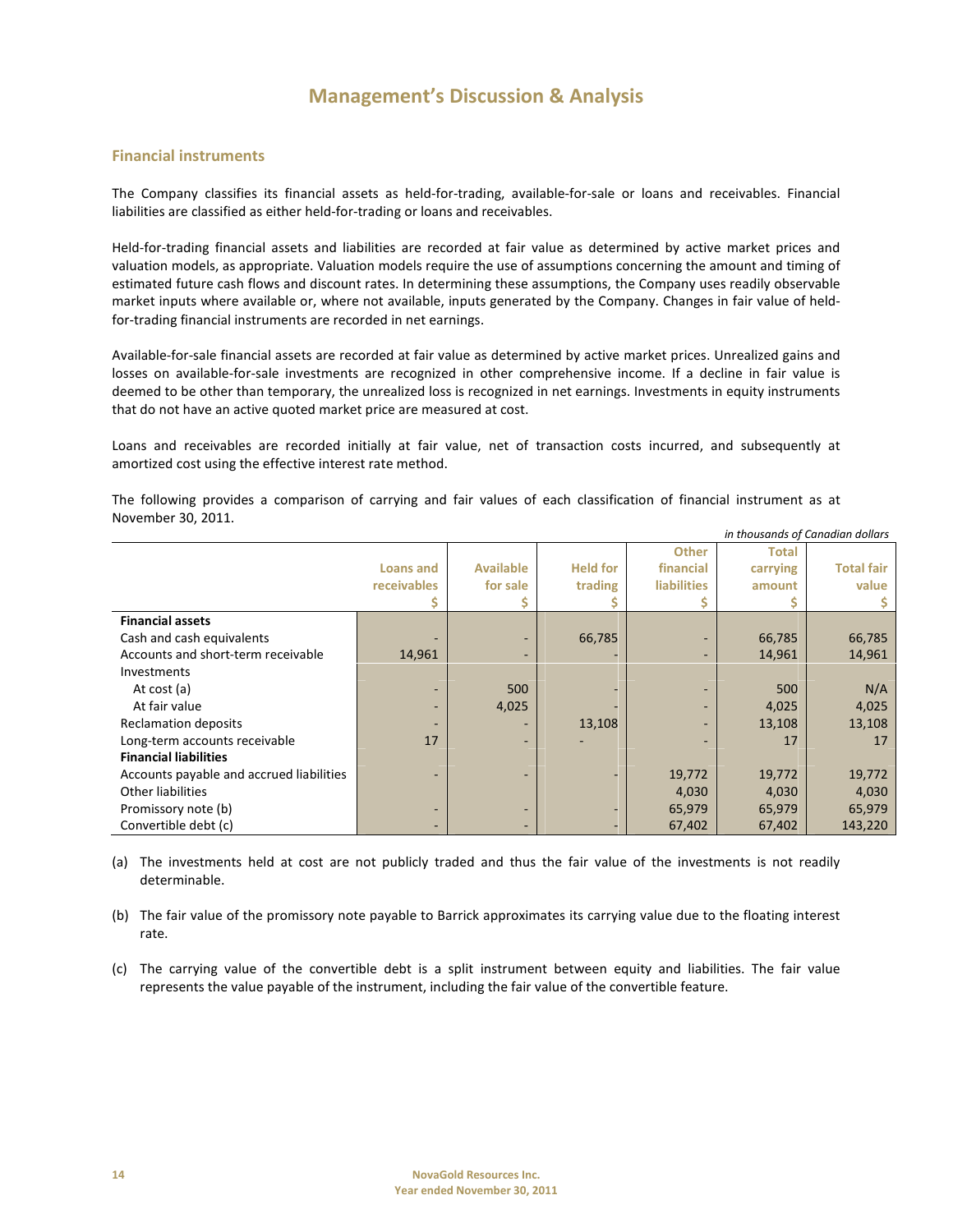The Company's financial instruments are exposed to certain financial risks, including currency risk, credit risk, liquidity risk, interest risk and price risk.

### (a) Currency risk

The Company is exposed to the financial risk related to the fluctuation of foreign exchange rates. The Company operates in Canada and the United States and a portion of its expenses are incurred in U.S. dollars. A significant change in the currency exchange rates between the Canadian dollar relative to the U.S. dollar could have an effect on the Company's results of operations, financial position or cash flows.

The Company has not hedged its exposure to currency fluctuations. At November 30, 2011, the Company was exposed to currency risk through the following financial assets and liabilities denominated in U.S. dollars.

|                                          |                          | in thousands of U.S. dollars |
|------------------------------------------|--------------------------|------------------------------|
|                                          | <b>November 30, 2011</b> | November 30, 2010            |
| Cash and cash equivalents                | 55,204                   | 125,164                      |
| Accounts receivables                     | 13,200                   | 148                          |
| <b>Reclamation deposits</b>              | 6,845                    | 6,845                        |
| Accounts payable and accrued liabilities | (6,008)                  | (4, 718)                     |
| Other notes payable                      |                          | (23,026)                     |
| Amounts payable to Barrick – long term   | (64, 666)                | (61, 401)                    |
| Convertible notes                        | (66,061)                 | (60, 278)                    |
| Deferred Liability                       | (3,950)                  |                              |
| Total                                    | (65, 486)                | (17, 266)                    |

Based on the above net exposures, and assuming that all other variables remain constant, a 10% depreciation or appreciation of the Canadian dollar against the U.S. dollar would result in an increase/decrease of \$6.5 million in the Company's net earnings before tax.

### (b) Credit risk

Credit risk is the risk of an unexpected loss if a customer or third party to a financial instrument fails to meet its contractual obligations.

The Company's cash equivalents and short-term investments are held through large Canadian financial institutions. Short-term and long-term investments (including those presented as part of cash and cash equivalents) are composed of financial instruments issued by Canadian banks and companies with high investment-grade ratings. These investments mature at various dates over the current operating period. The Company's taxes and other receivables consist of general sales tax due from the Federal Government of Canada and amounts due from related parties.

The Company's promissory note is contingent on the future cash flow generated from the Donlin Gold project thus it is not exposed to any credit risk.

The carrying amount of financial assets recorded in the financial statements, net of any allowances for losses, represents the Company's maximum exposure to credit risk.

#### (c) Liquidity risk

Liquidity risk is the risk that the Company will not be able to meet its financial obligations as they fall due. The Company manages liquidity risk through the management of its capital structure and financial leverage as outlined in note 17 to the consolidated financial statements. Accounts payable and accrued liabilities and coupon interest on the Notes are due within one year from the balance sheet date.

#### (d) Interest rate risk

Interest rate risk is the risk that the fair value or future cash flows of a financial instrument will fluctuate because of changes in market interest rates. The risk that the Company will realize a loss as a result of a decline in the fair value of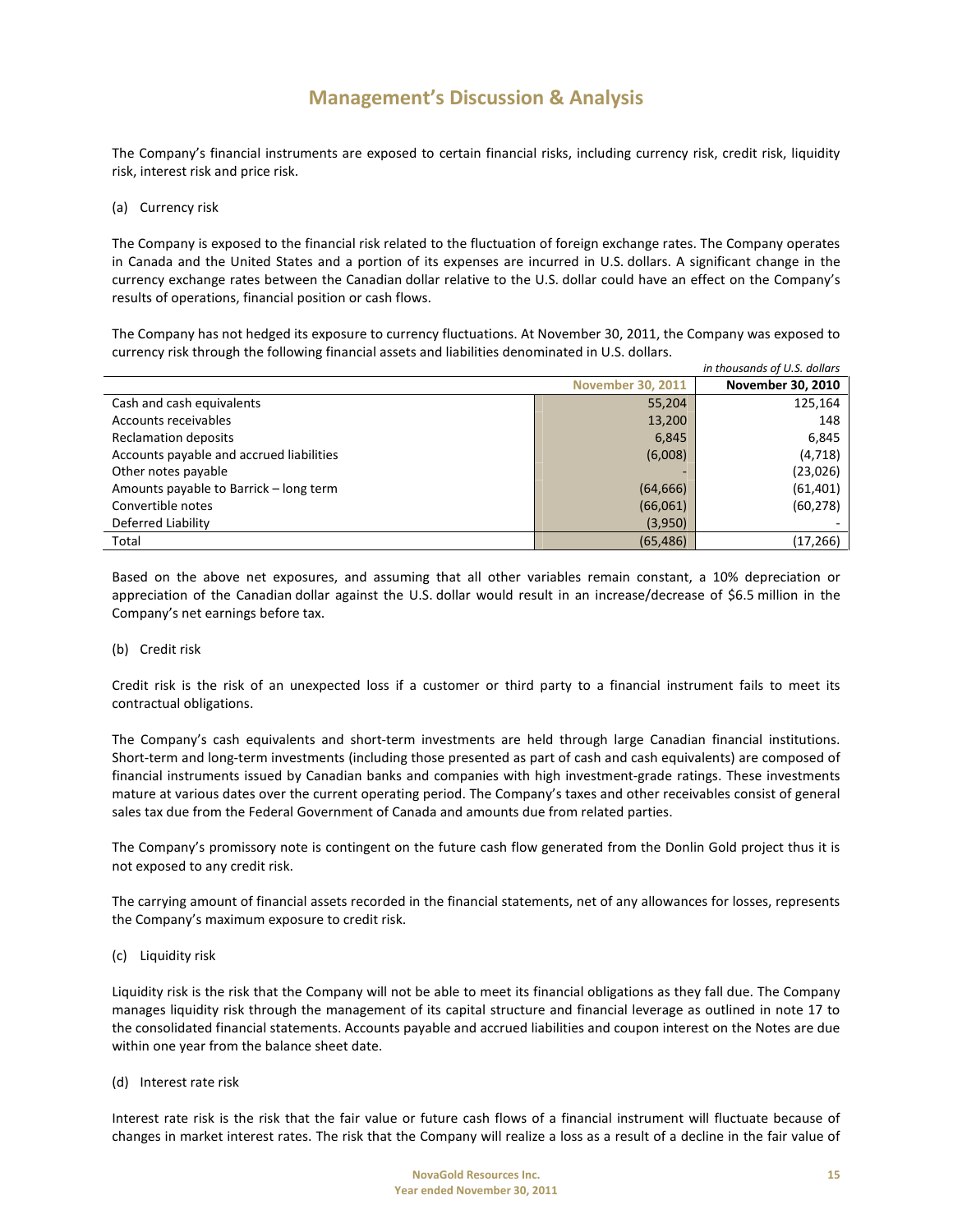the short-term investments included in cash and cash equivalents is limited because these investments, although available-for-sale, are generally held to maturity. In respect of financial liabilities, notes and capital leases are not subject to interest rate risk because they are at fixed rates. The promissory note owed to Barrick is variable with the U.S. prime rate. Based on the amount owing on the promissory note at November 30, 2011, and assuming that all other variables remain constant, a 1% change in the U.S. prime rate would result in an increase/decrease of \$0.6 million in the interest accrued by the Company per annum.

(e) Price risk

The Company is exposed to price risk with respect to commodity prices. The Company closely monitors commodity prices to determine the appropriate course of action to be taken. The Company does not have any hedging or other commodity-based risks respecting its operations.

## New accounting pronouncements

The accounting policies followed by the Company are set out in note 2 to the audited consolidated financial statements for the year ended November 30, 2011, and have been consistently followed in the preparation of these consolidated financial statements.

### Business Combinations

In January 2009, the CICA issued CICA Handbook Section 1582, "Business Combinations", which replaces former guidance on business combinations. Section 1582 establishes principles and requirements of the acquisition method and related disclosures. In addition, the CICA issued Section 1601, "Consolidated Financial Statements", and Section 1602, "Non-controlling Interests", which replace the existing guidance. Section 1601 establishes standards for the preparation of consolidated financial statements and Section 1602 provides guidance on accounting for non-controlling interest in a subsidiary in consolidated financial statements subsequent to a business combination. These standards apply prospectively to business combinations for which the acquisition date is on or after the beginning of the first annual reporting period beginning on or after January 1, 2011, with earlier application permitted. The Company will adopt these pronouncements at December 1, 2010; the result from this adoption would be the non-controlling interest balance will be classified as shareholders' equity on the consolidated balance sheet.

### International Financial Reporting Standards ("IFRS")

In 2006, the Canadian Accounting Standards Board ("AcSB") published a new strategic plan that will significantly affect financial reporting requirements for Canadian companies. The AcSB strategic plan outlines the convergence of Canadian GAAP with IFRS over an expected five-year transitional period. In February 2008, the AcSB announced that 2011 is the changeover date for publicly-listed companies to use IFRS, replacing Canadian GAAP. The changeover date is for interim and annual financial statements relating to fiscal years beginning on or after January 1, 2011. The Company's transition date of December 1, 2011 will require the restatement for comparative purposes of amounts reported by the Company of our interim and annual amounts for the fiscal year ending November 30, 2011.

The Company is currently engaged in the process to transition from Canadian GAAP to IFRS. The transition process consists of three primary phases:

- Scoping and diagnostic phase
- Impact analysis, evaluation and design phase
- Implementation and review phase

Completion of the scoping and diagnostic phase occurred in 2010 through the completion of a preliminary diagnostic review by an external consultant. The preliminary diagnostic review included the determination, at a high level, of the financial reporting differences under IFRS and the key areas that may be impacted. From the review, a focused transition plan was created to further evaluate the areas of difference, including changes required from existing accounting policies and the impact of changes to information systems, internal controls and business processes.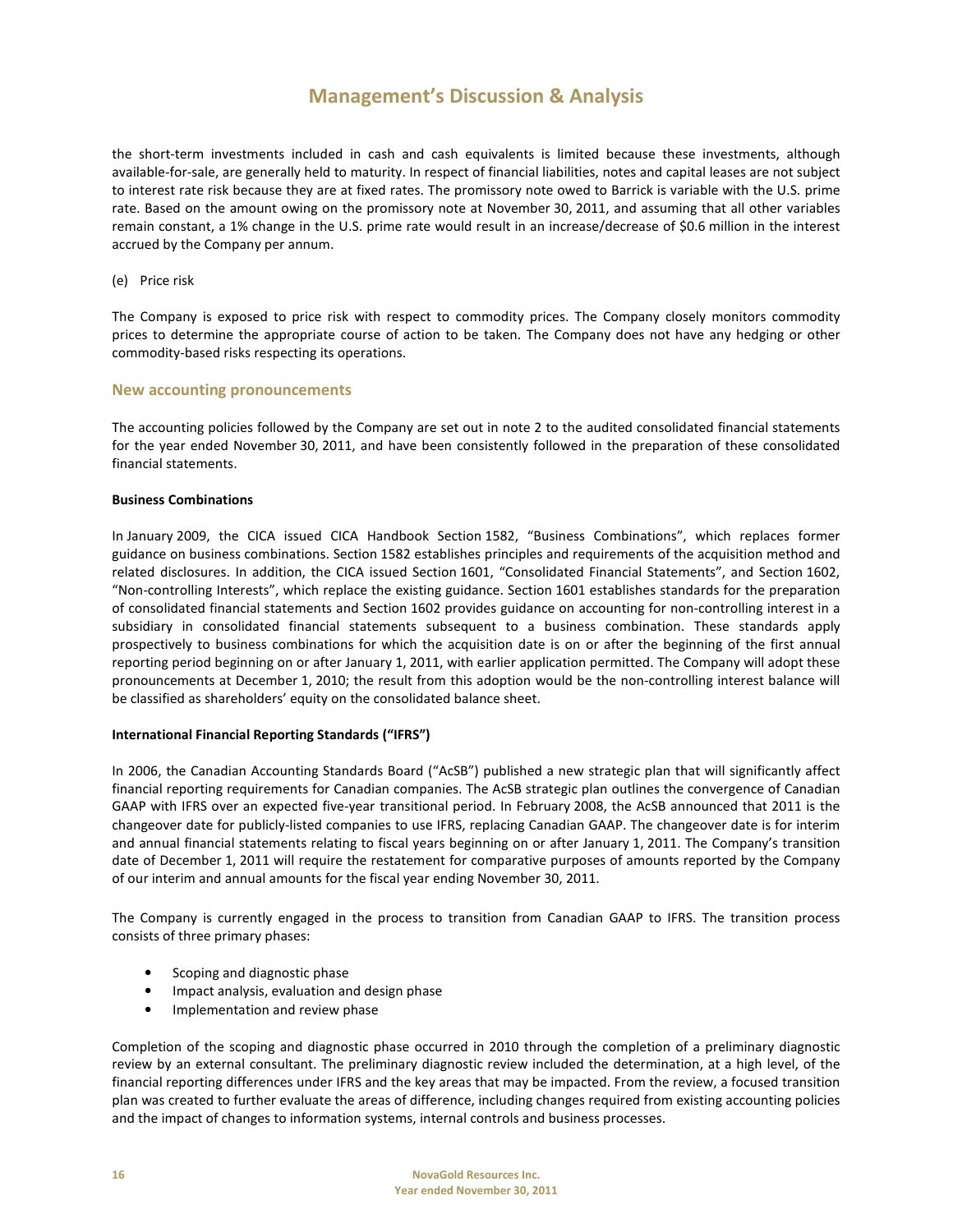The Company is nearing the completion with the analysis, quantification and evaluation phase and has begun the implementation and review phase. The second phase involved an analysis of policy alternatives allowed under IFRS, completing changes required to existing accounting policies and development of draft IFRS financial statement content. Management has completed detailed evaluations of the changes required to existing accounting policies and quantification of the impact of those changes on our opening balance sheet at the transition date. IFRS 1, "First-Time Adoption of International Financial Reporting Standards", provides entities adopting IFRS for the first time with a number of optional exemptions and mandatory exceptions, in certain areas, to the general requirement for full retrospective application of IFRS. The Company has completed its analysis of IFRS 1 and the exemptions it will apply on transition. Management has completed their quantification of the quarterly impacts during the transition year and continues to refine their draft IFRS financial statement content in anticipation of their first quarter 2012 release of financial statements under IFRS.

The identified impacts disclosed below highlight the preliminary impacts and should not be regarded as final as they are subject to change. The discussion below should not be regarded as a complete list of differences as it is designed to highlight the significant impacts identified at the transition date. We also note that the International Accounting Standards Board ("IASB") is currently working on several projects which may impact the Company's decisions, most notably as discussed below.

Through our analysis and quantification of the opening balance sheet as of December 1, 2010, the following significant impacts have been identified to date:

- Treatment of Interest in Galore Creek Partnership In the third quarter, the Company announced management was reviewing their treatment of the 50% interest in the Galore Creek Partnership in light of the recent release in May 2011 by the IASB of a set of 5 new standards including IFRS 11, Joint Arrangements, which are effective for annual periods beginning on or after January 1, 2013, with earlier adoption of the entire package permitted. The Company has determined that early adoption of the standards will not be applied. Under the current standard in effect at transition, IAS 28 Investments in Associates and Joint Ventures, the Company's interest in Galore Creek project is accounted for under the equity method. The currently consolidated partnership, with recognition of a non-controlling interest, will be accounted for as an equity investment resulting in significant presentational changes to the Company's balance sheet. On transition, there is a reduction to total assets of \$221.4 million expected, and a corresponding reduction to total liabilities and shareholders' equity.
- Foreign Currency Translation The approach to evaluating the functional currency under IFRS focuses on determining each individual entity's functional currency from the entity's viewpoint. Under Canadian GAAP, the functional currency of a foreign subsidiary was determined based on whether the subsidiary was self-sustaining from the parent entity. Since all of the Company's US subsidiaries relied on parent-Company funding, the functional currency used on consolidation was Canadian dollars. The IFRS approach results in a change to the functional currency of several of the Company's US subsidiaries. Under IFRS 1, "First time adoption of International Financial Reporting Standards", an exemption is available which allows the Company to reset its cumulative translation account to zero on the transition date. The Company has elected to take this exemption. On transition, a net change to shareholders' equity of \$0.3 million is expected.
- Convertible Notes Under Canadian GAAP, the convertible notes are bifurcated into two separate elements, an equity component to recognize the conversion value of the instrument and a liability component to recognize the debt value of the instrument. As the functional currency of NovaGold is Canadian dollars and the convertible debt is denominated in US dollars, an embedded derivative is determined to exist under IFRS as the instrument is denominated in a currency other than an entity's functional currency. As a result, the Company will recognize an embedded derivative at fair value upon transition. The expected net impact to shareholders' equity on transition is a decrease of approximately \$89.9 million and a corresponding increase to long-term liabilities of approximately \$89.9 million.
- Warrants Similar to the convertible notes, the Company has warrants which are denominated in a currency other than its functional currency. Under IFRS, the warrants denominated in a currency other than the Company's functional currency meet the definition of a derivative instrument which is recorded at fair value at each reporting date, with movements through the statement of operations. The warrants were treated as an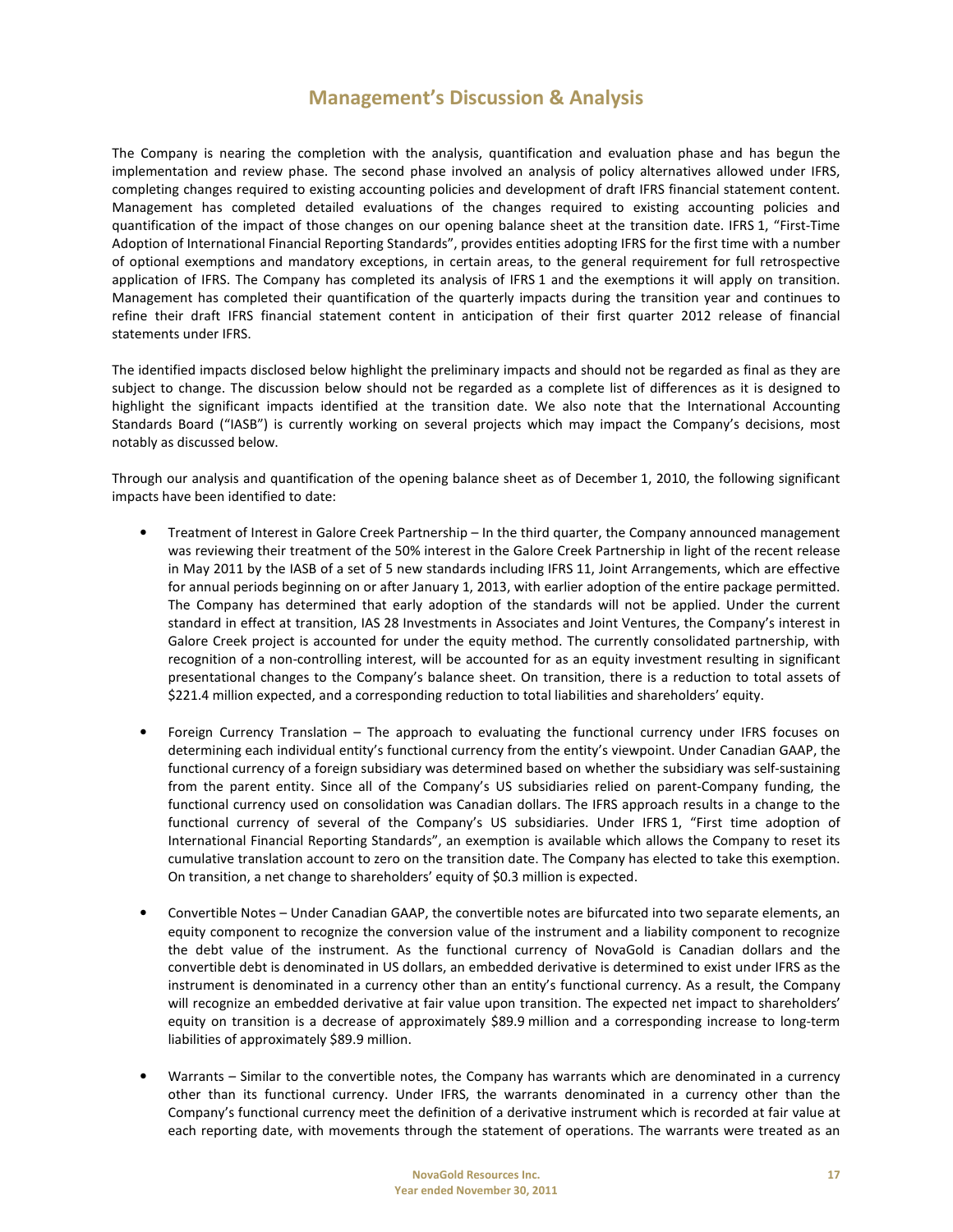equity instrument under Canadian GAAP and recorded at fair value at inception. This treatment is similar to the presentation disclosed by the Company under its reconciliation to United States Generally Accepted Accounting Principles. On transition, a net reduction of approximately \$658.8 million in shareholders' equity and a corresponding increase to long-term liabilities is expected. Irrespective of the change in accounting for the warrants, the Company notes the warrants do not provide for settlement in cash.

• Income Taxes – One of the significant changes to IFRS from Canadian GAAP arises in the treatment of deferred taxes on the initial recognition of an asset acquisition. The Company has had several notable asset acquisitions: Copper Canyon Resources Inc., Stikine Copper Limited., Pioneer Metals Corporation., Coast Mountain Power Corp. and Spectrum Gold Inc., which under Canadian GAAP had an iterative deferred tax liability recognized where the accounting basis was greater than the tax basis. Under IFRS, the recognition of deferred taxes on acquisitions other than in a business combination is not permitted. On transition, the Company expects a reduction in long-term assets of \$58.2 million, a reduction in future income tax liabilities of \$7.2 million and a reduction in shareholders' equity of \$51.0 million.

Through our analysis and quantification of the opening balance sheet as of December 1, 2010, the following have significant accounting policy differences with no significant quantification impact identified to date:

- Treatment of Interest in Donlin Gold the Company does not anticipate any significant change to its accounting for its interest in Donlin Gold under IFRS. Under IFRS section: IAS 28 Investments in Associates and Joint Ventures, the Company's interest in Donlin Gold project is accounted for under the equity method; which is the current accounting treatment under Canadian GAAP: Accounting Guideline-15. The Company records its interest in the Donlin project as an equity investment, which results in all of the Company's funding being recorded in the income statement as equity loss, and any unspent funding to Donlin Gold LLC being recorded in the Company's balance sheet on the equity investment line.
- Asset Retirement Obligations IFRS differs from Canadian GAAP in the recognition of asset retirement obligations. Under IFRS, an obligation is recognized if there is a legal obligation or a constructive obligation which results in a more encompassing framework than Canadian GAAP. The Company has evaluated and determined that there are no additional constructive obligations at the transition date from the legal obligations currently recognized.

The implementation and review phase includes execution of any changes to information systems and business processes and completing formal authorization processes to approve recommended accounting policy changes. It will also include the collection of financial information necessary to compile IFRS-compliant financial statements and audit committee approval of IFRS financial statements. The Company has completed its analysis of its information systems and does not anticipate significant changes arising from the transition to IFRS. Several areas have been identified requiring changes to the Company's business processes which the Company has implemented into its processes beginning December 1, 2011.

Management is continuing to evaluate the differences and the full impact on future financial reporting will not be certain until the release of the Company's first quarter 2012 financial statements.

## Critical accounting estimates

The most critical accounting estimates upon which the Company's financial status depends are those requiring estimates of the recoverability of its capitalized mineral property expenditures and development costs, impairment of long-lived assets and the amount of future reclamation obligations.

### Mineral properties and development costs

The Company expenses mineral property exploration expenditures when incurred. When it has been established that a mineral deposit is commercially mineable and an economic analysis has been completed, the costs subsequently incurred to develop a mine on the property prior to the start of mining operations are capitalized and will be amortized against future production following commencement of commercial production, or written off if the property is sold,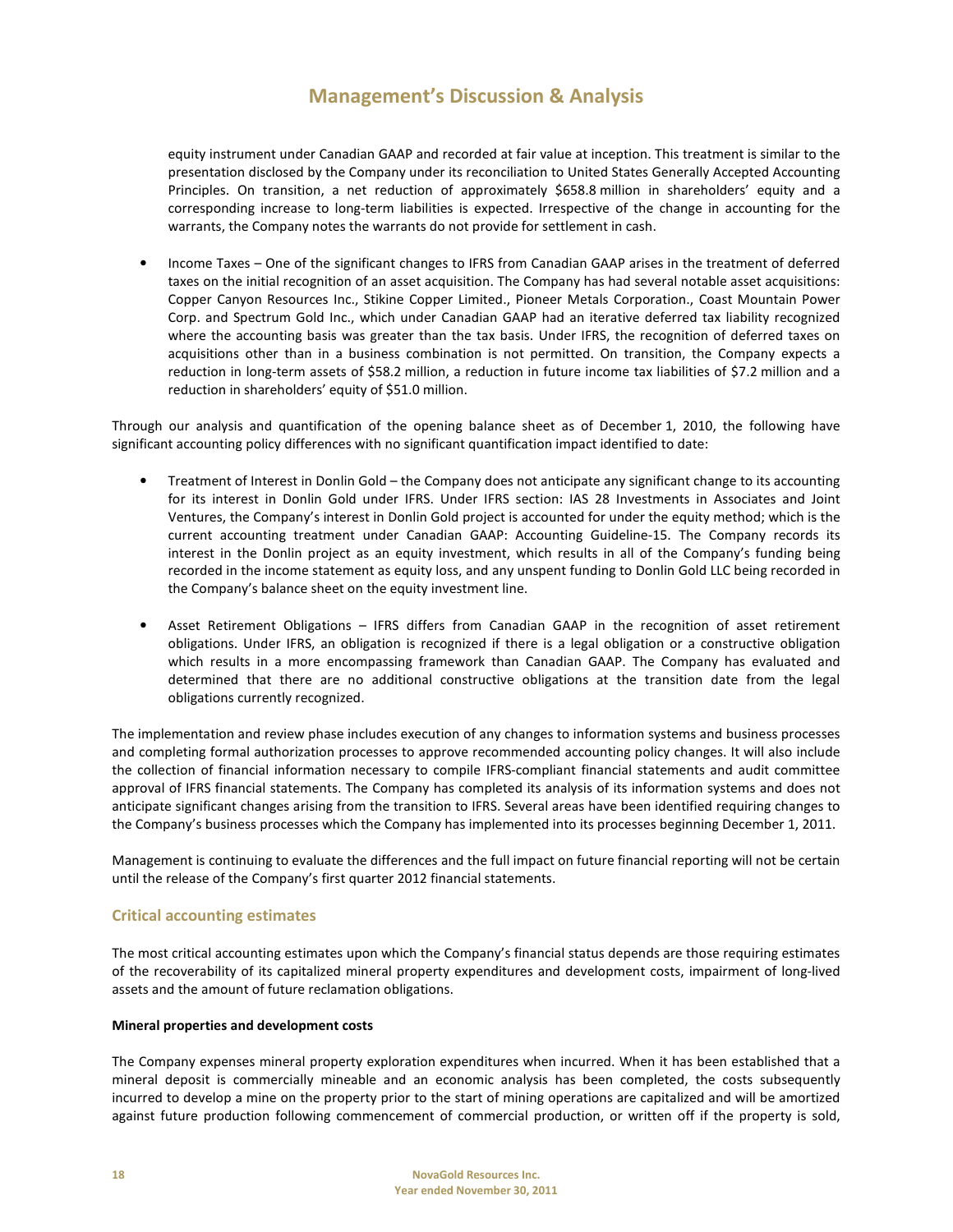allowed to lapse or abandoned. The Rock Creek project was impaired during the year ended November 30, 2010 and an impairment loss was proportionately allocated to mineral properties and development costs.

The acquisition of title to mineral properties is a complicated and uncertain process. The Company has taken steps, in accordance with industry standards, to verify title to mineral properties in which it has an interest. Although the Company has made efforts to ensure that legal title to its properties is properly recorded in the name of the Company, there can be no assurance that such title will ultimately be secured.

### Impairment of long-lived assets

In May 2006 NovaGold acquired Coast Mountain Power Corp. and all of its assets for 2.5 million shares of the Company valued at \$44.4 million with an additional \$15.6 million future income tax impact. The total valuation of \$60.0 million included a number of early-stage run-of-river hydroelectric projects and the 138kV power transmission rights to build a power line from Meziadin Junction to Bob Quinn to bring power to the Galore Creek project. The Company intended to amortize the power transmission rights over the expected life of the Galore Creek project on a straight-line basis. In 2010 the Canadian Federal and British Columbia Provincial Governments announced their intention to build a high-capacity 287-kV transmission line ("NTL") in northwestern British Columbia that would follow roughly the same route from Meziadin Junction to Bob Quinn. On February 23, 2011, the NTL project received provincial environmental assessment approval and construction is expected to begin in 2011. Construction of the NTL is positive news for the region and for the Galore Creek project. NTL construction means that the Galore Creek Mining Corporation will not need to build its own transmission line to bring power to the Galore Creek project, and management has accordingly impaired the full value of the 138kV power transmission rights for \$52.7 million and recorded a related future income tax recovery of \$9.7 million. Because the Galore Creek project is jointly owned by NovaGold and Teck, the Company has recorded a corresponding offset to non-controlling interest for the impairment in the amount of \$13.8 million.

#### Reclamation costs

The amounts recorded for reclamation costs are estimates based on independent third party engineering studies and the Company's assessment of the work that is anticipated to remediate old mining facilities of the Company's Nome Gold sites, exploration and road remediation at the Galore Creek project, and the Rock Creek mine site. An asset retirement obligation ("ARO") is recognized initially at fair value with a corresponding increase in the related asset. The ARO is accreted to full value over time through periodic charges to operations. The Galore Creek reclamation obligation has not been discounted due to the uncertainty of timing of when the costs will be incurred. Actual costs incurred during reclamation and the timing of when the costs will be incurred could be materially different from these estimates. The Rock Creek reclamation obligation has been adjusted during the year of 2011 to reflect the updated closure plan for Rock Creek project.

### Disclosure controls and internal control over financial reporting

#### Disclosure controls and procedures

Disclosure controls and procedures are designed to ensure that information required to be disclosed in reports filed or submitted by the Company under U.S. and Canadian securities legislation is recorded, processed, summarized and reported within the time periods specified in those rules, including providing reasonable assurance that material information is gathered and reported to senior management, including the Chief Executive Officer ("CEO") and Chief Financial Officer ("CFO"), as appropriate, to permit timely decisions regarding public disclosure. Management, including the CEO and CFO, has evaluated the effectiveness of the design and operation of the Company's disclosure controls and procedures, as defined in Rule 13a-15(e) and15d-15(e) of the US Exchange Act and the rules of Canadian Securities Administration, as at November 30, 2011. Based on this evaluation, the CEO and CFO have concluded that the Company's disclosure controls and procedures were effective.

### Management's report on internal control over financial reporting

Management is responsible for establishing and maintaining adequate internal control over financial reporting as defined in Rule 13a-15(f) and 15d-15(f) of the U.S. Exchange Act and National Instrument 52-109 Certification of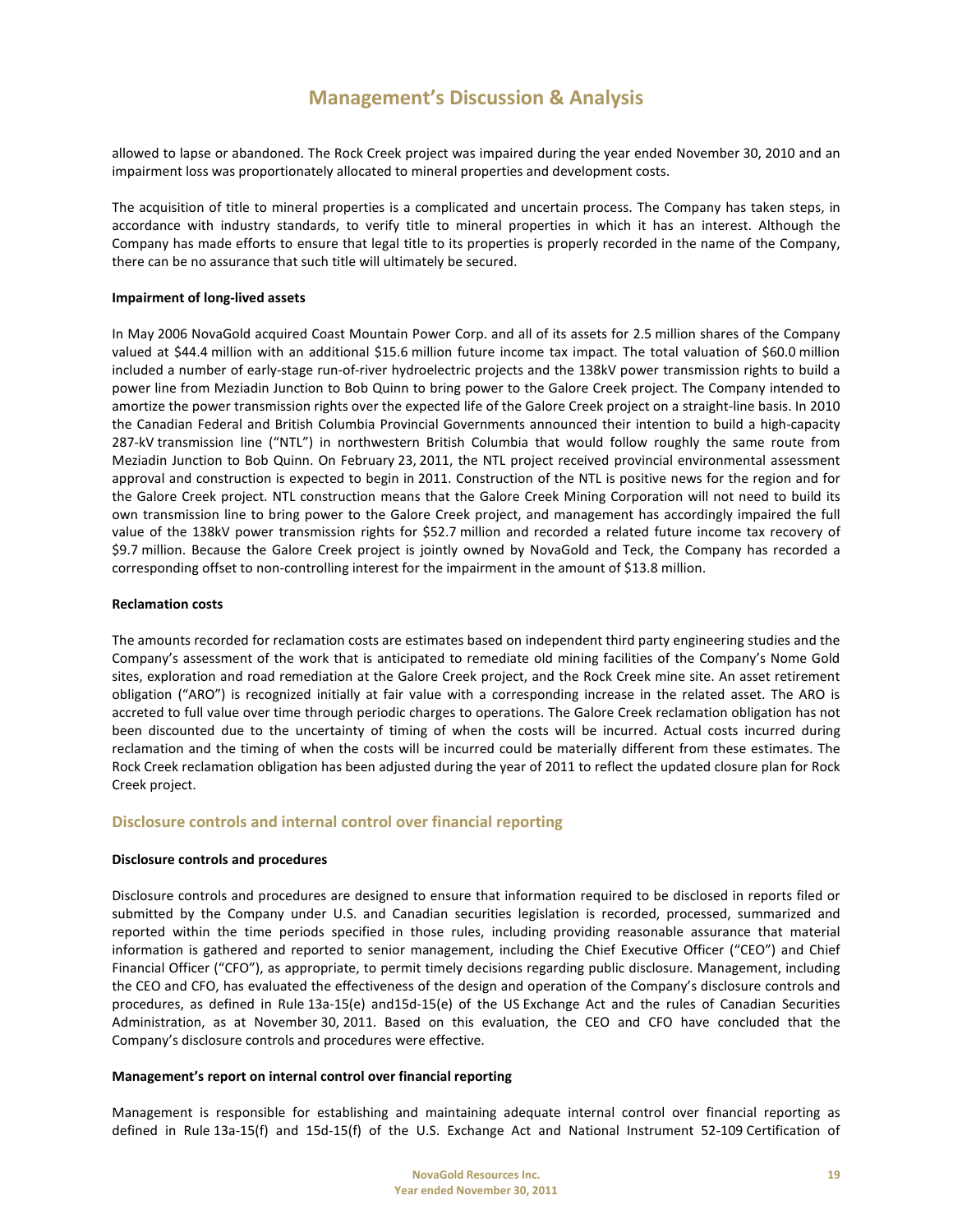Disclosure in Issuer's Annual and Interim filings. Any system of internal control over financial reporting, no matter how well designed, has inherent limitations. Therefore, even those systems determined to be effective can provide only reasonable assurance with respect to financial statement preparation and presentation. Management has used the Committee of Sponsoring Organizations of the Treadway Commission framework to evaluate the effectiveness of the Company's internal control over financial reporting. Based on this assessment, management has concluded that as at November 30, 2011, the Company's internal control over financial reporting was effective.

The effectiveness of the Company's internal control over financial reporting has been audited by PricewaterhouseCoopers LLP, an independent registered public accounting firm that has expressed its opinion in its report included with the Company's annual consolidated financial statements.

### Risk factors

The Company and its future business, operations and financial condition are subject to various risks and uncertainties due to the nature of its business and the present stage of exploration and development of its mineral properties. Certain of these risks and uncertainties are set out below and under the heading "Risk Factors" in NovaGold's Annual Information Form for the year ended November 30, 2011 available on SEDAR at www.sedar.com and EDGAR at www.sec.gov.

### **Other**

In July 2010, December 2010, February 2011, and March 2011, the Company's wholly-owned subsidiary AGC received a total of 37 citations and orders from the Mine Safety Health Administration ("MSHA") alleging certain violations of U.S. Federal mine safety laws under the Federal Mine Safety and Health Act of 1977 (the "Mine Safety Act") at the Rock Creek project. MSHA subsequently vacated one of the citations after receiving further information from AGC. MSHA assessed a US\$100 penalty for the February 2011 citation which AGC paid. In November 2011, MSHA and AGC developed and submitted a joint motion for settlement covering contested citations and assessments under the U.S. Mine Safety & Health Act. On December 12, 2011, a federal administrative law judge issued a decision approving the settlement and dismissing the AGC's remaining MSHA cases. The dismissal was conditioned on the AGC's payment of a US\$22,671.00 penalty within 90 days of the decision. On January 18, 2012, the Company paid MSHA that amount, resolving all outstanding MSHA citations and assessments at the Rock Creek Mine.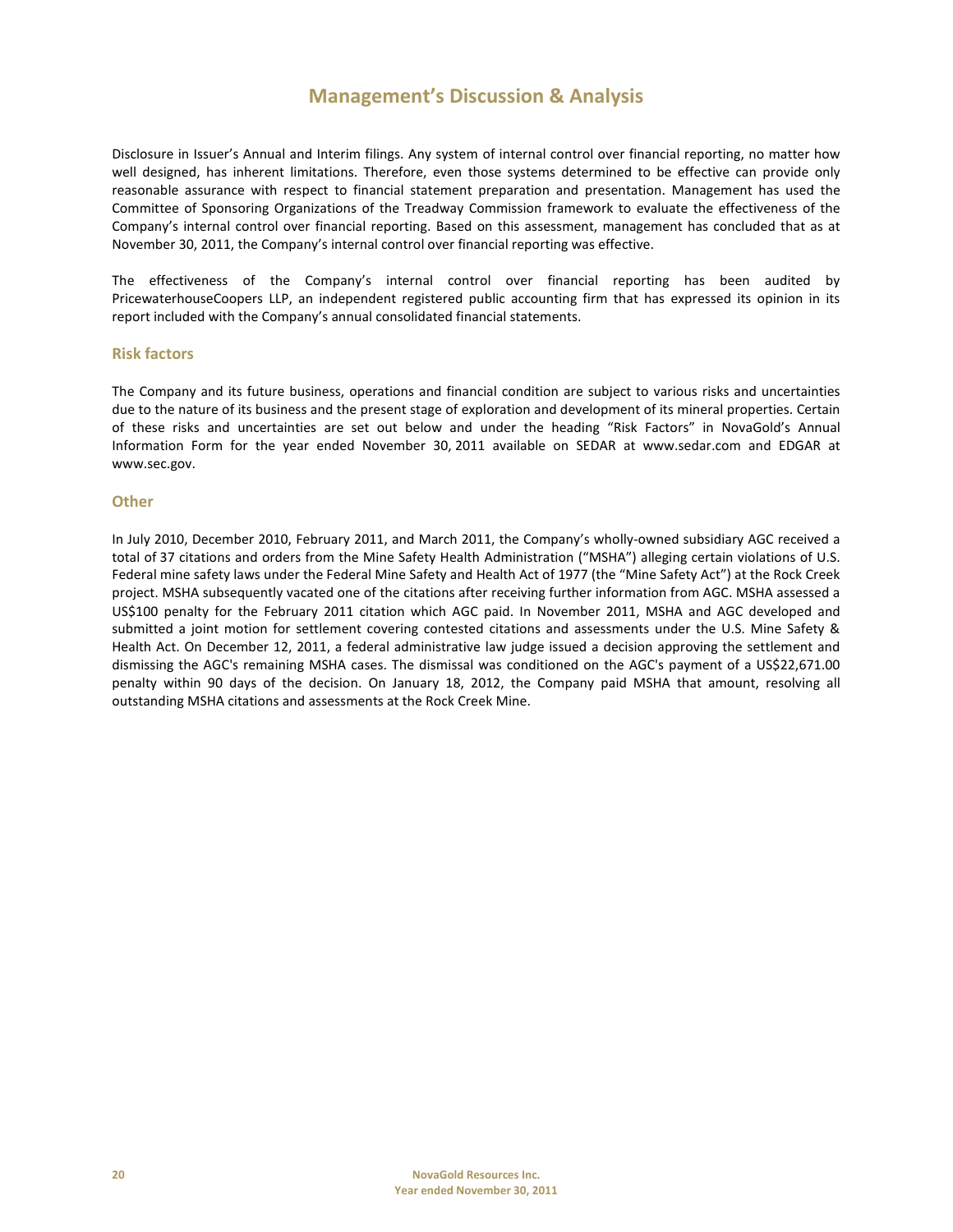## Management's Responsibility for Financial Reporting – Canada

The accompanying consolidated financial statements of the Company have been prepared by management in accordance with accounting principles generally accepted in Canada, and within the framework of the summary of significant accounting policies in these consolidated financial statements.

A system of internal accounting control is maintained in order to provide reasonable assurance that assets are safeguarded and that transactions are properly recorded and executed in accordance with management's authorization. This system includes established policies and procedures, the selection and training of qualified personnel and an organization providing for appropriate delegation of authority and segregation of responsibilities.

The Audit Committee of the Board of Directors meets periodically with management and the Company's independent auditors to review the scope and results of their annual audit and to review the consolidated financial statements and related financial reporting matters prior to submitting the consolidated financial statements to the Board of Directors for approval.

The consolidated financial statements have been audited by PricewaterhouseCoopers LLP on behalf of the shareholders and their report follows.

/s/ Gregory A. Lang /s/ Elaine Sanders

Gregory A. Lang **Elaine Sanders** 

President & Chief Executive Officer Vice President & Chief Financial Officer

February 22, 2012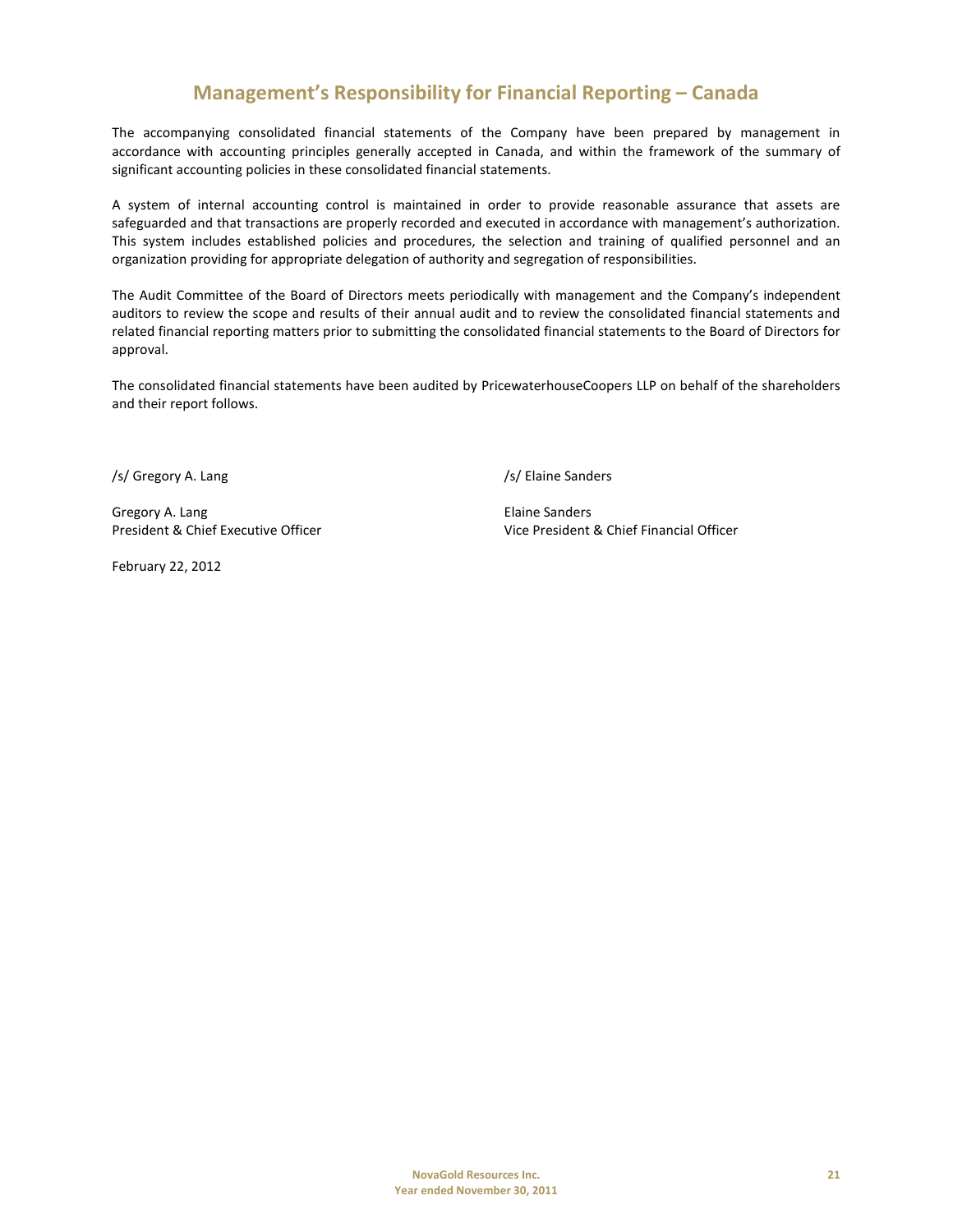## Management's Report on Internal Control over Financial Reporting – U.S.

The management of NovaGold Resources Inc. is responsible for establishing and maintaining adequate internal control over financial reporting under Rule 13a-15(f) and 15d-15(f). The Securities Exchange Act of 1934 defines this as a process designed by, or under the supervision of, the Company's principal executive and principal financial officers and effected by the Company's Board of Directors, management and other personnel, to provide reasonable assurance regarding the reliability of financial reporting and the preparation of financial statements for external purposes in accordance with generally accepted accounting principles, and includes those policies and procedures that:

- Pertain to the maintenance of records that, in reasonable detail, accurately and fairly reflect the transactions and dispositions of the assets of the Company;
- Provide reasonable assurance that transactions are recorded as necessary to permit preparation of financial statements in accordance with generally accepted accounting principles, and that receipts and expenditures of the Company are being made only in accordance with authorizations of management and directors of the Company; and
- Provide reasonable assurance regarding prevention or timely detection of unauthorized acquisition, use or disposition of the Company's assets that may have a material effect on the consolidated financial statements.

Because of its inherent limitations, internal control over financial reporting may not prevent or detect misstatements. Projections of any evaluation of effectiveness to future periods are subject to risk that controls may become inadequate because of changes in conditions, or that the degree of compliance with the policies or procedures may deteriorate.

Management assessed the effectiveness of the Company's internal control over financial reporting as of November 30, 2011. In making this assessment, the Company's management used the criteria set forth by the Committee of Sponsoring Organizations of the Treadway Commission in Internal Control – Integrated Framework.

Based upon our assessment and those criteria, management concluded that the Company's internal control over financial reporting was effective as of November 30, 2011.

PricewaterhouseCoopers LLP, our independent auditors, has issued an audit report on internal control over financial reporting for NovaGold Resources Inc. as of November 30, 2011, which is included herein.

/s/ Gregory A. Lang /s/ Claine Sanders

Gregory A. Lang **Elaine Sanders** 

February 22, 2012

President & Chief Executive Officer Vice President & Chief Financial Officer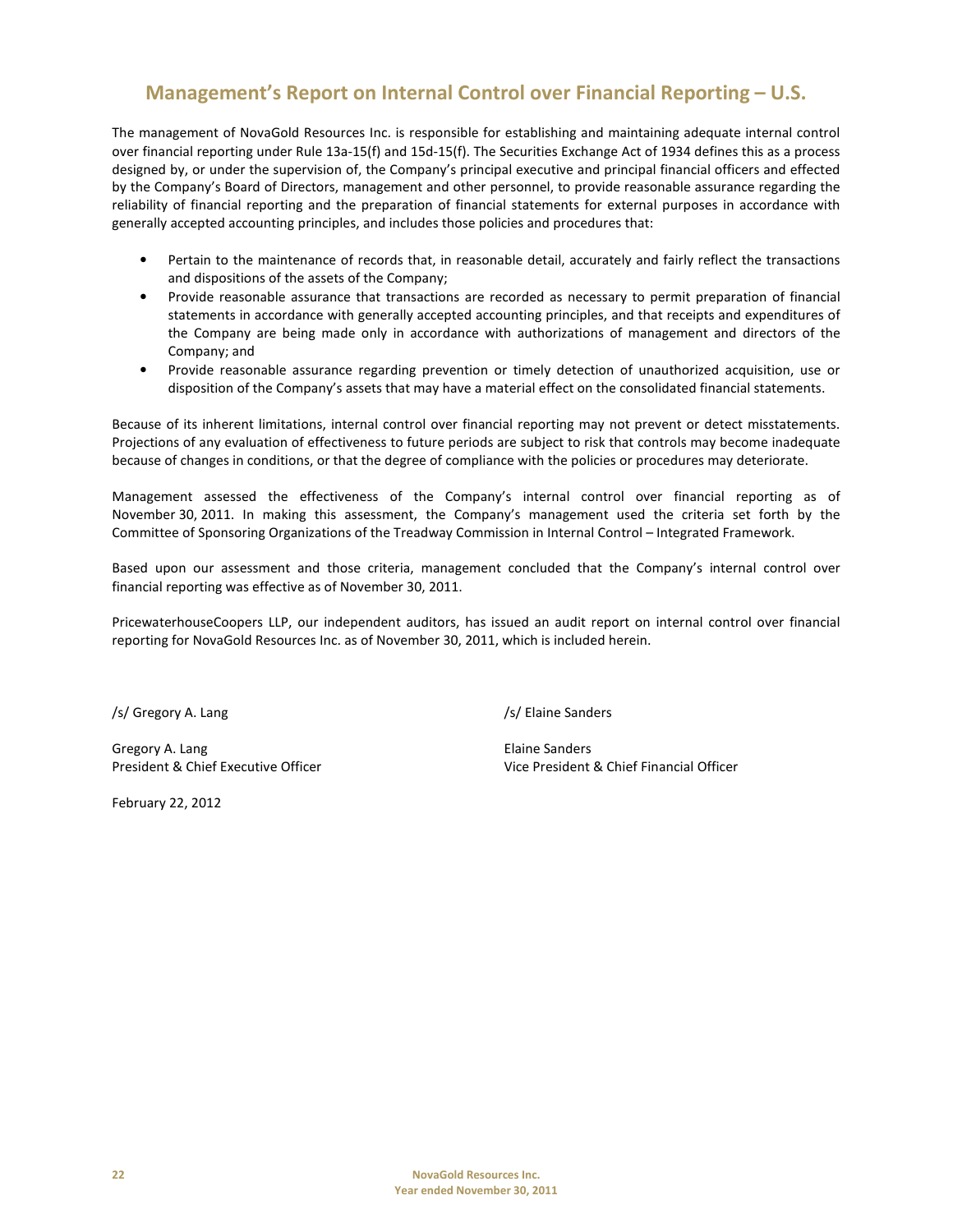# Independent Auditor's Report

### To the Shareholders of NovaGold Resources Inc.

We have completed integrated audits of NovaGold Resources Inc.'s 2011 and 2010 consolidated financial statements and its internal control over financial reporting as at November 30, 2011. Our opinions, based on our audits, are presented below.

### Consolidated financial statements

We have audited the accompanying consolidated financial statements of NovaGold Resources Inc., which comprise the consolidated balance sheets as at November 30, 2011 and November 30, 2010 and the consolidated statements of operations and deficit, comprehensive loss, changes in shareholders' equity and consolidated statements of cash flows for each of the two years in the period ended November 30, 2011, and the related notes, which comprise a summary of significant accounting policies and other explanatory information.

### Management's responsibility for the consolidated financial statements

Management is responsible for the preparation and fair presentation of these consolidated financial statements in accordance with Canadian generally accepted accounting principles and for such internal control as management determines is necessary to enable the preparation of consolidated financial statements that are free from material misstatement, whether due to fraud or error.

### Auditor's responsibility

Our responsibility is to express an opinion on these consolidated financial statements based on our audits. We conducted our audits in accordance with Canadian generally accepted auditing standards and the standards of the Public Company Accounting Oversight Board (United States). Those standards require that we plan and perform an audit to obtain reasonable assurance about whether the consolidated financial statements are free from material misstatement. Canadian generally accepted auditing standards require that we comply with ethical requirements.

An audit involves performing procedures to obtain audit evidence, on a test basis, about the amounts and disclosures in the consolidated financial statements. The procedures selected depend on the auditor's judgment, including the assessment of the risks of material misstatement of the consolidated financial statements, whether due to fraud or error. In making those risk assessments, the auditor considers internal control relevant to the company's preparation and fair presentation of the consolidated financial statements in order to design audit procedures that are appropriate in the circumstances. An audit also includes evaluating the appropriateness of accounting principles and policies used and the reasonableness of accounting estimates made by management, as well as evaluating the overall presentation of the consolidated financial statements.

We believe that the audit evidence we have obtained in our audits is sufficient and appropriate to provide a basis for our audit opinion on the consolidated financial statements.

### Opinion

In our opinion, the consolidated financial statements present fairly, in all material respects, the financial position of NovaGold Resources Inc. as at November 30, 2011 and November 30, 2010 and the results of its operations and its cash flows for each of the two years in the period ended November 30, 2011 in accordance with Canadian generally accepted accounting principles.

#### Report on internal control over financial reporting

We have also audited NovaGold Resources Inc.'s internal control over financial reporting as at November 30, 2011, based on criteria established in Internal Control - Integrated Framework, issued by the Committee of Sponsoring Organizations of the Treadway Commission (COSO).

### Management's responsibility for internal control over financial reporting

Management is responsible for maintaining effective internal control over financial reporting and for its assessment of the effectiveness of internal control over financial reporting included in Management's Report on Internal Control over Financial Reporting – U.S.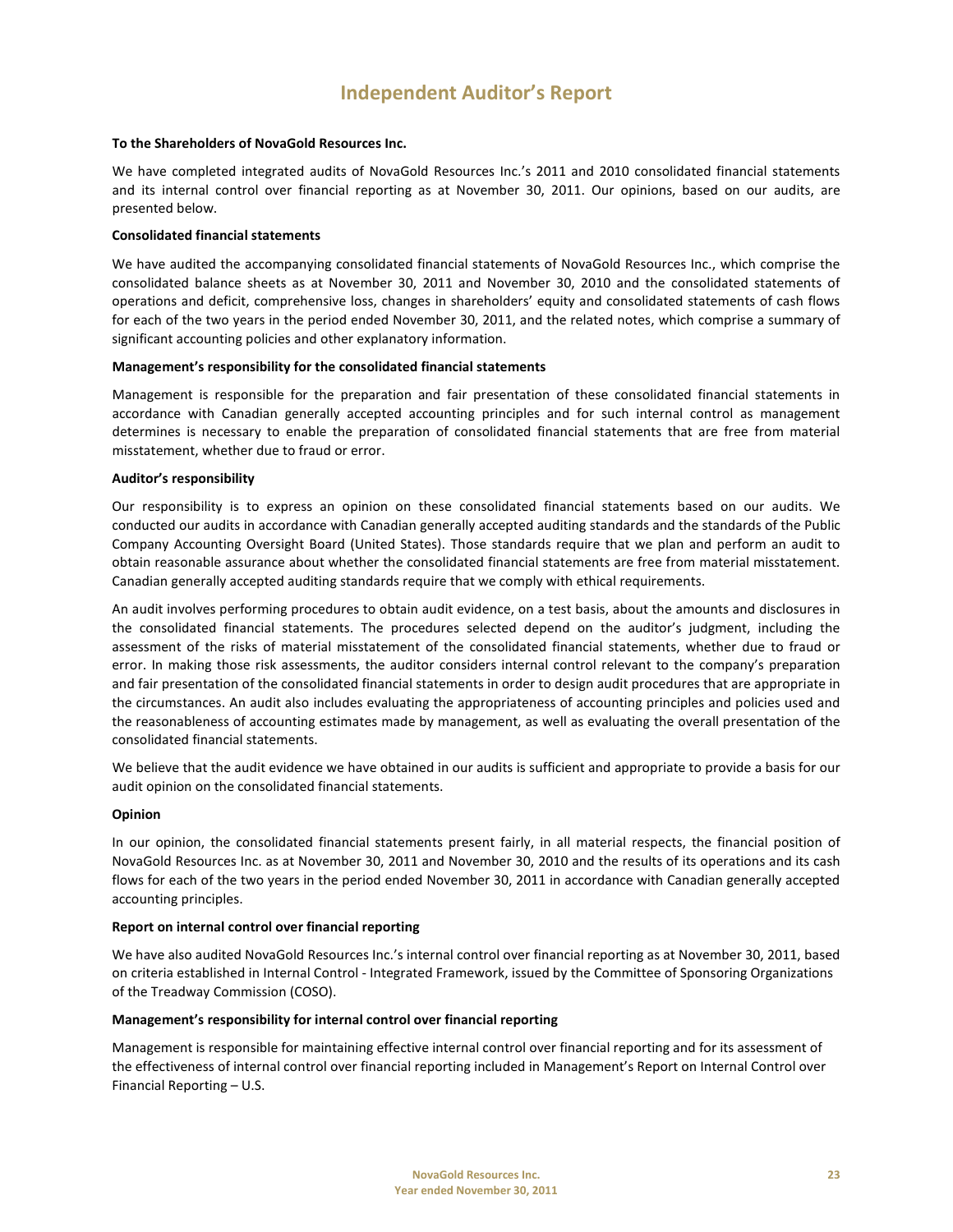### Auditor's responsibility

Our responsibility is to express an opinion on the company's internal control over financial reporting based on our audit. We conducted our audit of internal control over financial reporting in accordance with the standards of the Public Company Accounting Oversight Board (United States). Those standards require that we plan and perform the audit to obtain reasonable assurance about whether effective internal control over financial reporting was maintained in all material respects.

An audit of internal control over financial reporting includes obtaining an understanding of internal control over financial reporting, assessing the risk that a material weakness exists, testing and evaluating the design and operating effectiveness of internal control, based on the assessed risk, and performing such other procedures as we consider necessary in the circumstances.

We believe that our audit provides a reasonable basis for our audit opinion on the company's internal control over financial reporting.

### Definition of internal control over financial reporting

A company's internal control over financial reporting is a process designed to provide reasonable assurance regarding the reliability of financial reporting and the preparation of financial statements for external purposes in accordance with generally accepted accounting principles. A company's internal control over financial reporting includes those policies and procedures that (i) pertain to the maintenance of records that, in reasonable detail, accurately and fairly reflect the transactions and dispositions of the assets of the company; (ii) provide reasonable assurance that transactions are recorded as necessary to permit preparation of financial statements in accordance with generally accepted accounting principles, and that receipts and expenditures of the company are being made only in accordance with authorizations of management and directors of the company; and (iii) provide reasonable assurance regarding prevention or timely detection of unauthorized acquisition, use, or disposition of the company's assets that could have a material effect on the financial statements.

#### Inherent limitations

Because of its inherent limitations, internal control over financial reporting may not prevent or detect misstatements. Also, projections of any evaluation of effectiveness to future periods are subject to the risk that controls may become inadequate because of changes in conditions or that the degree of compliance with the policies or procedures may deteriorate.

#### Opinion

In our opinion, NovaGold Resources Inc. maintained, in all material respects, effective internal control over financial reporting as at November 30, 2011 based on criteria established in Internal Control - Integrated Framework, issued by COSO.

### /s/ PricewaterhouseCoopers LLP

Chartered Accountants Vancouver, British Columbia February 21, 2012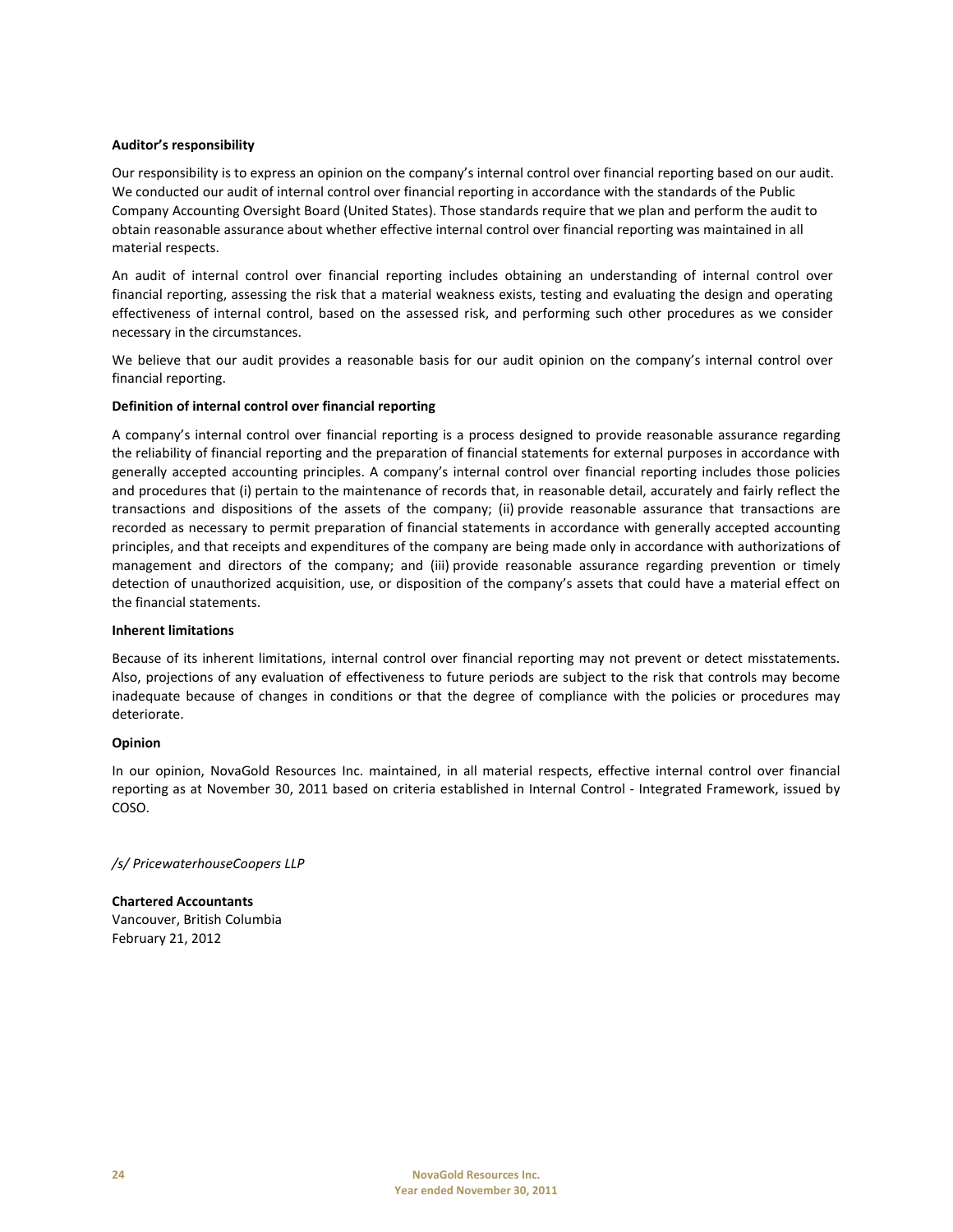# Consolidated Balance Sheets As at November 30, 2011 and 2010

| in thousands of Canadian dollars                          |                                |                         |  |
|-----------------------------------------------------------|--------------------------------|-------------------------|--|
|                                                           | <b>November 30, 2011</b><br>\$ | November 30, 2010<br>Ş. |  |
| Assets                                                    |                                |                         |  |
| <b>Current assets</b>                                     |                                |                         |  |
| Cash and cash equivalents                                 | 66,785                         | 151,723                 |  |
| Accounts receivable                                       | 1,642                          | 1,037                   |  |
| Note receivable (note 6)                                  | 13,319                         |                         |  |
| Inventories (note 7)                                      | 522                            | 8,120                   |  |
| Deposits and prepaid amounts                              | 1,757                          | 1,938                   |  |
|                                                           | 84,025                         | 162,818                 |  |
|                                                           |                                |                         |  |
| <b>Accounts receivable</b>                                | 17                             | 142                     |  |
| Land                                                      | 191                            | 1,876                   |  |
| Property, plant and equipment (note 8)                    | 339,599                        | 346,777                 |  |
| Mineral properties, rights and development costs (note 9) | 278,620                        | 266,408                 |  |
| <b>Investments</b> (note 10)                              | 6,913                          | 7,362                   |  |
| <b>Investment tax credits</b>                             | 3,221                          | 3,271                   |  |
| <b>Reclamation deposits (note 12)</b>                     | 13,108                         | 13,086                  |  |
|                                                           | 725,694                        | 801,740                 |  |
| <b>Liabilities</b>                                        |                                |                         |  |
| <b>Current liabilities</b>                                |                                |                         |  |
| Accounts payable and accrued liabilities                  | 19,773                         | 9,654                   |  |
| Current portion of asset retirement obligations (note 12) | 26,574                         | 7,890                   |  |
| Current portion of long-term liabilities                  | 369                            | 12,943                  |  |
|                                                           | 46,716                         | 30,487                  |  |
| Long-term liabilities                                     |                                |                         |  |
| Asset retirement obligations (note 12)                    | 16,272                         | 15,967                  |  |
| Convertible notes (note 11)                               | 67,402                         | 61,882                  |  |
| Deferred liability (note 13)                              | 4,030                          |                         |  |
| Future income taxes (note 19)                             | 14,362                         | 7,193                   |  |
| Note payable                                              |                                | 11,393                  |  |
| <b>Other liabilities</b>                                  | 153                            | 570                     |  |
| Promissory note (note 10 (b))                             | 65,979                         | 63,034                  |  |
| <b>Equity</b>                                             | 214,914                        | 190,526                 |  |
| Share capital (note 14)                                   | 1,141,099                      | 1,077,219               |  |
| Equity component of convertible notes (note 11)           | 43,352                         | 43,352                  |  |
| Contributed surplus                                       | 8,629                          | 8,629                   |  |
| Stock-based compensation (note 14)                        | 35,970                         | 30,589                  |  |
| Warrants (note 14)                                        | 23,338                         | 28,488                  |  |
| Deficit                                                   | (1,028,960)                    | (875, 807)              |  |
| Accumulated other comprehensive income (loss)             | (80)                           | 1,452                   |  |
| Equity attributable to the shareholders of the Company    | 223,348                        | 313,922                 |  |
| Equity attributable to non-controlling interest           | 287,432                        | 297,292                 |  |
| Total equity                                              | 510,780                        | 611,214                 |  |
|                                                           | 725,694                        | 801,740                 |  |
| Nature of operations (note 1)                             |                                |                         |  |
| Commitments (note 16)                                     |                                |                         |  |
| Subsequent event (note 22)                                |                                |                         |  |

(See accompanying notes to consolidated financial statements)

/s/ Rick Van Nieuwenhuyse, Director /s/ James Philip, Director

Approved by the Board of Directors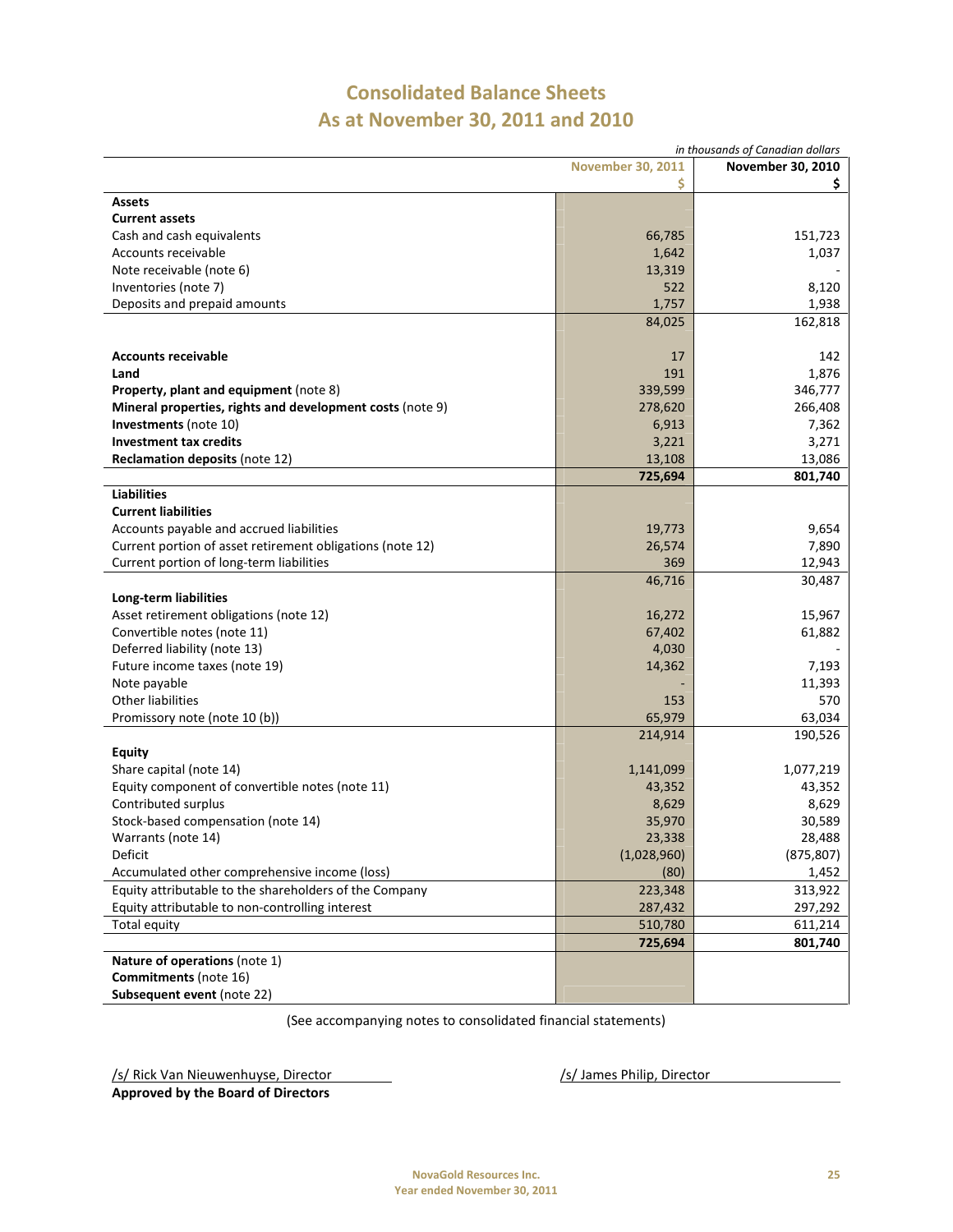# Consolidated Statements of Operations and Deficit For the years ended November 30, 2011 and 2010

| in thousands of Canadian dollars,                               |                                        |                   |  |
|-----------------------------------------------------------------|----------------------------------------|-------------------|--|
|                                                                 | except for per share and share amounts |                   |  |
|                                                                 | <b>Year ended</b>                      | Year ended        |  |
|                                                                 | <b>November 30, 2011</b>               | November 30, 2010 |  |
|                                                                 |                                        | Ş                 |  |
| Revenue                                                         |                                        |                   |  |
| Land, gravel, gold and other revenue                            | 401                                    | 599               |  |
| Cost of sales                                                   | 223                                    | 258               |  |
|                                                                 | 178                                    | 341               |  |
| <b>Expenses</b>                                                 |                                        |                   |  |
| Amortization                                                    | 2,397                                  | 527               |  |
| Corporate development and communication                         | 500                                    | 1,273             |  |
| Foreign exchange loss (gain)                                    | 1,111                                  | (3, 158)          |  |
| General and administrative                                      | 4,771                                  | 3,704             |  |
| Interest and accretion                                          | 15,025                                 | 15,187            |  |
| Mineral properties expense (note 20)                            | 39,842                                 | 12,727            |  |
| <b>Professional fees</b>                                        | 4,656                                  | 2,513             |  |
| Project care and maintenance                                    | 21,293                                 | 25,788            |  |
| <b>Salaries</b>                                                 | 10,591                                 | 6,788             |  |
| Salaries - stock-based compensation (note 14)                   | 7,699                                  | 4,952             |  |
| Total expenses                                                  | 107,885                                | 70,301            |  |
| Loss before other items                                         | 107,707                                | 69,960            |  |
|                                                                 |                                        |                   |  |
| <b>Other items</b>                                              |                                        |                   |  |
| Accretion income (note 6)                                       | (1, 533)                               |                   |  |
| Asset impairment – equipment (note 8)                           | 8,343                                  |                   |  |
| Asset impairment - power transmission rights (note 9)           | 52,668                                 |                   |  |
| Asset impairment - Rock Creek project                           |                                        | 116,370           |  |
|                                                                 |                                        |                   |  |
| Asset retirement obligation (note 12)                           | 20,415                                 |                   |  |
| Interest income                                                 | (408)                                  | (577)             |  |
| Inventory write down (note 7)                                   | 6,933                                  | 7,537             |  |
| Gain on disposition of alluvial gold properties (note 6)        | (16,059)                               |                   |  |
| Gain on disposal of equipment                                   | (1,875)                                |                   |  |
| Gain on disposal of mineral properties                          |                                        | (1,440)           |  |
| Loss from equity pick-up (note 10)                              | 21,352                                 | 20,873            |  |
|                                                                 | 89,836                                 | 142,763           |  |
|                                                                 |                                        |                   |  |
| Loss for the year before income taxes                           | (197, 543)                             | (212, 723)        |  |
| Future income tax recovery - power transmission rights (note 9) | 9,722                                  |                   |  |
| Future income tax (expense) recovery (note 19)                  | (2,426)                                | 1,161             |  |
| Loss for the year                                               | (190, 247)                             | (211, 562)        |  |
| Attributable to the shareholders of the Company                 | (153, 153)                             | (203, 549)        |  |
| Attributable to non-controlling interest                        |                                        |                   |  |
| Power transmission rights (notes 5 and 9)                       | (13, 779)                              |                   |  |
| Operating and other expenses (note 5)                           | (23, 315)                              | (8,013)           |  |
| Deficit - beginning of year                                     | (875, 807)                             | (672, 258)        |  |
| Deficit - end of year                                           | (1,028,960)                            | (875, 807)        |  |
| Loss per share attributable to the shareholders of the Company  |                                        |                   |  |
| Basic and diluted                                               | (0.65)                                 | (0.95)            |  |
| Weighted average number of shares (thousands)                   | 236,124                                | 213,597           |  |

(See accompanying notes to consolidated financial statements)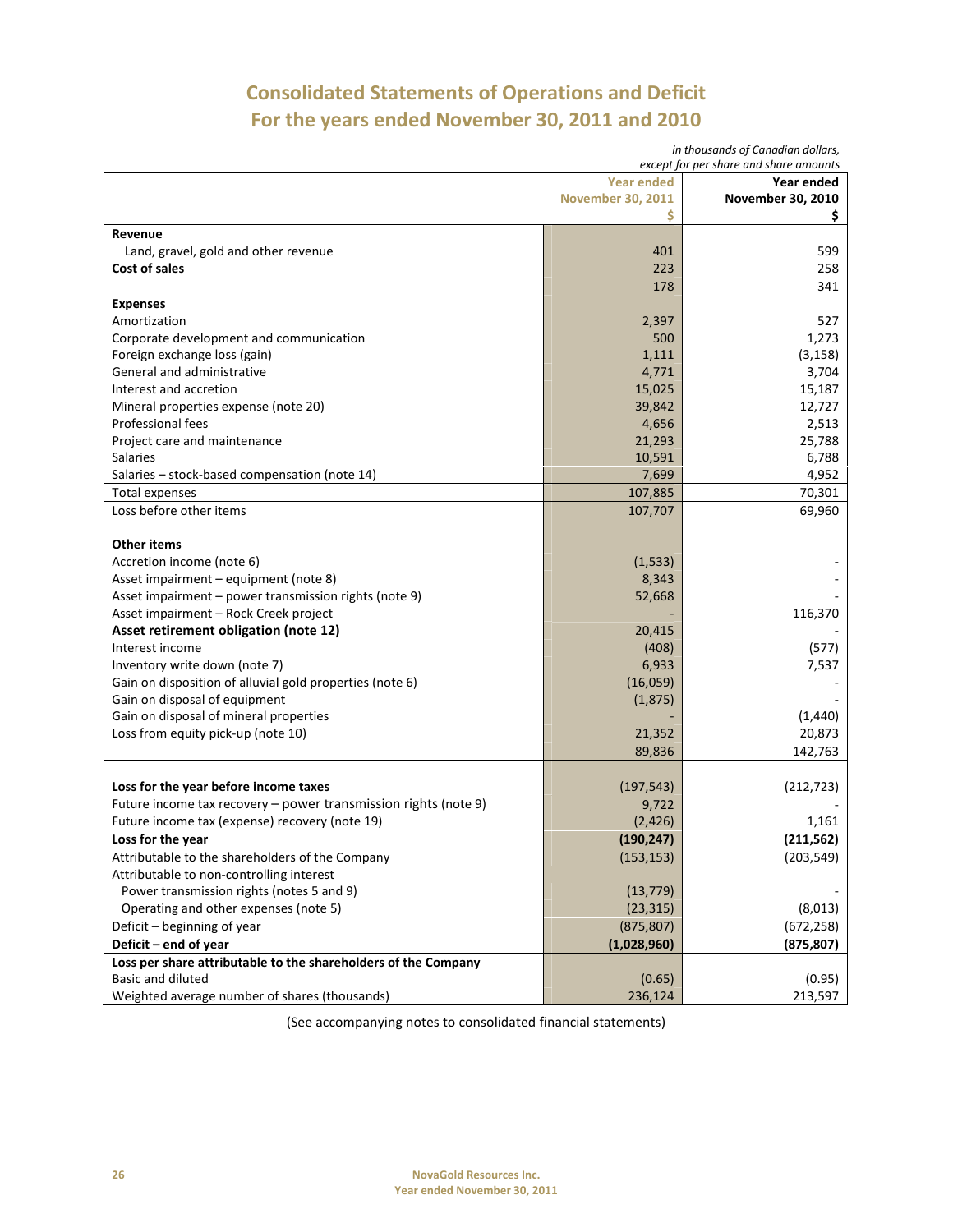# Consolidated Statements of Comprehensive Loss For the years ended November 30, 2011 and 2010

| in thousands of Canadian dollars                         |                          |                          |
|----------------------------------------------------------|--------------------------|--------------------------|
|                                                          | <b>Year ended</b>        | Year ended               |
|                                                          | <b>November 30, 2011</b> | <b>November 30, 2010</b> |
|                                                          |                          |                          |
| Net loss for the year before other comprehensive income  | (190, 247)               | (211, 562)               |
| Unrealized gain (loss) on available-for-sale investments | (1, 468)                 | 994                      |
| Future income tax expense                                | (64)                     | (37)                     |
| Comprehensive loss for the year                          | (191, 779)               | (210, 605)               |
| Attributable to the shareholders of the Company          | (154, 685)               | (202, 592)               |
| Attributable to the non-controlling interest (note 5)    | (37,094)                 | (8,013)                  |
|                                                          | (191, 779)               | (210, 605)               |

# Consolidated Statements of Changes in Shareholders' Equity For the years ended November 30, 2011 and 2010

|                                                                      | in thousands of Canadian dollars |                   |  |
|----------------------------------------------------------------------|----------------------------------|-------------------|--|
|                                                                      | <b>Year ended</b>                | Year ended        |  |
|                                                                      | <b>November 30, 2011</b>         | November 30, 2010 |  |
|                                                                      | Ś                                | \$                |  |
| Share capital                                                        |                                  |                   |  |
| Balance - beginning of year                                          | 1,077,219                        | 878,086           |  |
| Issued pursuant to private placement net of share issue costs        |                                  | 179,000           |  |
| Issued pursuant to stock options exercised                           | 2,995                            | 3,991             |  |
| Issued pursuant to warrants exercised                                | 18,547                           | 9,549             |  |
| Issued pursuant to performance share units vested                    |                                  | 1,426             |  |
| Issued pursuant to property acquisition                              | 42,338                           | 5,167             |  |
| Balance - end of year                                                | 1,141,099                        | 1,077,219         |  |
| <b>Equity component of convertible notes</b>                         |                                  |                   |  |
| Balance - beginning of year                                          | 43,352                           | 43,352            |  |
| Balance – end of year                                                | 43,352                           | 43,352            |  |
| <b>Contributed surplus</b>                                           |                                  |                   |  |
| Balance – beginning of year                                          | 8,629                            | 9,994             |  |
| Excess value over fair value of performance share unit (note 14 (c)) |                                  | (1, 365)          |  |
| Balance – end of year                                                | 8,629                            | 8,629             |  |
| <b>Stock-based compensation</b>                                      |                                  |                   |  |
| Balance – beginning of year                                          | 30,589                           | 31,838            |  |
| Stock option vesting                                                 | 5,647                            | 3,738             |  |
| Performance share unit vesting                                       | 1,982                            | 1,352             |  |
| Director share unit grants                                           | 132                              | 101               |  |
| Transfer to share capital on exercise of stock options               | (2,380)                          | (3,991)           |  |
| Transfer to share capital on issuance of performance share units     |                                  | (2, 449)          |  |
| Balance – end of year                                                | 35,970                           | 30,589            |  |
| Warrants                                                             |                                  |                   |  |
| Balance - beginning of year                                          | 28,488                           | 31,065            |  |
| Transfer to share capital on exercise of warrants                    | (5, 150)                         | (2,577)           |  |
| Balance – end of year                                                | 23,338                           | 28,488            |  |
| <b>Deficit</b>                                                       |                                  |                   |  |
| Balance – beginning of year                                          | (875, 807)                       | (672, 258)        |  |
| Loss for the year attributable to the shareholders of the Company    | (153, 153)                       | (203, 549)        |  |
| Balance – end of year                                                | (1,028,960)                      | (875, 807)        |  |
| Accumulated other comprehensive income (loss)                        |                                  |                   |  |
| Balance – beginning of year                                          | 1,452                            | 495               |  |
| Unrealized gains on available-for-sale investments                   | (1, 468)                         | 994               |  |
| Future income taxes on unrealized gains                              | (64)                             | (37)              |  |
| Balance - end of year                                                | (80)                             | 1,452             |  |
| Total shareholders' equity                                           | 223,348                          | 313,922           |  |
| Non-controlling interest (note 5)                                    |                                  |                   |  |
| Balance – beginning of year                                          | 297,292                          | 293,247           |  |
| Contributions by Teck Resources Limited                              | 27,234                           | 12,058            |  |
| Loss for the year - attributable to the non-controlling interest     | (37,094)                         | (8,013)           |  |
| Balance - end of year                                                | 287,432                          | 297,292           |  |
| <b>Total equity</b>                                                  | 510,780                          | 611,214           |  |

(See accompanying notes to consolidated financial statements)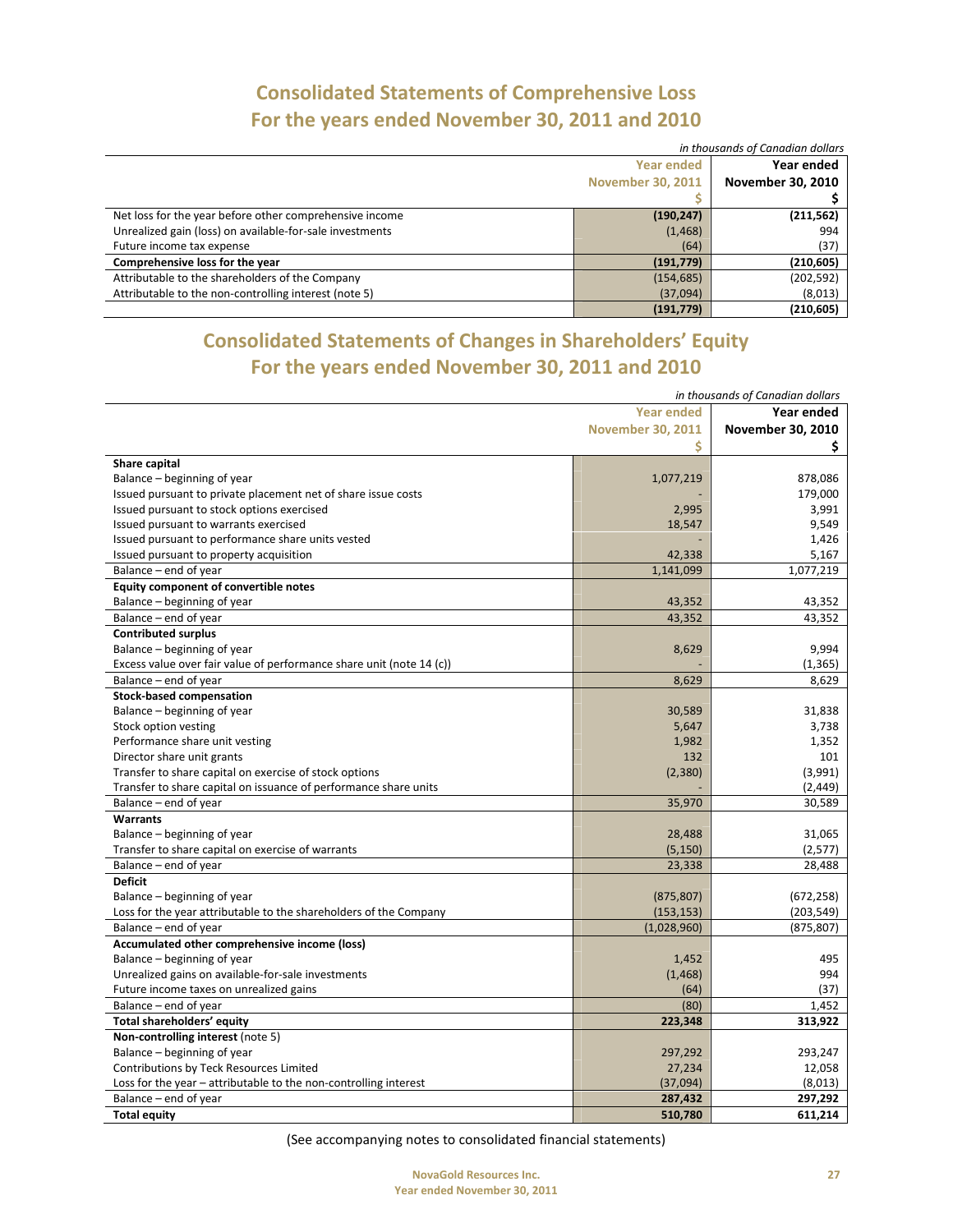# Consolidated Statements of Cash Flows For the years ended November 30, 2011 and 2010

|                                                                                       |                          | in thousands of Canadian dollars |
|---------------------------------------------------------------------------------------|--------------------------|----------------------------------|
|                                                                                       | <b>Year ended</b>        | Year ended                       |
|                                                                                       | <b>November 30, 2011</b> | <b>November 30, 2010</b>         |
|                                                                                       | Ś                        | \$                               |
| Cash flows used in operating activities                                               |                          |                                  |
| Loss for the year                                                                     | (190, 247)               | (203, 549)                       |
| Items not affecting cash                                                              |                          |                                  |
| Accretion                                                                             | (1, 533)                 |                                  |
| Amortization                                                                          | 2,397                    | 527                              |
| Asset impairment                                                                      |                          |                                  |
| Equipment (note 8)                                                                    | 8,343                    |                                  |
| Power transmission rights (note 9)                                                    | 52,668                   |                                  |
| Rock Creek project                                                                    |                          | 116,370                          |
| Future income recovery                                                                | (9, 722)                 | (8,013)                          |
| Asset retirement obligation                                                           | 19,882                   |                                  |
| <b>Equity loss</b>                                                                    | 21,352                   | 20,873                           |
| Future income tax expense (recovery)                                                  | 1,534                    | (1, 161)                         |
| Gain on disposition of alluvial gold properties                                       | (16,059)                 |                                  |
| Gain on disposition of equipment                                                      | (1,875)                  |                                  |
| Interest and accretion                                                                | 10,344                   | 10,313                           |
| Inventory write down                                                                  | 7,611                    | 7,537                            |
| Mineral properties expense                                                            | 62                       | 1,162                            |
| Stock-based compensation                                                              | 7,699                    | 4,952                            |
| Unrealized foreign exchange gain                                                      | (3, 355)                 | (3,520)                          |
| Net change in non-cash working capital                                                |                          |                                  |
| Decrease (increase) in GST and other receivables, deposits and prepaid amounts        | (104)                    | 121                              |
| Increase in inventories                                                               |                          | (110)                            |
| Increase (decrease) in accounts payable and accrued liabilities                       | 9,666                    | (3,877)                          |
|                                                                                       | (81, 337)                | (58, 375)                        |
| Cash flows from financing activities                                                  |                          |                                  |
| Proceeds from issuance of common shares - net                                         | 614                      | 179,000                          |
| Proceeds from non-controlling interest                                                | 27,234                   | 12,058                           |
| Proceeds from warrant exercise                                                        | 13,397                   | 6,971                            |
| Payroll and withholding tax on issuance of performance share units                    |                          | (2, 387)                         |
| Repayment of note payable                                                             | (23, 658)                |                                  |
|                                                                                       | 17,587                   | 195,642                          |
| Cash flows used in investing activities                                               |                          |                                  |
| Proceeds from disposal of land & equipment                                            | 8,298                    | 38                               |
| Acquisition of Copper Canyon (note 4)                                                 | (4,007)                  |                                  |
| Acquisition of property, plant and equipment                                          | (3, 573)                 | (1,029)                          |
| Decrease (increase) in reclamation deposits                                           | (66)                     | 64                               |
| Expenditures on mineral properties and related deferred costs                         | (3, 557)                 | (1,064)                          |
| Funding contributed to Donlin Gold (note 10)                                          | (22, 044)                | (21, 721)                        |
| Purchase of marketable securities<br>Increase in accounts receivable                  | (269)                    |                                  |
| Increase in deferred liability                                                        | 4,030                    | (12)                             |
|                                                                                       | (21, 188)                | (23, 724)                        |
| Increase (decrease) in cash and cash equivalents during the year                      | (84, 938)                | 113,543                          |
| Cash and cash equivalents - beginning of year                                         | 151,723                  | 38,180                           |
| Cash and cash equivalents - end of year                                               | 66,785                   | 151,723                          |
| Supplemental disclosure                                                               |                          |                                  |
| Increase in accounts payable and accrued liabilities and other liabilities related to |                          |                                  |
| mineral properties and property, plant and equipment                                  |                          | 328                              |
| Interest received                                                                     | 408                      | 577                              |
| Interest paid                                                                         | 5,087                    | 5,330                            |
| Non - cash investing activity                                                         |                          |                                  |
| Common shares issued for acquisition of Copper Canyon (note 4)                        | 42,339                   | $\sim$                           |

(See accompanying notes to consolidated financial statements)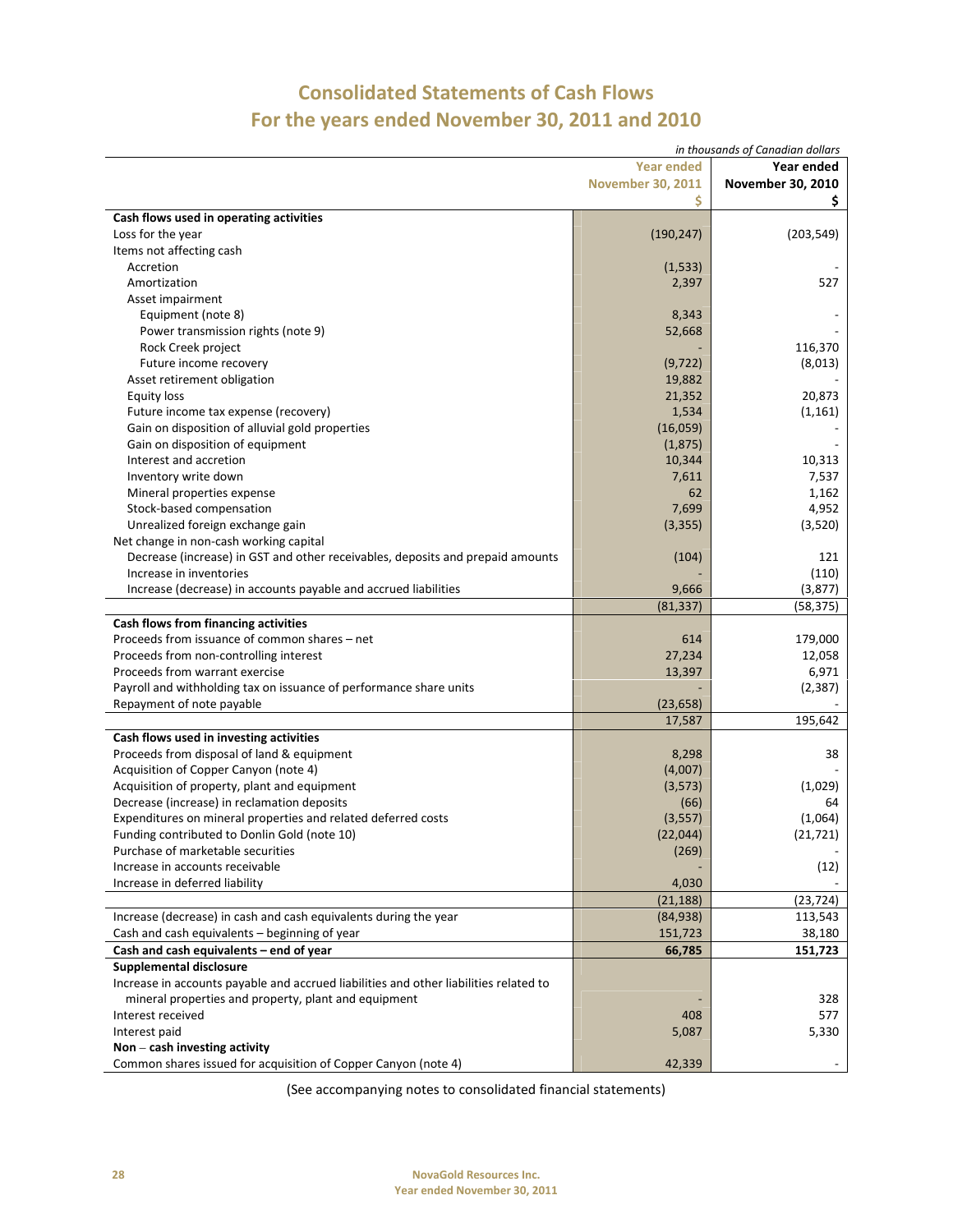## 1 Nature of operations

NovaGold Resources Inc. ("NovaGold" or "the Company") is a precious metals company engaged in the exploration and development of mineral properties primarily in North America. The Company has a portfolio of mineral properties located principally in Alaska, U.S.A. and British Columbia, Canada.

The Donlin Gold project (formerly: Donlin Creek project) in Alaska is held by a limited liability company owned equally by wholly-owned subsidiaries of NovaGold and Barrick Gold Corporation ("Barrick"). The Galore Creek project is held by a partnership owned equally by wholly-owned subsidiaries of NovaGold and Teck Resources Limited ("Teck"). The Ambler project in Alaska is 100% owned by NovaCopper Inc., a wholly-owned subsidiary of NovaGold.

## 2 Accounting policies

### Basis of presentation

These consolidated financial statements have been prepared using accounting principles generally accepted in Canada ("Canadian GAAP") and include the accounts of NovaGold Resources Inc. and its subsidiaries, NovaGold Canada Inc., Copper Canyon Resources Inc. ("Copper Canyon"), NovaCopper Inc., Alaska Gold Company LLC ("AGC") and NovaGold Resources Alaska, Inc. All significant intercompany transactions are eliminated on consolidation. In addition, the Company consolidates variable interest entities for which it is determined to be the primary beneficiary. As described in note 21, Canadian GAAP differs in certain material respects from accounting principles generally accepted in the United States.

All figures are in Canadian dollars except where noted.

#### Revenue recognition

Revenue from land sales is recognized when title passes to the purchaser. Gravel revenue is recognized upon shipment when title passes to the purchaser. Lease and rental revenue is recognized as services are rendered. Gold royalties and incidental gold production revenues earned from third-party placer mining activities carried out on the Company's sand and gravel resource properties are recognized as revenue when the amounts are determinable and collectible and title to the gold has transferred.

#### Cash and cash equivalents

Cash and cash equivalents include cash on hand, term deposits and short-term highly liquid investments with an original term to maturity of three months or less, which are readily convertible to known amounts of cash and which, in the opinion of management, are subject to an insignificant risk of changes in value. Interest from cash and cash equivalents is recorded on an accrual basis. Cash equivalents are stated at cost, which approximates fair market value.

#### Reclamation deposits

Certain cash is held in long-term reclamation bonds with various government entities to support future reclamation work. Interest from reclamation deposits is recorded on an accrual basis.

#### Property, plant and equipment

Property, plant and equipment are recorded at cost and amortization begins when the asset is substantially put into service. Amortization of heavy machinery and equipment and office furniture and equipment is calculated on a straightline basis over their estimated useful lives at annual rates ranging between 20% to 33%. Amortization of leasehold improvements is calculated on a straight-line basis over the term of the lease.

Construction costs related to the Galore Creek project are recorded at cost. No amortization is calculated until the assets are substantially put into service. Care and maintenance equipment related to Galore Creek project are recorded at cost and are being amortized over three years on a straight line basis.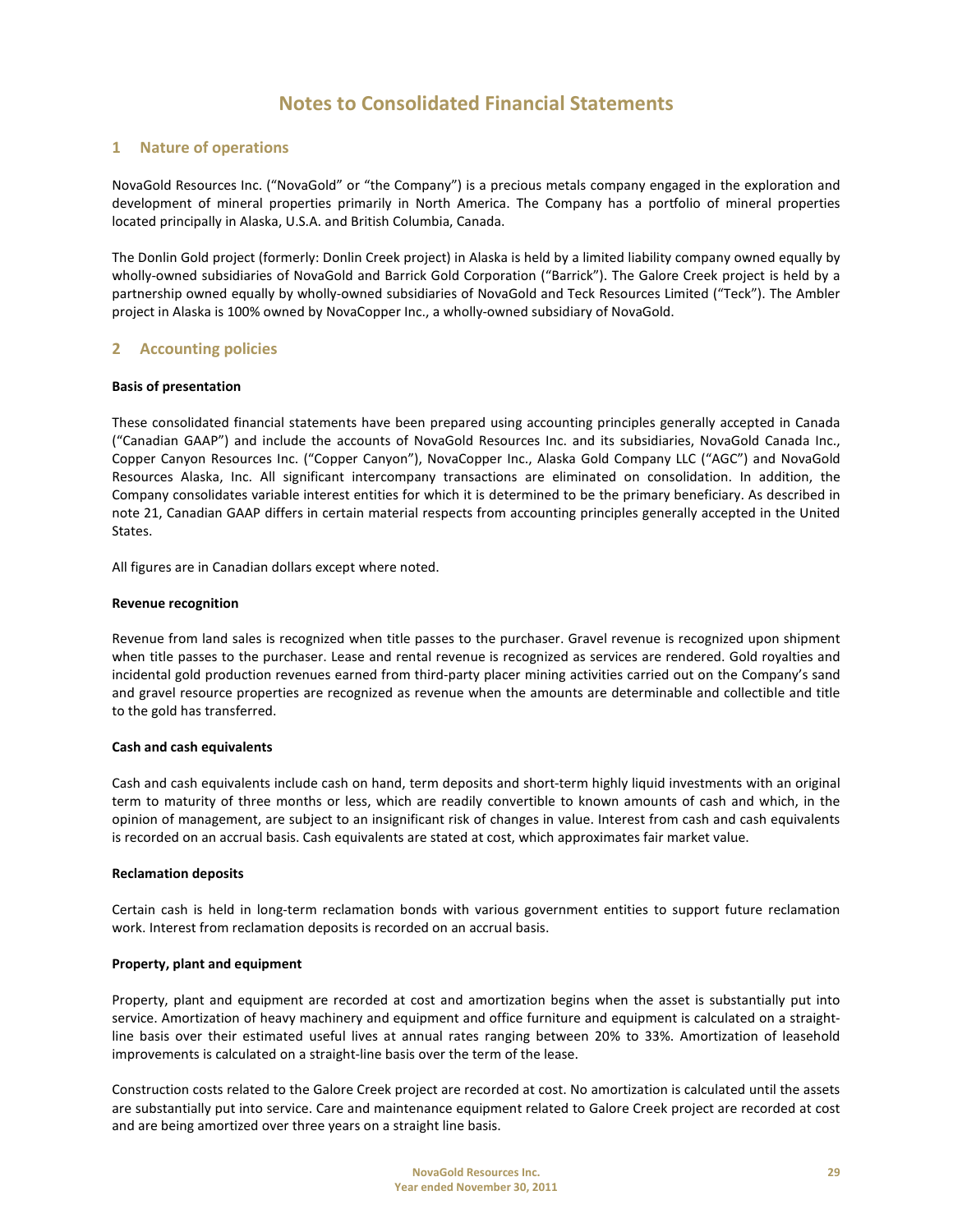### Land and gravel resources

Land is recorded at cost and, at the time of acquisition, cost was allocated to each of the identifiable parcels of land on a pro rata basis in accordance with that parcel's estimated value as a percentage of the value of the entire parcel acquired. Cost of sales is determined on the basis of the allocated costs. The costs of the remaining unsold parcels of land are reviewed regularly to determine if impairment exists and, if impairment were determined, the costs would be written down to fair value. To date, there have been no charges for impairment. Property taxes are charged as a current expense in the statement of operations and deficit.

#### Mineral properties and development costs

The Company expenses mineral property exploration expenditures when incurred. When it has been established that a mineral deposit is commercially mineable and an economic analysis has been completed, the costs subsequently incurred to develop a mine on the property prior to the start of mining operations are capitalized and will be amortized against production following commencement of commercial production, or written off if the property is sold, allowed to lapse or abandoned.

The acquisition of title to mineral properties is a complicated and uncertain process. The Company has taken steps, in accordance with industry standards, to verify mineral properties in which it has an interest. Although the Company has made efforts to ensure that legal title to its properties is properly recorded in the name of the Company, there can be no assurance that such title will ultimately be secured.

### Impairment of long-lived assets

The Company assesses the possibility of impairment in the net carrying value of its long-lived assets when events or circumstances indicate that the carrying amounts of the asset or asset group may not be recoverable. Management calculates the estimated undiscounted future net cash flows relating to the asset or asset group using estimated future prices, proven and probable reserves and other mineral resources, and operating, capital and reclamation costs. When the carrying value of an asset exceeds the related undiscounted cash flows, the asset is written down to its estimated fair value, which is usually determined using discounted future cash flows. Management's estimates of mineral prices, mineral resources, foreign exchange, production levels and operating capital and reclamation costs are subject to risk and uncertainties that may affect the determination of the recoverability of the long-lived asset. It is possible that material changes could occur that may adversely affect management's estimates.

#### Capitalized financing costs

Financing costs, including interest, are capitalized when they arise from indebtedness incurred directly, to finance development and construction activities on properties that are not yet subject to depreciation or depletion. Once commercial production is achieved, financing costs are charged against earnings.

#### Asset retirement obligation

The Company's asset retirement obligation ("ARO") relates to expected mine reclamation and closure activities. An ARO is recognized initially at fair value with a corresponding increase in related assets. The ARO is accreted to full value over time through periodic accretion charges recorded to operations using the Company's credit-adjusted risk free rate. In subsequent periods, the Company adjusts the carrying amounts of the ARO and the related asset for changes in estimates of the amount or timing of underlying future cash flows.

For the Galore Creek project, the amount of the asset retirement liability initially recognized and any subsequent adjustments are capitalized as part of the asset's carrying value and amortized over the asset's estimated useful life. For the Rock Creek project, the adjustments to the liability are expensed as the project is currently in closure. Asset retirement obligations are only recorded when the timing or amount of remediation costs can be reasonably estimated.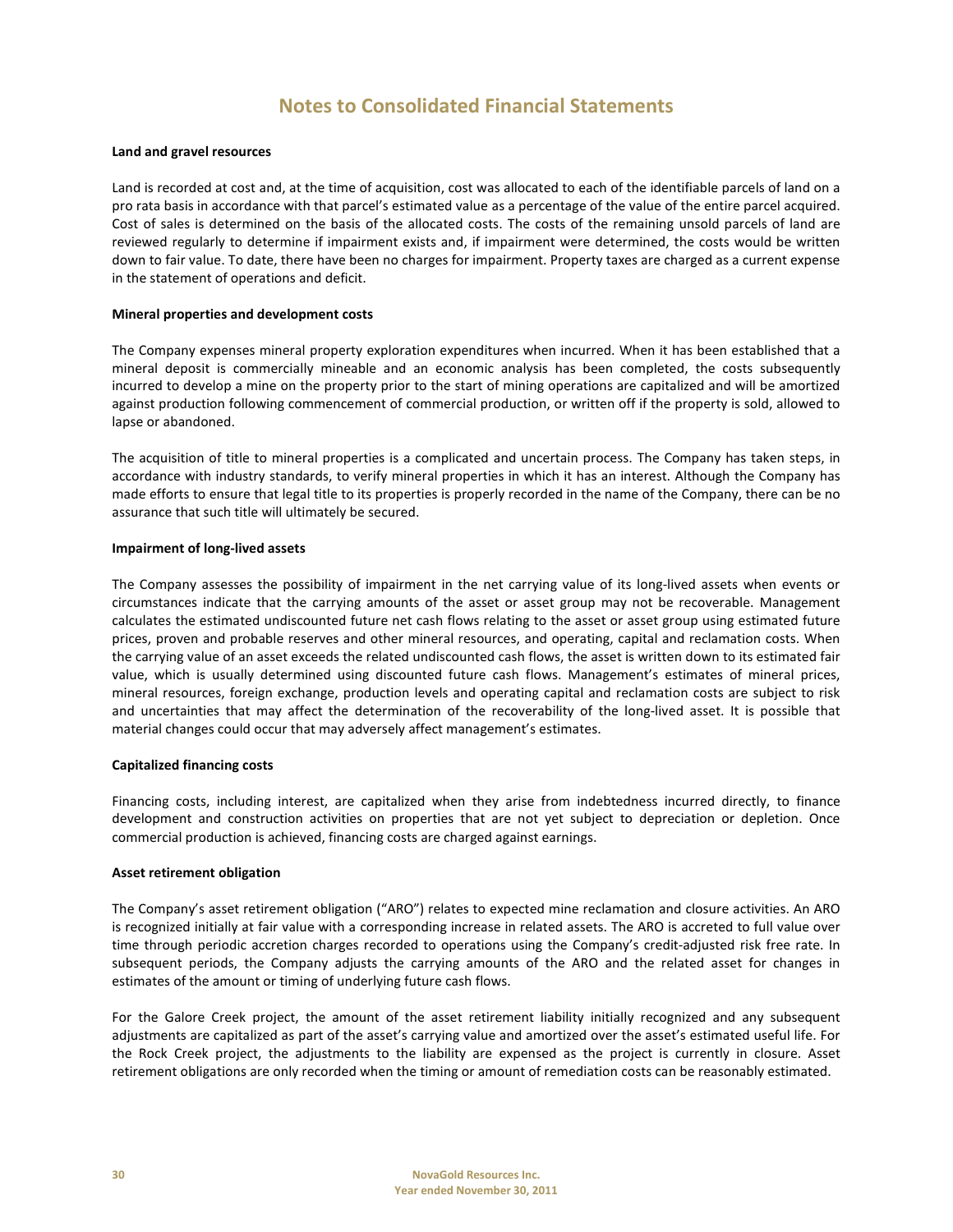#### Income taxes

The Company uses the liability method of accounting for income taxes. Under this method, current income taxes are recognized for the estimated income taxes payable for the current year. Future income tax assets and liabilities are recognized for temporary differences between the tax and accounting bases of assets and liabilities as well as for the benefit of losses available to be carried forward to future years for tax purposes. Future income tax assets are evaluated and, if realization is not considered more likely than not, a valuation allowance is provided.

#### Investment tax credits

The Company is eligible to receive investment tax credits ("ITCs") related to certain of its mineral property expenditures. The ITCs are accounted for as a reduction in the cost of mineral properties or exploration costs in the period when related expenditures are incurred.

#### Translation of foreign currencies

Foreign operations are integrated with the parent company, NovaGold, and consequently the financial statements of foreign subsidiaries are translated into Canadian currency, NovaGold's functional currency, using the temporal method. Monetary assets and liabilities are translated at the exchange rate in effect at the balance sheet date, and non-monetary assets and liabilities at the exchange rate in effect at the time of acquisition or issue. Revenues and expenses are translated at rates approximating the exchange rate in effect at the time of the transactions. Exchange gains or losses arising on translation are included in income or loss for the year.

#### Loss per share

Loss per common share attributable to shareholders of the Company is calculated based on the weighted average number of common shares outstanding during the year. The Company follows the treasury stock method in the calculation of diluted earnings per share. Under the treasury stock method, the weighted average number of common shares outstanding used for the calculation of diluted loss per share assumes that the proceeds to be received on the exercise of dilutive stock options and warrants are used to repurchase common shares at the average market price during the period. Since the Company has losses, the exercise of outstanding stock options and warrants has not been included in this calculation as it would be antidilutive.

#### Variable interest entities

The Company accounts for variable interest entities ("VIE") in accordance with CICA Accounting Guideline 15, "Consolidation of Variable Interest Entities" ("AcG-15"). AcG-15 prescribes the application of consolidation principles for entities that meet the definition of a VIE. An enterprise holding other than a voting interest in a VIE could, subject to certain conditions, be required to consolidate the VIE if it is considered its primary beneficiary, whereby it would absorb the majority of the VIE's expected losses, receive the majority of its expected residual returns, or both.

#### Stock-based compensation and warrants

The Company accounts for stock-based payments and warrants at fair value pursuant to CICA Handbook section 3870, which established standards for the recognition, measurement and disclosure of stock-based compensation and other stock-based payments. Compensation expense for options granted to employees is determined based on estimated fair values of the options at the time of grant using the Black-Scholes option pricing model. The cost is recognized over the vesting period of the respective options and is capitalized to mineral properties and development costs for grants to individuals working directly on advanced mineral projects or expensed to exploration costs on projects in the exploration stage. Warrants issued are recorded at estimated fair values using the Black-Scholes option pricing model. When warrants are issued as part of a unit, the net proceeds are prorated between the fair value of the shares and warrants.

The Company grants employees performance share units ("PSUs"), wherein each PSU entitles the participant to receive that number of common shares of the Company at the end of a specified period set by the Compensation Committee to be determined by the achievement of certain performance and vesting criteria. The performance criteria are based on the Company's performance relative to a representative group of other mining companies and the TSX index. The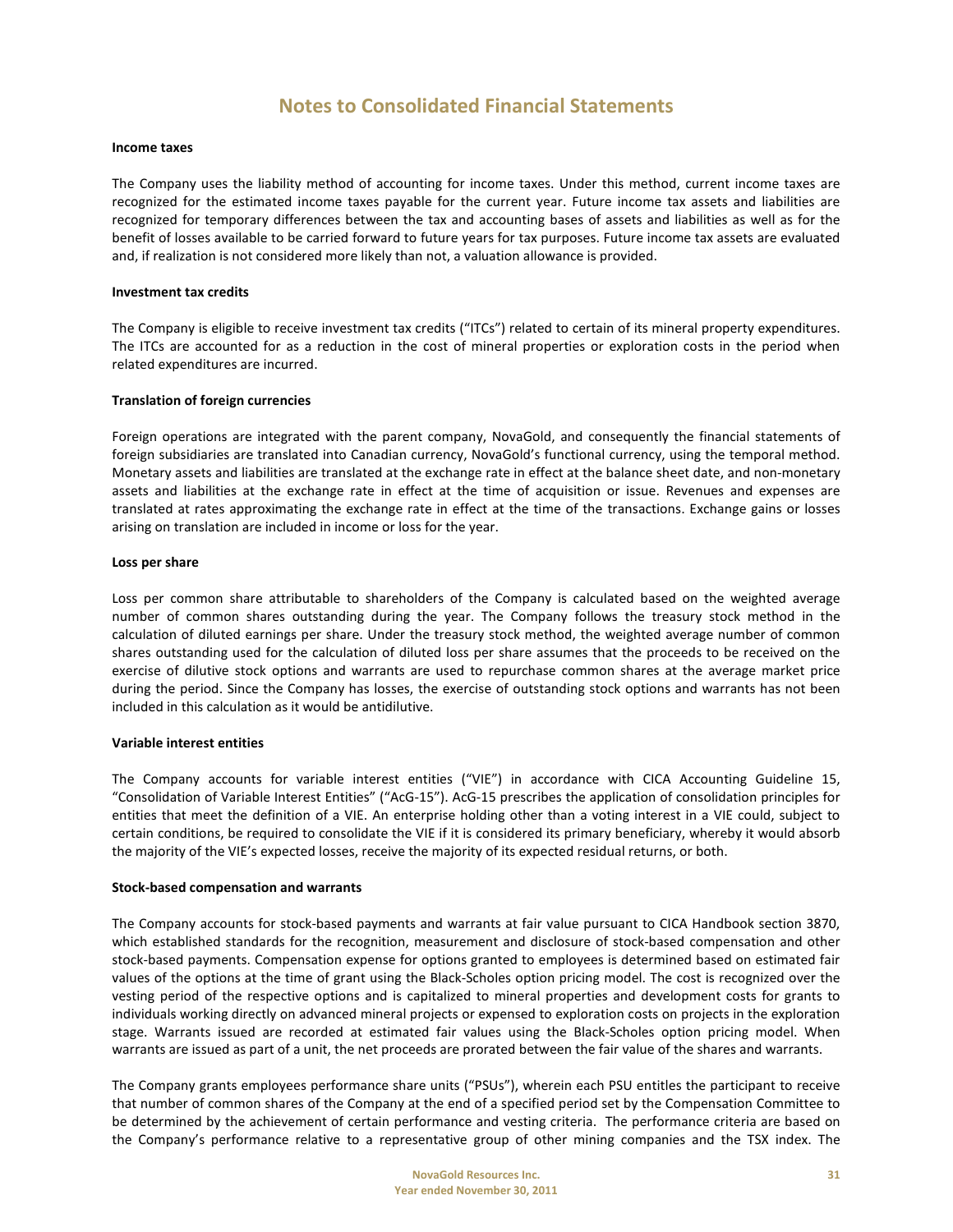number of units that will ultimately vest will be in the range of 0% to 150% of the original grant. The fair value of the PSUs is measured at the grant date using Monte Carlo simulation, which takes into account, as of the grant date, the fair market value of the shares, expected volatility, expected dividend yield and the risk-free interest rate over the life of the PSU to generate potential outcomes for stock prices which are used to estimate the probability of the PSUs vesting at the end of the performance measurement period. The fair value is recognized in earnings over the related service period.

The Company grants directors deferred share units ("DSUs"), whereby each DSU entitles the directors to receive one common share of the Company when they retire from the Company. The fair value of the DSUs is measured at the date of the grant in amounts ranging from 50% to 100% of directors' annual retainers at the election of the directors. The fair value is recognized in earnings over the related service period.

### Financial instruments

Financial assets and liabilities are recognized when the Company becomes a party to the contractual provisions of the instrument.

The Company classifies and accounts for its financial instruments in the following categories:

The Company's held-for-trading financial assets and liabilities are recorded at fair value as determined by active market prices and valuation models, as appropriate. Valuation models require the use of assumptions concerning the amount and timing of estimated future cash flows and discount rates. In determining these assumptions, the Company uses readily observable market inputs where available or, where not available, inputs generated by the Company. Changes in fair value of held-for-trading financial instruments are recorded in the Statement of operations and deficit.

The Company's available-for-sale financial assets are recorded at fair value as determined by active market prices. Unrealized gains and losses on available-for-sale investments are recognized in the Statement of comprehensive loss. If a decline in fair value is considered to be other than temporary, the unrealized loss is recognized in net earnings. Investments in equity instruments that do not have an active quoted market price are measured at cost.

The Company's loans and receivables are recorded initially at fair value, net of transaction costs incurred, and subsequently at amortized cost using the effective interest rate method.

The Company's held-to-maturity reclamation deposits are carried at cost and bear fixed interest rates. The fair value of these deposits approximates their carrying values.

Financial liabilities are accounted for initially at fair value and subsequently at amortized cost using the effective interest method.

#### Convertible notes

The convertible notes are classified as a liability, less the portion relating to the conversion feature which is classified as a component of equity. As a result, the recorded liability to repay the convertible notes is lower than its face value. The liability was initially recorded at fair value and subsequently at amortized cost using the effective interest rate method; the liability is accreted to the face value over the term of the convertible notes.

#### Investments subject to significant influence

Investments over which the Company exercises significant influence are accounted for using the equity method. The equity method is a basis of accounting for investments whereby the investment is initially recorded at cost and the carrying value, adjusted thereafter to include the investor's pro rata share of post-acquisition earnings of the investee, as computed by the consolidation method. Profit distributions received or receivable from an investee reduce the carrying value of the investment. The Company's investment in the Donlin Gold project is accounted for under this method.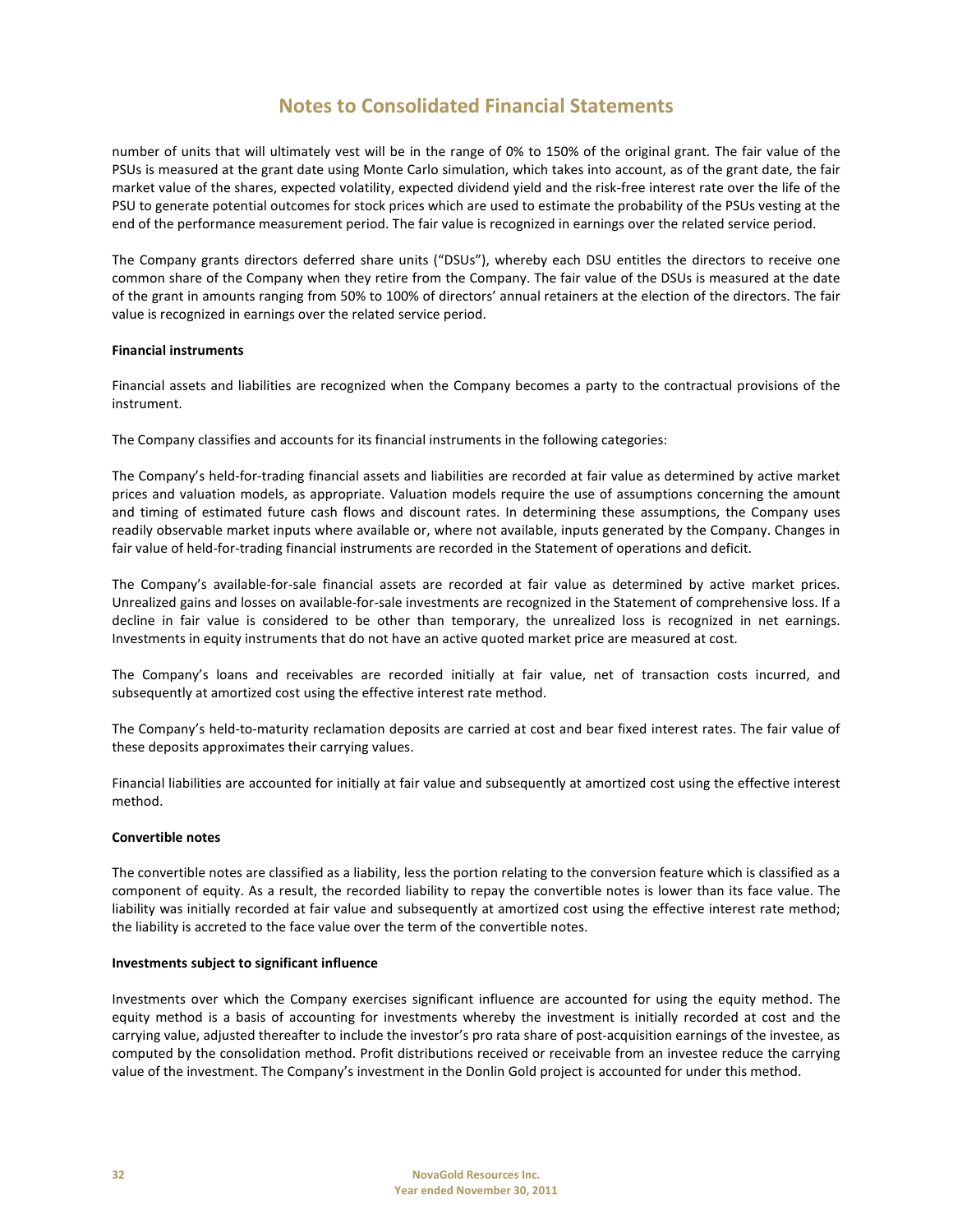#### Use of estimates and measurement uncertainty

The preparation of financial statements in conformity with Canadian GAAP requires management to make estimates and assumptions of future events that affect the reported amount of assets and liabilities and disclosure of contingent liabilities at the date of the financial statements, and the reported amounts of revenues and expenditures during the reported period. Significant estimates include the basis of impairment of mineral properties, inventory, fair value of stock based compensation, future income taxes and the provision for reclamation costs. Actual results could differ materially from those reported.

### New accounting pronouncements

In January 2009, the CICA issued CICA Handbook Section 1582, "Business Combinations", which replaces former guidance on business combinations. Section 1582 establishes principles and requirements of the acquisition method and related disclosures. In addition, the CICA issued Section 1601, "Consolidated Financial Statements", and Section 1602, "Non-controlling Interests", which replaces the existing guidance. Section 1601 establishes standards for the preparation of consolidated financial statements and Section 1602 provides guidance on accounting for non-controlling interest in a subsidiary in consolidated financial statements subsequent to a business combination. These standards apply prospectively to business combinations for which the acquisition date is on or after the beginning of the first annual reporting period beginning on or after January 1, 2011, with earlier application permitted. The Company has adopted these pronouncements at December 1, 2010; the result of this adoption led to the non-controlling interest balance being classified as equity on the consolidated balance sheet and loss attributable to non-controlling interest on the statement of operation and deficit.

## 3 Transition to International Financial Reporting Standards

Under a pronouncement issued by the Canadian Accounting Standards Board in February 2008, effective for its fiscal year commencing December 1, 2011 the Company will be required to adopt International Financial Reporting Standards ("IFRS") in replacement of Canadian GAAP, including restatement of amounts reported for comparative purposes. The Company will issue its first IFRS annual consolidated financial statements for the fiscal year ending November 30, 2012, with restatement of comparative balance sheets as at November 30, 2011 and December 1, 2010 and statement of operations and comprehensive loss for the year ended November 30, 2011. During the year ending November 30, 2012, the Company will issue interim consolidated IFRS financial statements prepared in accordance with IAS 34 "Interim Financial Reporting" for the periods ending February 29, 2012, May 31, 2012, and August 31, 2012, with restatement of comparative balance sheets as at November 30, 2011 and December 1, 2010 and statements of operations for the comparative periods presented.

### 4 Acquisition of Copper Canyon

On May 20, 2011, under a plan of arrangement the Company acquired all of the issued and outstanding common shares of Copper Canyon. Copper Canyon shareholders received common shares of the Company on the basis of 0.0735 of a NovaGold common share and \$0.001 in cash for each common share of Copper Canyon. The Company issued 4,171,303 common shares to Copper Canyon shareholders at a price of \$10.15 per share, which was the closing price of the Company's shares on the TSX on the closing date of the transaction and paid the shareholders of Copper Canyon \$57,000. As part of the plan of arrangement, the Company also received 702,247 shares of Omineca Mining and Metals Ltd. ("Omineca") valued at \$0.2 million accounted for as part of the working capital in the purchase price allocation below. The Company then acquired 1,023,610 additional shares of Omineca for \$0.3 million in a private placement. The investment in Omineca is included in available for sale investments (note 10).

The transaction was accounted for as an asset acquisition which, under Canadian GAAP, requires the tax effects of the difference between the assigned values and their tax bases to be recognized in future income taxes and allocated to the cost of purchase. The excess of consideration over book value acquired amounted to \$45.9 million, including a future income tax provision of \$15.3 million, and was allocated to the Copper Canyon mineral property as follows: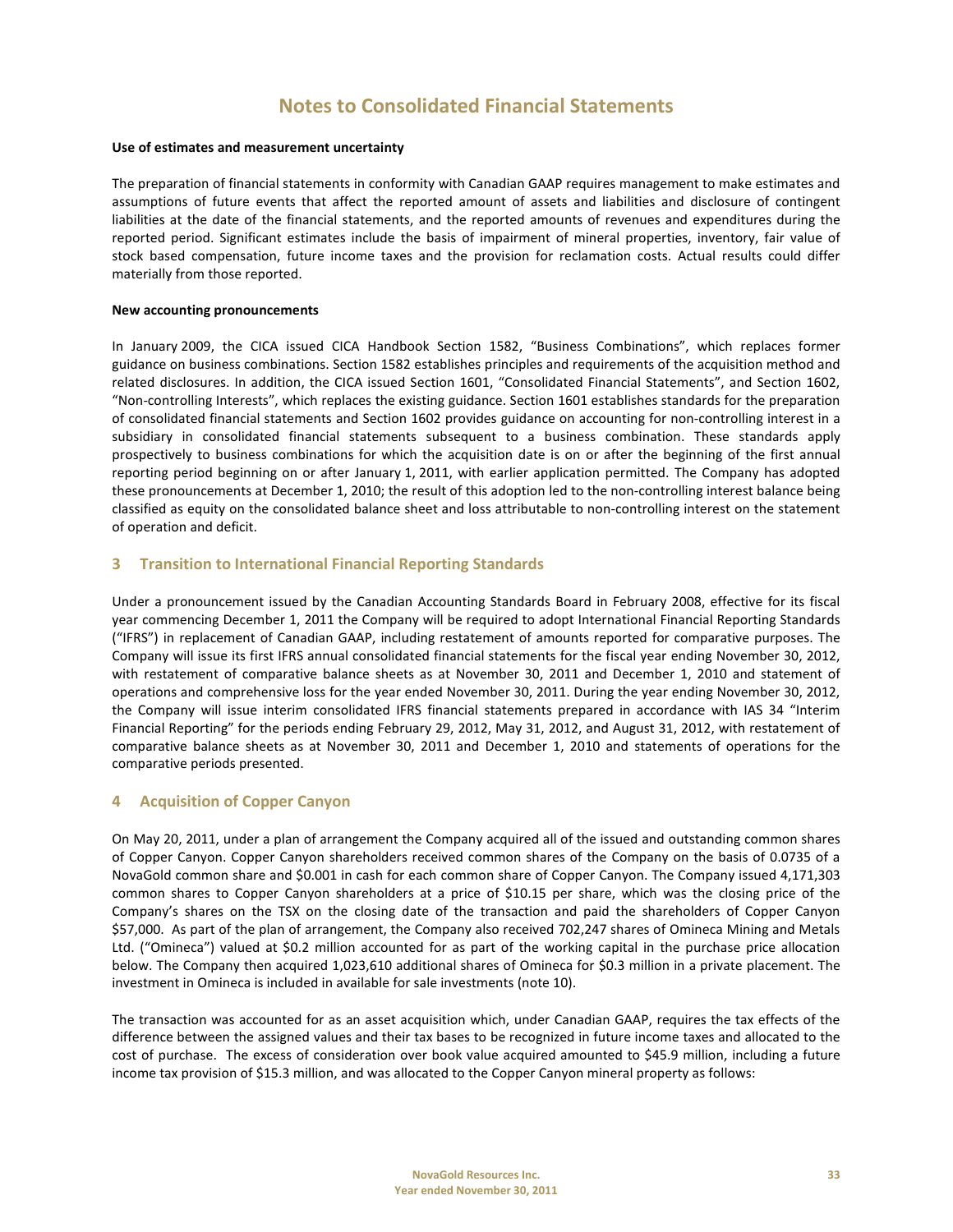|                                                           | in thousands of Canadian dollars |
|-----------------------------------------------------------|----------------------------------|
|                                                           | <b>November 30, 2011</b>         |
|                                                           |                                  |
| Issuance of 4,171,303 NovaGold shares                     | 42,339                           |
| Cost of subscription of shares in Copper Canyon           | 2,318                            |
| Cash consideration                                        | 57                               |
| <b>Transaction costs</b>                                  | 1,742                            |
| Purchase consideration                                    | 46,456                           |
|                                                           |                                  |
| The purchase price was allocated as follows:              |                                  |
| Net working capital acquired                              | 480                              |
| Mineral properties, rights and development costs (note 9) | 61,274                           |
| Future income taxes                                       | (15, 298)                        |
| Net identifiable assets                                   | 46.456                           |

## 5 Galore Creek Partnership

The Company determined that the Galore Creek Partnership is a variable interest entity and consequently uses the principles of Accounting Guideline 15 ("AcG-15") Consolidation of Variable Interest Entities to determine the accounting for its ownership interest. Management concluded that the Company is the primary beneficiary and consolidates the activities of the Galore Creek Partnership.

The Galore Creek Partnership was formed in May 2007, with Teck able to earn a 50% interest in the Galore Creek project by funding approximately \$520.0 million in project development costs. The Galore Creek Partnership funding arrangement was amended following the November 2007 decision to suspend construction activities at the project, and again in February 2009. Under the amended agreement, Teck was responsible for funding all costs for the Galore Creek project up to approximately \$373.3 million, at which point the partners were responsible to share project costs on a 50/50 basis. Teck completed its sole funding obligation in June 2011. At November 30, 2011, the Galore Creek Partnership had cash of \$6.2 million. Total cash contributions to date by Teck at November 30, 2011 were \$387.3 million. During the year ended November 30, 2011, Teck contributed \$27.2 million to the Galore Creek Partnership; its share of expenses was \$18.1 million and its share of impairment costs was \$13.8 million for a total of \$31.9 million.

Following the completion of Teck's earn-in, the Company and Teck have been equally funding all costs for the Galore Creek project Since July 2011. Management identified Teck's funding completion as a reconsideration event under AcG-15. Management assessed that the Company remains the primary beneficiary as its overall contribution to the project is greater than Teck and since the Company is entitled to receive preferential royalties upon the project reaching certain targets thus the Company continues to consolidate the activities of the Galore Creek Partnership under Canadian GAAP.

### 6 Note receivable

On March 14, 2011, the Company divested its patented alluvial gold mining claims near Nome, Alaska, held by AGC, for a purchase price of US\$21.0 million to be paid in three installments over two years. A total of US\$14.0 million is due in 2012. The Company was to be provided with a letter of credit for US\$4.0 million as an environmental reclamation bond which was revised on July 25, 2011 to a cash payment in lieu to the Company. The Company used a weighted average cost of capital at 20.0% to discount the 2012 payment. As of November 30, 2010, the Company recorded a discounted value of \$13.3 million in note receivable.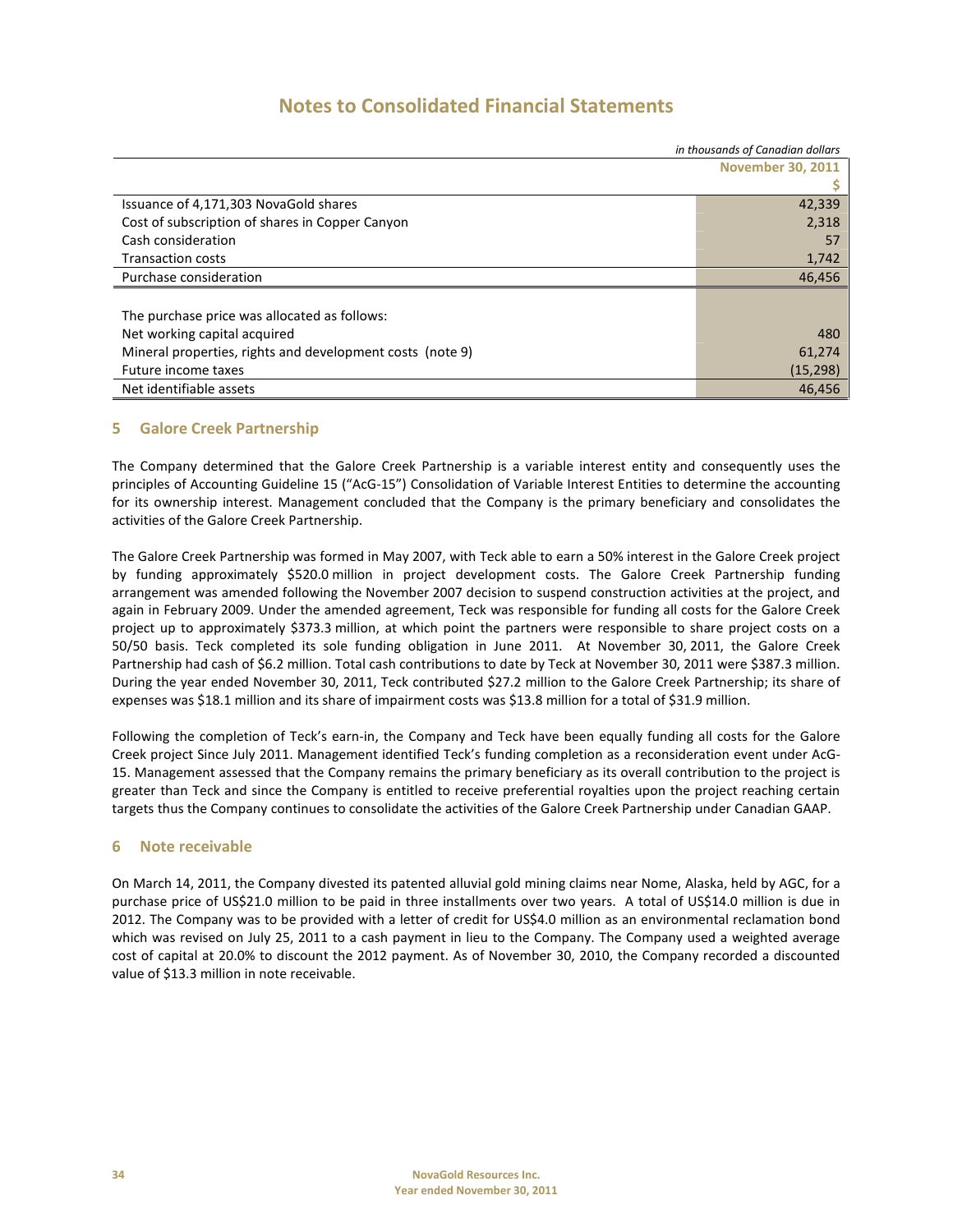## 7 Inventories

| in thousands of Canadian dollars |                          |                   |
|----------------------------------|--------------------------|-------------------|
|                                  | <b>November 30, 2011</b> | November 30, 2010 |
|                                  |                          |                   |
| Gold                             | 522                      | 519               |
| Supplies (a)                     | -                        | 7,601             |
| Total inventories                | 522                      | 8,120             |

(a) Management reviewed the valuation of its supplies inventory to the lower of cost and net realizable value ("NRV") and recorded a \$6.9 million write down net of proceeds from dispositions to reflect the decrease to the NRV. This write down is due to the decision to initiate closure of the Rock Creek mine (note 12).

## 8 Property, plant and equipment

| in thousands of Canadian dollars      |             |                                    |                |                          |
|---------------------------------------|-------------|------------------------------------|----------------|--------------------------|
|                                       |             |                                    |                | <b>November 30, 2011</b> |
|                                       | <b>Cost</b> | <b>Accumulated</b><br>amortization | Impairment (b) | <b>Net</b>               |
| Alaska, USA                           |             |                                    |                |                          |
| Equipment - Ambler                    | 1,345       | (272)                              |                | 1,073                    |
| <b>British Columbia, Canada</b>       |             |                                    |                |                          |
| Construction costs – Galore Creek (a) | 308,762     |                                    |                | 308,762                  |
| Equipment - Galore Creek (b)          | 38,878      | (2,004)                            | (8, 343)       | 28,531                   |
| Office furniture and equipment        | 2,618       | (1,622)                            |                | 996                      |
| Leasehold improvements                | 628         | (391)                              | -              | 237                      |
|                                       | 352,231     | (4, 289)                           | (8, 343)       | 339,599                  |

|                                            |         |              |                  | <u>III choasanas of canadian aoilais</u> |
|--------------------------------------------|---------|--------------|------------------|------------------------------------------|
|                                            |         |              |                  | November 30, 2010                        |
|                                            |         | Accumulated  |                  |                                          |
|                                            | Cost    | amortization | Impairment $(b)$ | Net                                      |
|                                            |         |              |                  |                                          |
| Alaska, USA                                |         |              |                  |                                          |
| Construction costs - Rock Creek            | 90,519  |              | (90, 519)        |                                          |
| Mining and milling equipment – Rock Creek  | 15,342  |              | (15, 342)        |                                          |
| Heavy machinery and equipment - Rock Creek | 1,680   | (570)        | (1, 110)         |                                          |
| <b>Building</b>                            | 297     | (161)        | (136)            |                                          |
| British Columbia, Canada                   |         |              |                  |                                          |
| Construction costs – Galore Creek (a)      | 306,650 |              |                  | 306,650                                  |
| Equipment - Galore Creek (b)               | 38,878  |              |                  | 38,878                                   |
| Office furniture and equipment             | 2,506   | (1,505)      |                  | 1,001                                    |
| Leasehold improvements                     | 575     | (327)        |                  | 248                                      |
|                                            | 456,447 | (2, 563)     | (107,107)        | 346.777                                  |

(a) Construction costs had not yet been placed in productive activity, and accordingly were not depreciated.

(b) The Company reassessed the value of the equipment and recorded an impairment charge for the year of \$8.3 million in accordance with CICA Handbook Section 3063, "Impairment of Long-lived Assets".

in thousands of Canadian dollars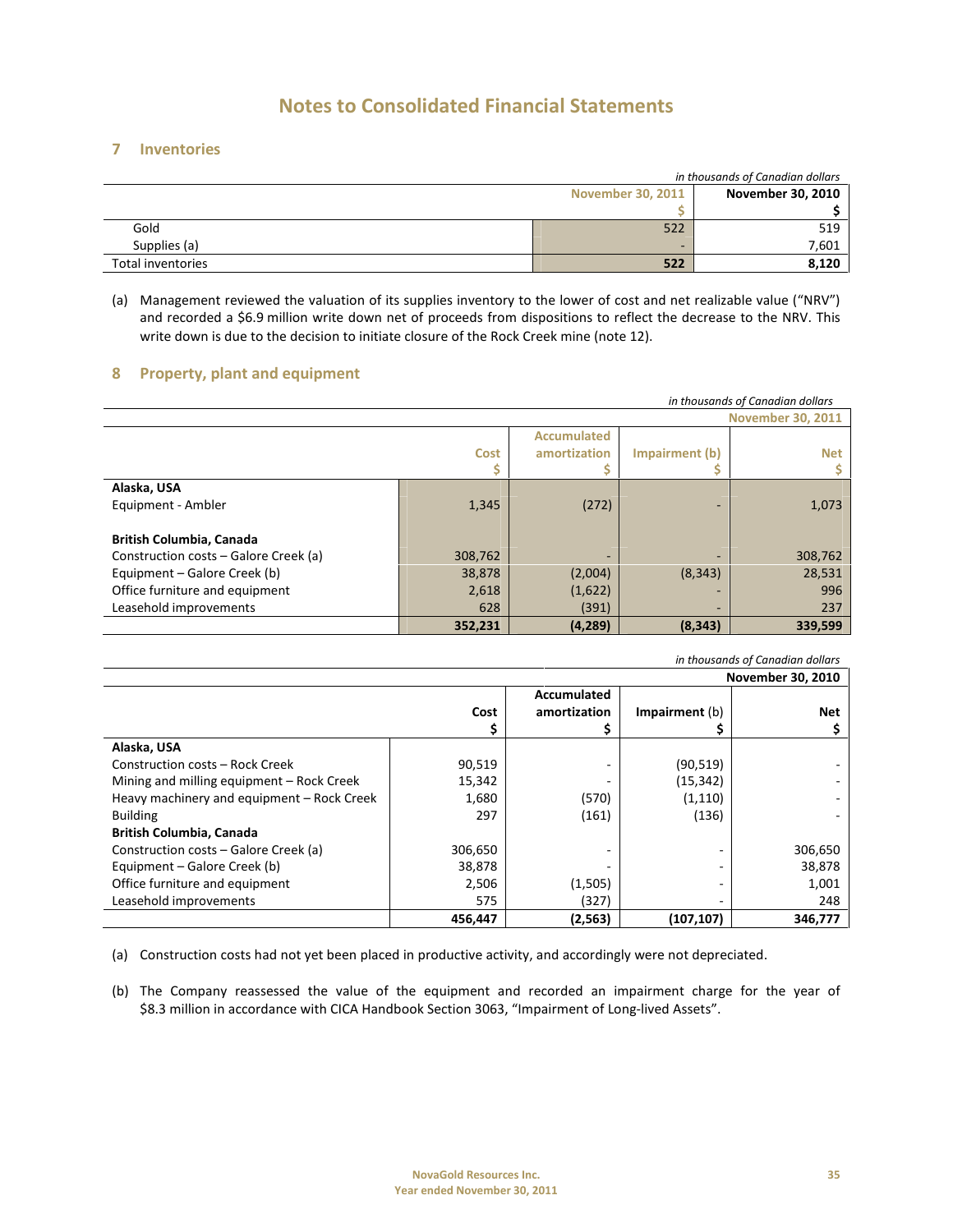## 9 Mineral properties, rights and development costs

|                                 | in thousands of Canadian dollars |                                       |                   |                          |
|---------------------------------|----------------------------------|---------------------------------------|-------------------|--------------------------|
|                                 | <b>November 30, 2010</b>         | <b>Expenditures</b><br>(Amortization) | <b>Impairment</b> | <b>November 30, 2011</b> |
| Alaska, USA                     |                                  |                                       |                   |                          |
| Ambler                          | 27,437                           | 4,020                                 | ۰                 | 31,457                   |
| <b>British Columbia, Canada</b> |                                  |                                       |                   |                          |
| Copper Canyon (note 4)          |                                  | 60,464                                | -                 | 60,464                   |
| Galore Creek                    | 185,855                          | 334                                   |                   | 186,189                  |
| Power transmission rights (a)   | 53,002                           | (334)                                 | (52, 668)         |                          |
| Argentina                       |                                  |                                       |                   |                          |
| San Roque                       | 114                              | 396                                   |                   | 510                      |
|                                 | 266,408                          | 64,880                                | (52, 668)         | 278,620                  |

in thousands of Canadian dollars

|                               | November 30, 2009 | <b>Expenditures</b><br>(Amortization) | Impairment | <b>November 30, 2010</b> |
|-------------------------------|-------------------|---------------------------------------|------------|--------------------------|
| Alaska, USA                   |                   |                                       |            |                          |
| Ambler                        |                   | 27,437                                |            | 27,437                   |
| <b>Rock Creek</b>             | 8,395             | 868                                   | (9, 263)   |                          |
| British Columbia, Canada      |                   |                                       |            |                          |
| Galore Creek                  | 184,400           | 1,455                                 |            | 185,855                  |
| Power transmission rights (a) | 54,335            | (1, 333)                              |            | 53,002                   |
| Argentina                     |                   |                                       |            |                          |
| San Roque                     |                   | 114                                   |            | 114                      |
|                               | 247,130           | 28,541                                | (9, 263)   | 266,408                  |

(a) In May 2006, NovaGold acquired Coast Mountain Power Corp. and all of its assets, which included the power transmission rights to build a 138kV power line from Meziadin Junction to Bob Quinn to bring power to the Galore Creek project. In 2010, the Canadian Federal and British Columbia Provincial Governments announced their intention to build a high-capacity 287-kV transmission line ("NTL") in northwestern British Columbia that would follow roughly the same route from Meziadin Junction to Bob Quinn. The NTL received Provincial environmental assessment approval in February 2011 and Federal approval in May 2011. As a result, the Company will not need to build its own transmission line to bring power to the Galore Creek project, and management has accordingly impaired the full value of the 138 kV power transmission rights of \$52.7 million and recorded a related future income tax recovery of \$9.7 million and a corresponding offset to non-controlling interest for the impairment in the amount of \$13.8 million.

#### 10 Investments

| in thousands of Canadian dollars                  |       |                          |
|---------------------------------------------------|-------|--------------------------|
| <b>November 30, 2011</b>                          |       | <b>November 30, 2010</b> |
|                                                   |       |                          |
| Available-for-sale investments (a)                | 4,525 | 5,665                    |
| Investments accounted for under the equity method |       |                          |
| Donlin Gold LLC (b)                               | 2,388 | 1,697                    |
| <b>Total investments</b>                          | 6,913 | 7,362                    |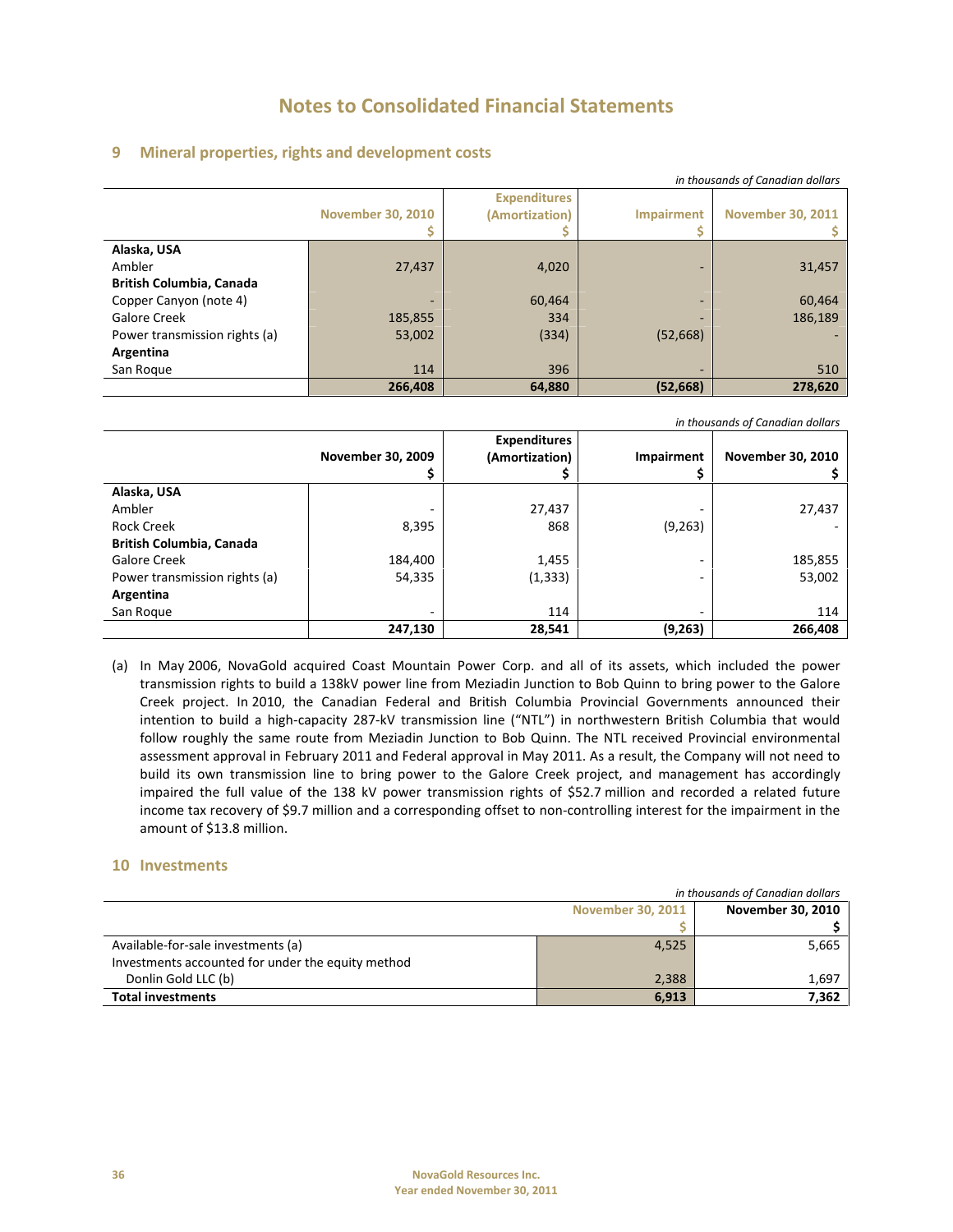| in thousands of Canadian dollars |                          |                   |
|----------------------------------|--------------------------|-------------------|
|                                  | <b>November 30, 2011</b> | November 30, 2010 |
|                                  |                          |                   |
| Balance – beginning of year      | 1,697                    | 849               |
| Funding contributed              | 22,044                   | 21,721            |
| Equity pick-up of share of loss  | (21, 353)                | (20, 873)         |
| Balance – end of year            | 2,388                    | 1.697             |

The investment in Donlin Gold LLC is accounted for using the equity method as follows:

- (a) Investments classified as available-for-sale are recorded at fair value based on quoted market prices, with unrealized gains or losses excluded from earnings and reported as other comprehensive income or loss. The total cost as at November 30, 2011 was \$4.1 million (2010: \$4.2 million) and total unrealized holding gain for the year ended November 30, 2011 was \$0.2 million (2010: \$1.0 million). The balance includes 3,125,000 shares in TintinaGold Resources Inc. (cost: \$1.4 million; fair value at November 30, 2011: \$1.8 million) and 3,125,000 shares in AsiaBaseMetals Inc. (cost: \$0.2 million; fair value at November 30, 2011: \$0.7 million), both companies have a director and a major shareholder in common with NovaGold.
- (b) On December 1, 2007, together with Barrick, the Company formed a limited liability company ("Donlin Gold LLC") to advance the Donlin Gold project in Alaska. Donlin Gold LLC has a board of four directors, with two nominees selected by each company. All significant decisions related to Donlin Gold require the approval of both companies. As part of the Donlin Gold LLC agreement, the Company agreed to reimburse Barrick over time approximately US\$64.3 million, representing 50% of Barrick's approximately US\$128.6 million in expenditures at the Donlin Gold project from April 1, 2006 to November 30, 2007. Reimbursement has been partially made by the Company paying US\$12.7 million of Barrick's share of project development costs during 2008. A promissory note for the remaining US\$51.6 million plus interest at a rate of U.S. prime plus 2% will be paid out of future mine production cash flow. The Company has recorded \$14.4 million in accrued interest since the inception of the promissory note. As of November 30, 2011, the Company recorded \$66.0 million in promissory note and \$3.2 million in interest expense related to this promissory note for the year. Interest on this long-term debt is expensed. Both parties are currently sharing development costs on a 50/50 basis.

The Company determined that the Donlin Gold LLC is a variable interest entity and consequently used the principles of AcG-15 Consolidation of Variable Interest Entities to determine the accounting for its 50% ownership interest. Management concluded that the Company is not the primary beneficiary and has accounted for its investment in the Donlin Gold LLC using the equity method of accounting.

## 11 Convertible notes

On March 26, 2008, the Company issued US\$95.0 million (\$96.7 million) in 5.5% unsecured senior convertible notes ("Notes") maturing on May 1, 2015, and incurred a 3.0% underwriter's fee and other expenses aggregating US\$2.9 million (\$3.5 million), for net proceeds of US\$ 92.2 million (\$93.2 million). Interest is payable semi-annually in arrears on May 1 and November 1 of each year, beginning November 1, 2008. The Notes are convertible into the Company's common shares at a fixed conversion rate of US\$10.61 per common share. A total of 8,952,971 common shares are issuable upon conversion and additional shares may become issuable following the occurrence of certain corporate acts or events. On conversion, at the Company's election, holders of the Notes will receive cash, if applicable, or a combination of cash and shares. Holders of the Notes will have the right to require the Company to repurchase all or part of their Notes on May 1, 2013, or upon certain fundamental corporate changes, at a price equal to 100% of the principal amount of such Notes plus any accrued and unpaid interest.

The Notes are classified as a liability, less the portion relating to the conversion feature (\$43.4 million) which is classified as a component of shareholders' equity. As a result, the recorded liability to repay the Notes is lower than its face value. Using the effective interest rate method and the 17.78% rate implicit in the calculation, the difference of \$43.4 million, characterized as the note discount, is being charged to interest expense and accreted to the liability over the term of the Notes.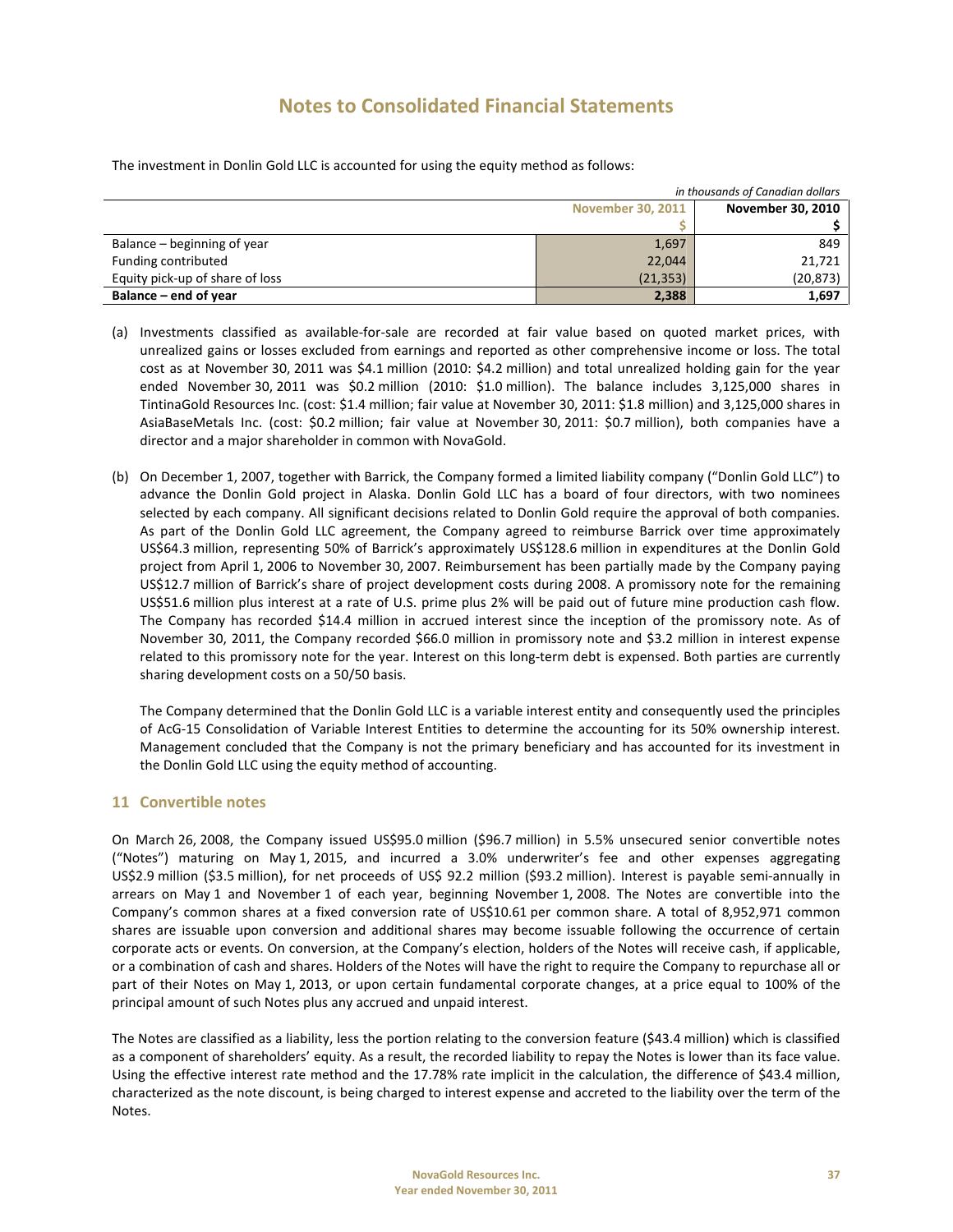| in thousands of Canadian dollars              |                          |                          |
|-----------------------------------------------|--------------------------|--------------------------|
|                                               | <b>November 30, 2011</b> | <b>November 30, 2010</b> |
|                                               |                          |                          |
| Beginning balance                             | 61,882                   | 58,553                   |
| Accretion of debt discount for the year       | 5,717                    | 4,975                    |
| Foreign exchange revaluation                  | (196)                    | (1,646)                  |
| Convertible notes liability                   | 67,402                   | 61,882                   |
| Conversion right                              | 44,992                   | 44,992                   |
| Financing costs allocated to equity component | (1,640)                  | (1,640)                  |
| Equity component of convertible notes         | 43,352                   | 43,352                   |

## 12 Asset retirement obligation

Although the ultimate amount of the reclamation costs to be incurred cannot be predicted with certainty, the total undiscounted amount of estimated cash flows required to settle the Company's estimated retirement obligation is \$42.8 million, which has not been discounted due to the uncertainty of the timing of the reclamation activities as a result of the suspension of the Rock Creek and Galore Creek projects. Significant reclamation and closure activities include land rehabilitation, decommissioning of roads, bridges, buildings and mine facilities, and other costs.

Changes to the asset retirement obligation balance during the year are as follows.

|                                                     |                          | in thousands of Canadian dollars |
|-----------------------------------------------------|--------------------------|----------------------------------|
|                                                     | <b>November 30, 2011</b> | <b>November 30, 2010</b>         |
|                                                     |                          |                                  |
| Asset retirement obligation – beginning of year     | 23,857                   | 21,590                           |
| Revision in estimates and liabilities incurred (a)  | 19,876                   | 2,267                            |
| <b>Reclamation expenditures</b>                     | (887)                    |                                  |
| Balance – end of year                               | 42,846                   | 23,857                           |
| Less current portion of asset retirement obligation | (26, 574)                | (7,890)                          |
| Long-term portion of asset retirement obligation    | 16,272                   | 15,967                           |

(a) In August 2011, the Company approved plans to initiate permanent closure and reclamation of the Rock Creek project. The Company has evaluated the required closure activities and its associated costs and had increased the Rock Creek reclamation liability by \$19.9 million.

The retirement obligation allocated by projects is as follows.

| in thousands of Canadian dollars |                          |                          |  |
|----------------------------------|--------------------------|--------------------------|--|
|                                  | <b>November 30, 2011</b> | <b>November 30, 2010</b> |  |
|                                  |                          |                          |  |
| <b>Galore Creek</b>              | 13,670                   | 13,670                   |  |
| Rock Creek                       | 27,826                   | 8,415                    |  |
| Nome Gold                        | 1,350                    | 1,772                    |  |
|                                  | 42,846                   | 23,857                   |  |

These reclamation liabilities may be subject to change based on management's current estimates, changes in remediation technology or changes to the applicable laws and regulations.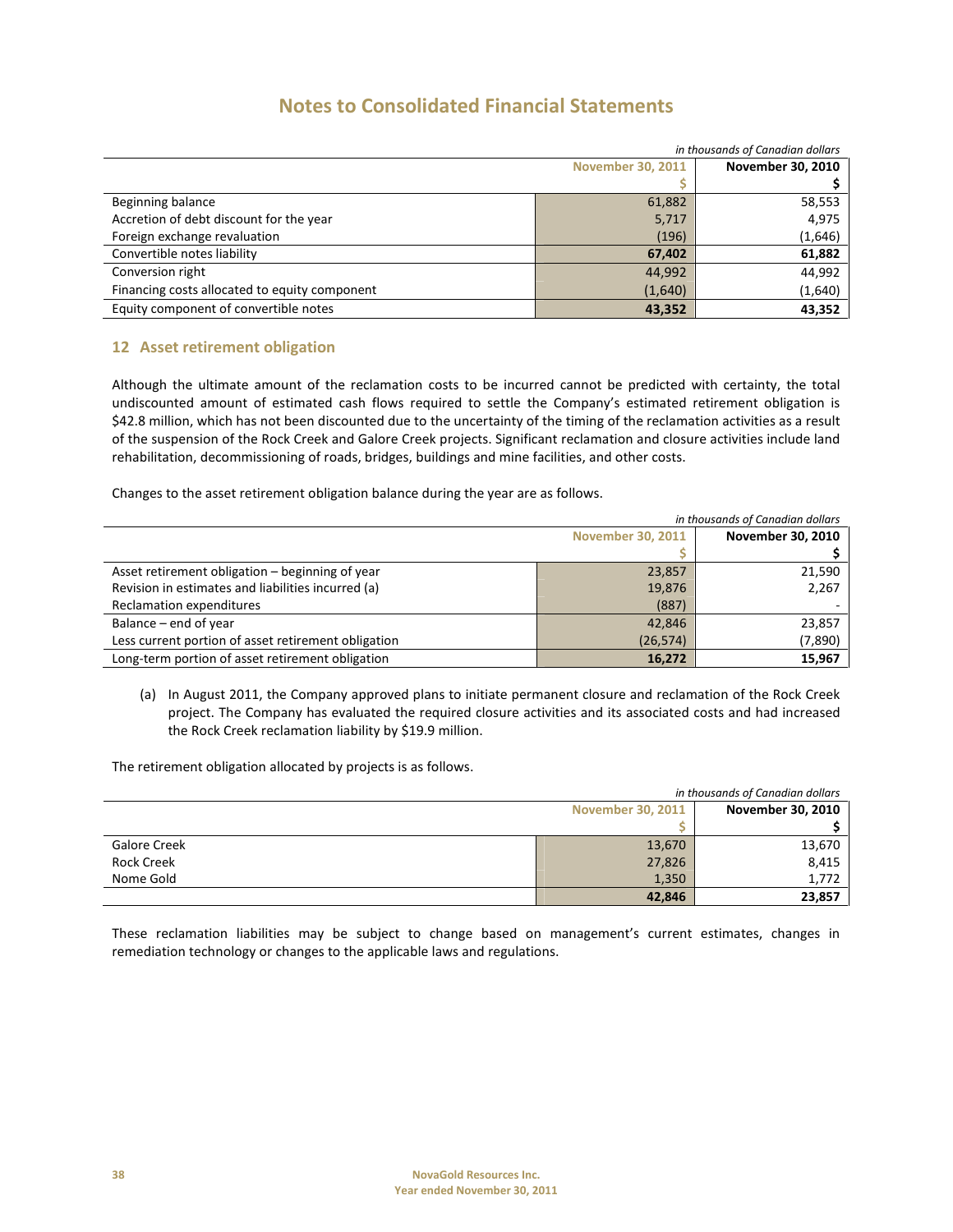As required by regulatory authorities, at November 30, 2011, the Company had cash reclamation deposits totaling \$13.1 million (2010: \$13.1 million) comprising the following.

| in thousands of Canadian dollars                     |        |        |  |
|------------------------------------------------------|--------|--------|--|
| <b>November 30, 2011</b><br><b>November 30, 2010</b> |        |        |  |
|                                                      |        |        |  |
| <b>Galore Creek</b>                                  | 6,124  | 6,059  |  |
| <b>Rock Creek</b>                                    | 6,984  | 7.027  |  |
|                                                      | 13,108 | 13,086 |  |

Galore Creek's reclamation deposit is supplemented with an additional \$6.1 million letter of credit guaranteed by Teck.

These deposits are invested in government bonds and treasury bills and bear interest at rates ranging from 0.2% to 1.75% per annum.

## 13 Deferred liability

On July 25, 2011, the Company received a US\$4.0 million cash payment in lieu of receiving a US\$4.0 million letter of credit as an environmental reclamation bond required under the arrangement of the Company's sale of its patented alluvial gold mining claims near Nome, Alaska (note 6). The US\$4.0 million cash payment was recorded as a deferred liability, this balance may be used to pay a portion of the last installment or in the case of default the Company will utilize the US\$4.0 million for reclamation activities arising from the buyer's operation land disturbance.

## 14 Share capital

Authorized

10,000,000 preferred shares issuable in one or more series

| in thousands of Canadian dollars                                     |               |                          |             |                          |  |
|----------------------------------------------------------------------|---------------|--------------------------|-------------|--------------------------|--|
|                                                                      |               | <b>November 30, 2011</b> |             | <b>November 30, 2010</b> |  |
|                                                                      | Number of     | <b>Ascribed</b>          | Number of   | <b>Ascribed</b>          |  |
|                                                                      | <b>shares</b> | value                    | shares      | value                    |  |
|                                                                      | (thousands)   |                          | (thousands) |                          |  |
| Balance - beginning of year                                          | 225.992       | 1,077,220                | 187.133     | 878.086                  |  |
| Issued period to date                                                |               |                          |             |                          |  |
| For cash pursuant to private placement                               |               |                          | 31,818      | 179,000                  |  |
| For cash and fair value pursuant to stock option agreements          | 887           | 2,995                    | 1,280       | 3,991                    |  |
| For cash and fair value pursuant to purchase share unit agreements   |               |                          | 365         | 1,426                    |  |
| For cash and fair value pursuant to warrant agreements               | 8,925         | 18,545                   | 4,465       | 9,549                    |  |
| Pursuant to mineral property acquisition agreements (note 4)         | 4,171         | 42,339                   | 931         | 5,168                    |  |
| Balance – end of year                                                | 239,975       | 1,141,099                | 225.992     | 1,077,220                |  |
| Shares held by a wholly-owned subsidiary eliminated on consolidation | 9             |                          | q           |                          |  |
| <b>Total issued and outstanding</b>                                  | 239,984       | 1,141,099                | 226,001     | 1,077,220                |  |

#### (a) Issuance of common shares

In May 2011, the Company issued 4,171,303 shares with a fair value of \$42.3 million as consideration for the acquisition of Copper Canyon Resources Inc.

#### (b) Stock options

The Company has a stock option plan providing for the issuance of options at a rolling maximum number that shall not be greater than 10% of the issued and outstanding common shares of the Company at any given time. The Company may grant options to its directors, officers, employees and service providers. The exercise price of each option cannot be lower than the market price of the shares at the date of the option grant. The number of shares optioned to any single optionee may not exceed 5% of the issued and outstanding shares at the date of grant. The options are exercisable for a

<sup>1,000,000,000</sup> common shares, no par value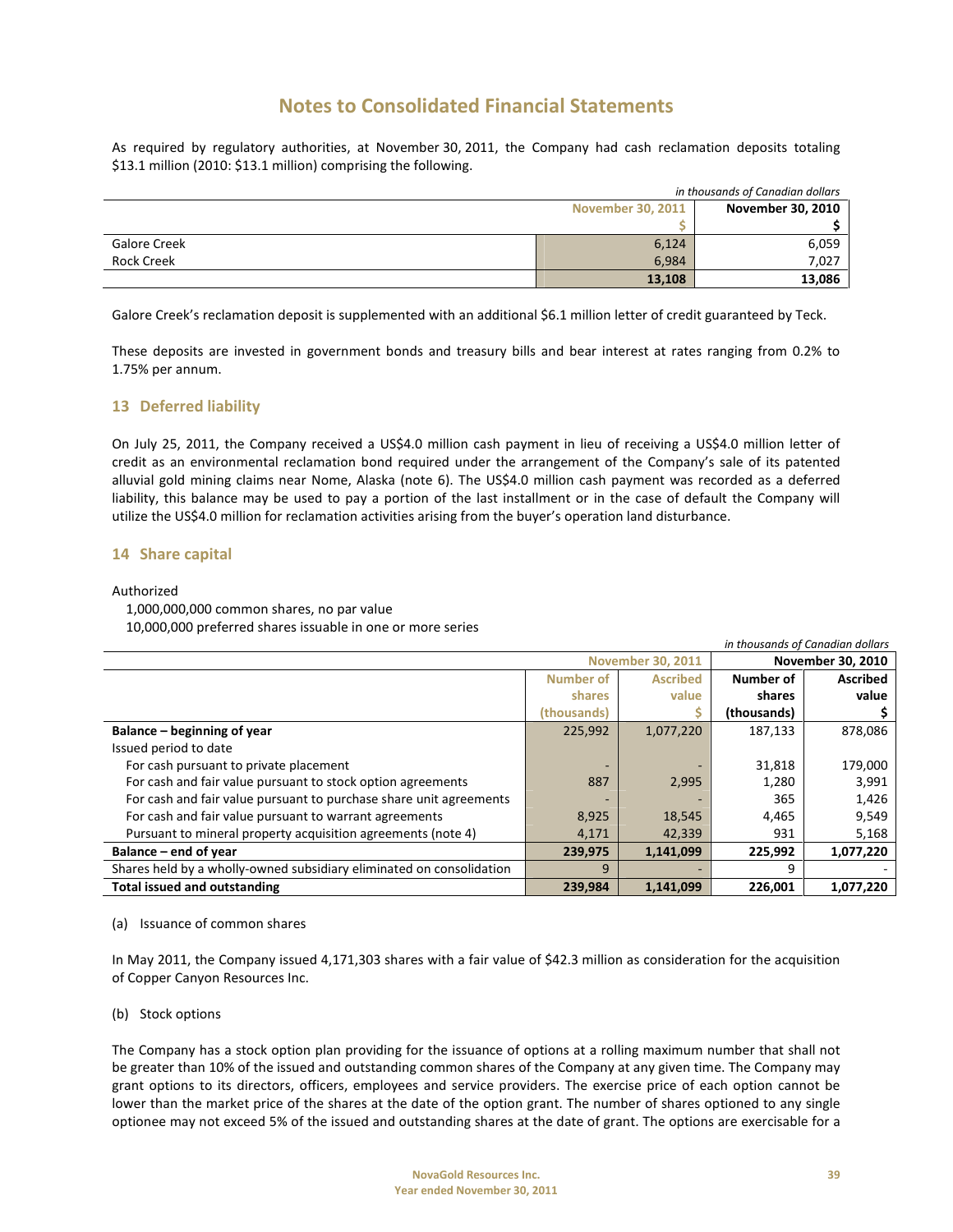maximum of five years from the date of grant, and may be subject to vesting provisions. The Company recognizes compensation cost on a straight-line basis over the respective vesting period for the stock options.

For the year ended, November 30, 2011, the Company granted 1,279,700 (2010: 1,537,100) stock options at a weighted average fair value of \$13.91 (2010: \$7.33) and recognized a stock-based compensation charge against income of \$5.6 million (2010: \$3.7 million) for options granted to directors, employees and consultants in accordance with CICA 3870, net of forfeitures. As of November 30, 2011, there were 1,339,463 non-vested options outstanding with a weighted average exercise price of \$10.97. The non-vested stock option and PSU expense not yet recognized was \$1.9 million (2010: \$2.7 million); this expense is expected to be recognized over the next 13 months.

The fair value of the stock options recognized in the consolidated statements of operations and deficit has been estimated using an option pricing model. Assumptions used in the pricing model for each year are provided below.

|                                 | Year ended               |                     |
|---------------------------------|--------------------------|---------------------|
|                                 | <b>November 30, 2011</b> | November 30, 2010   |
| Average risk-free interest rate | $1.05\% - 2.11\%$        | $1.22\% - 1.84\%$   |
| Expected life                   | $2.50 - 3.50$ years      | $1.00 - 2.50$ years |
| Expected volatility             | 70% - 81%                | $57\% - 87\%$       |
| <b>Expected dividends</b>       | <b>Nil</b>               | Nil                 |

The Black-Scholes and other option pricing models require the input of highly subjective assumptions. The expected life of the options considered such factors as the average length of time similar option grants in the past have remained outstanding prior to exercise and the vesting period of the grants. Volatility was estimated based upon historical price observations over the expected term.

A summary of the Company's stock option plan and changes during the years ended is as follows.

| <b>November 30, 2011</b>    |             |                |             | November 30, 2010 |
|-----------------------------|-------------|----------------|-------------|-------------------|
|                             |             | Weighted       |             | Weighted          |
|                             | Number of   | average        | Number of   | average           |
|                             | options     | exercise price | options     | exercise price    |
|                             | (thousands) |                | (thousands) |                   |
| Balance – beginning of year | 11,338      | 6.09           | 13,069      | 5.62              |
| Granted                     | 1,280       | 13.91          | 1,537       | 7.33              |
| Exercised                   | (1, 475)    | 4.61           | (2, 434)    | 4.32              |
| Forfeited                   | (294)       | 11.69          | (834)       | 6.22              |
| Balance – end of year       | 10,849      | 7.06           | 11,338      | 6.09              |

The following table summarizes information about the stock options outstanding at November 30, 2011.

|                    |                  | <b>Stock options - issued and outstanding</b> |                | <b>Stock options - exercisable</b> |                |
|--------------------|------------------|-----------------------------------------------|----------------|------------------------------------|----------------|
|                    | <b>Number of</b> |                                               | Weighted       | <b>Number of</b>                   | Weighted       |
|                    | outstanding      | Weighted                                      | average        | exercisable                        | average        |
|                    | options          | average years                                 | exercise price | options                            | exercise price |
| Range of price     | (thousands)      | to expiry                                     |                | (thousands)                        |                |
| \$0.62 to \$1.99   | 296              | 1.85                                          | 1.01           | 296                                | 1.01           |
| $$2.00$ to $$3.99$ | 2,074            | 1.85                                          | 2.76           | 2,074                              | 2.76           |
| \$4.00 to \$5.99   | 3,142            | 2.35                                          | 5.19           | 3,132                              | 5.19           |
| \$6.00 to \$7.99   | 2,055            | 3.26                                          | 6.70           | 1,834                              | 6.71           |
| \$8.00 to \$9.99   | 1,141            | 4.49                                          | 8.59           | 741                                | 8.79           |
| \$10.00 to \$11.99 | 20               | 4.49                                          | 11.10          |                                    |                |
| \$12.00 to \$13.99 | 355              | 4.28                                          | 13.24          | 95                                 | 13.52          |
| \$14.00 to \$15.99 | 1,596            | 4.11                                          | 14.39          | 1,167                              | 14.33          |
| \$16.00 to \$17.99 | 150              | 5.55                                          | 16.34          | 150                                | 16.34          |
| \$18.00 to \$19.78 | 20               | 4.85                                          | 19.76          | 20                                 | 19.76          |
|                    | 10,849           | 3.01                                          | 7.06           | 9,509                              | 6.51           |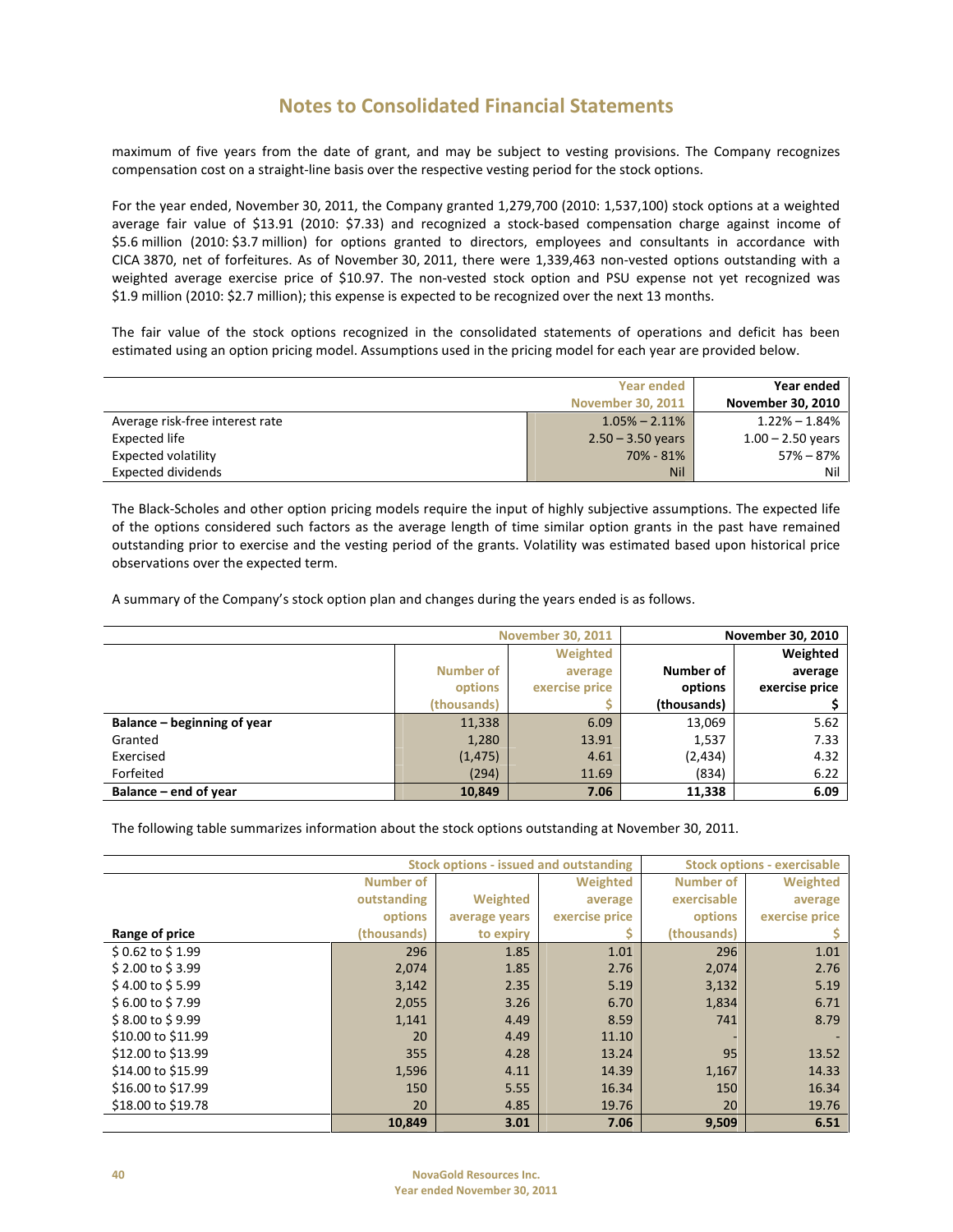The aggregate intrinsic value of vested share options (the market value less the exercise value) at November 30, 2011 was \$8.1 million (2010: \$24.2 million) and the aggregate intrinsic value of exercised options in 2011 was \$9.6 million (2010: \$12.7 million).

### (c) Performance share units

The Company has a Performance Share Unit ("PSU") plan that provides for the issuance of PSUs in amounts as approved by the Company's Compensation Committee. Each PSU entitles the participant to receive that number of common shares of the Company at the end of a specified period set by the Compensation Committee to be determined by the achievement of certain performance and vesting criteria. The performance criteria are based on the Company's performance relative to a representative group of other mining companies and the TSX index. The actual performance against each of these criteria generates a multiplier that varies from 0% to 150%. Thus, the shares that may be issued vary between 0% and 150% of the number of PSUs granted, as reduced by the amounts for recipients no longer at the Company on vesting date.

For the year ended November 30, 2011, the Company recognized a stock-based compensation charge against income of \$2.0 million (2010: \$1.4 million) for PSUs vested to employees in accordance with CICA 3870, net of forfeitures.

(d) Deferred share units

The Company has a deferred share unit ("DSU") plan that provides for the issuance of DSUs in amounts ranging from 50% to 100% of directors' annual retainers at the election of the directors. Each DSU entitles the directors to receive one common share when they retire from the Company.

For the year ended November 30, 2011, the Company recognized a stock-based compensation charge against income of \$0.1 million (2010: \$0.1 million) for the 11,814 DSUs granted to directors during the year.

### (e) Warrants

In December 2010, 7.1 million warrants were exercised for total proceeds of \$10.7 million. In January 2011, an agreement was entered into between the Company and the holder of 37.1 million warrants to amend the currency that the exercise price is denominated in from U.S. dollars to Canadian dollars. The exercise price was amended from US\$1.50 to \$1.479 at the prevailing spot rate on the date of the agreement. The terms of the remaining 5.1 million warrants were unchanged.

In April and May 2011, 450,000 warrants were exercised for total proceeds of \$0.7 million. In June and August 2011, 1,235,000 warrants were exercised for total proceeds of \$1.8 million. In November 2011, 140,000 warrants were exercised for total proceeds of \$0.2 million.

A summary of the Company's share purchase warrants and the changes for the years ended is presented below.

|                             |             | November 30, 2010 |             |          |
|-----------------------------|-------------|-------------------|-------------|----------|
|                             |             | Weighted          |             | Weighted |
|                             | Number of   | average           | Number of   | average  |
|                             | warrants    | exercise price    |             |          |
|                             | (thousands) |                   | (thousands) |          |
| Balance – beginning of year | 49.345      | 1.65              | 53,810      | 1.65     |
| Exercised                   | (8, 925)    | 1.48              | (4, 465)    | 1.56     |
| Balance – end of year       | 40.420      | 1.49              | 49.345      | 1.65     |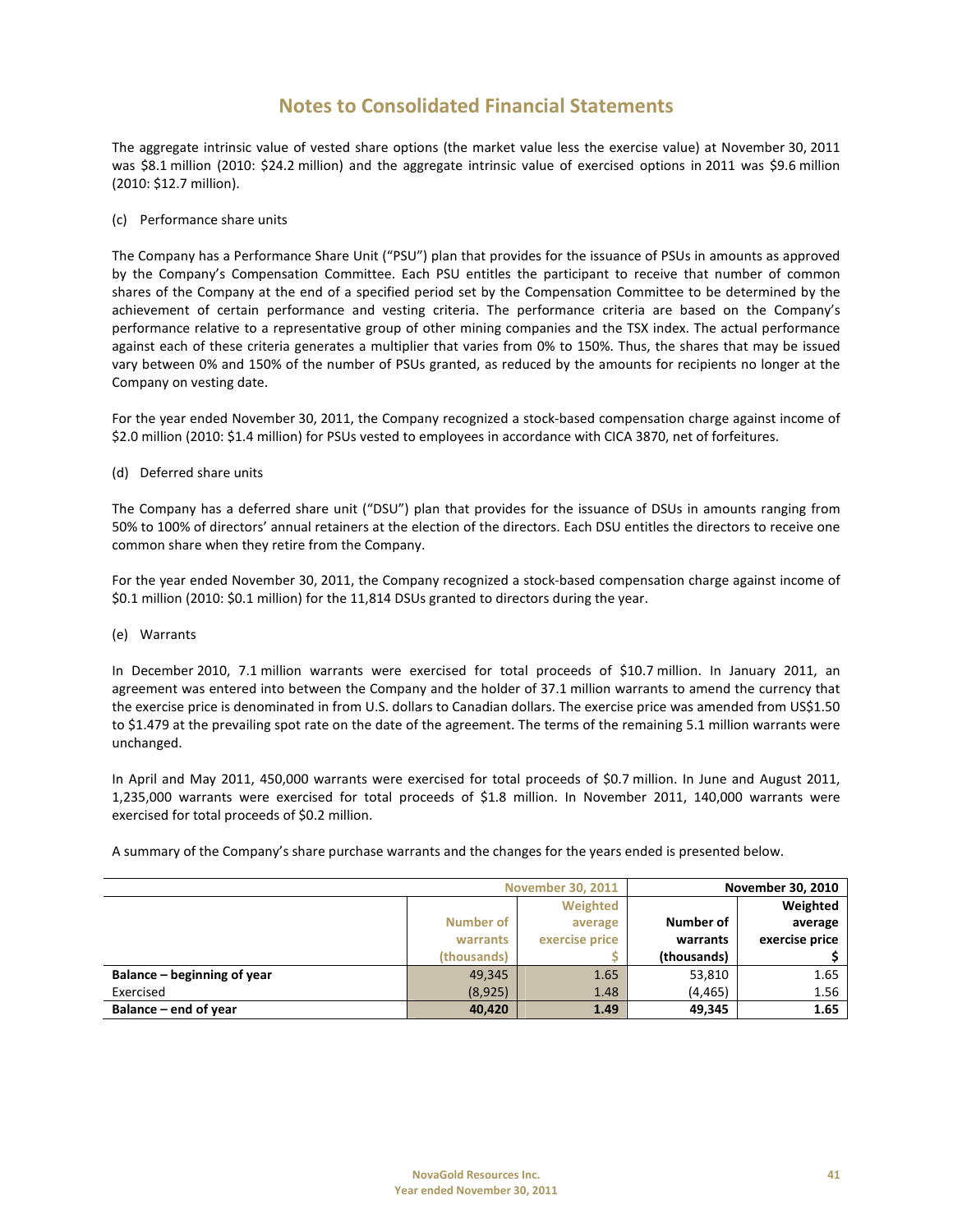A summary of the Company's share purchase warrants outstanding at November 30, 2011 is presented below.

|               | <b>Warrants</b> |                         | <b>Weighted average</b> |
|---------------|-----------------|-------------------------|-------------------------|
|               | outstanding and | <b>Weighted average</b> | remaining               |
|               | exercisable     | exercise price          | contractual life        |
| <b>Prices</b> | (thousands)     |                         | (years)                 |
| US\$ 1.50     | 5,145           | 1.53                    | 1.17                    |
| \$1.48        | 35,275          | 1.48                    | 1.17                    |
|               | 40,420          | 1.49                    | 1.17                    |

### 15 Related party transactions

The Company has market-based agreements to provide certain services to TintinaGold Resources Inc. ("TintinaGold") and Alexco Resource Corp. ("Alexco"). During 2011, the services provided were \$0.03 million (2010: \$0.1 million) to TintinaGold, a related party having one director and a major shareholder in common with the Company; and \$0.02 million (2010: \$0.03 million) to Alexco, a related party having two directors in common with the Company. The Company also provided exploration and management services totaling US\$0.6 million (2010: US\$0.9 million) to the Donlin Gold LLC. These transactions were in the normal course of business and are measured at the exchange amount, which is the amount agreed to by the parties. At November 30, 2011, the Company had \$0.05 million (2010: \$0.2 million) receivable from related parties.

## 16 Commitments

### Lease commitments

The Company is party to certain operating leases. These operating leases include the Company's leased head office location and certain office equipment with commitments ranging from one to ten years. The future minimum lease payments as at November 30, 2011 are approximately as follows.

| in thousands of Canadian dollars |                          |  |
|----------------------------------|--------------------------|--|
|                                  | <b>November 30, 2011</b> |  |
|                                  | S                        |  |
| 2012                             | 629                      |  |
| 2013                             | 571                      |  |
| 2014                             | 580                      |  |
| 2015                             | 662                      |  |
| 2016                             | 776                      |  |
| Thereafter                       |                          |  |
| Total                            |                          |  |

## 17 Management of capital risk

The Company's objectives when managing capital are to safeguard the Company's ability to continue as a going concern in order to pursue the development of its mineral properties and to maintain a flexible capital structure which optimizes the costs of capital at an acceptable risk.

In the management of capital, the Company includes the components of shareholders' equity and convertible notes. The Company manages the capital structure and makes adjustments to it in light of changes in economic conditions and the risk characteristics of the underlying assets. To maintain or adjust the capital structure, the Company may issue new shares, issue new debt or acquire or dispose of assets.

To facilitate the management of its capital requirements, the Company prepares annual expenditure budgets that are updated as necessary depending on various factors, including successful capital deployment and general industry conditions.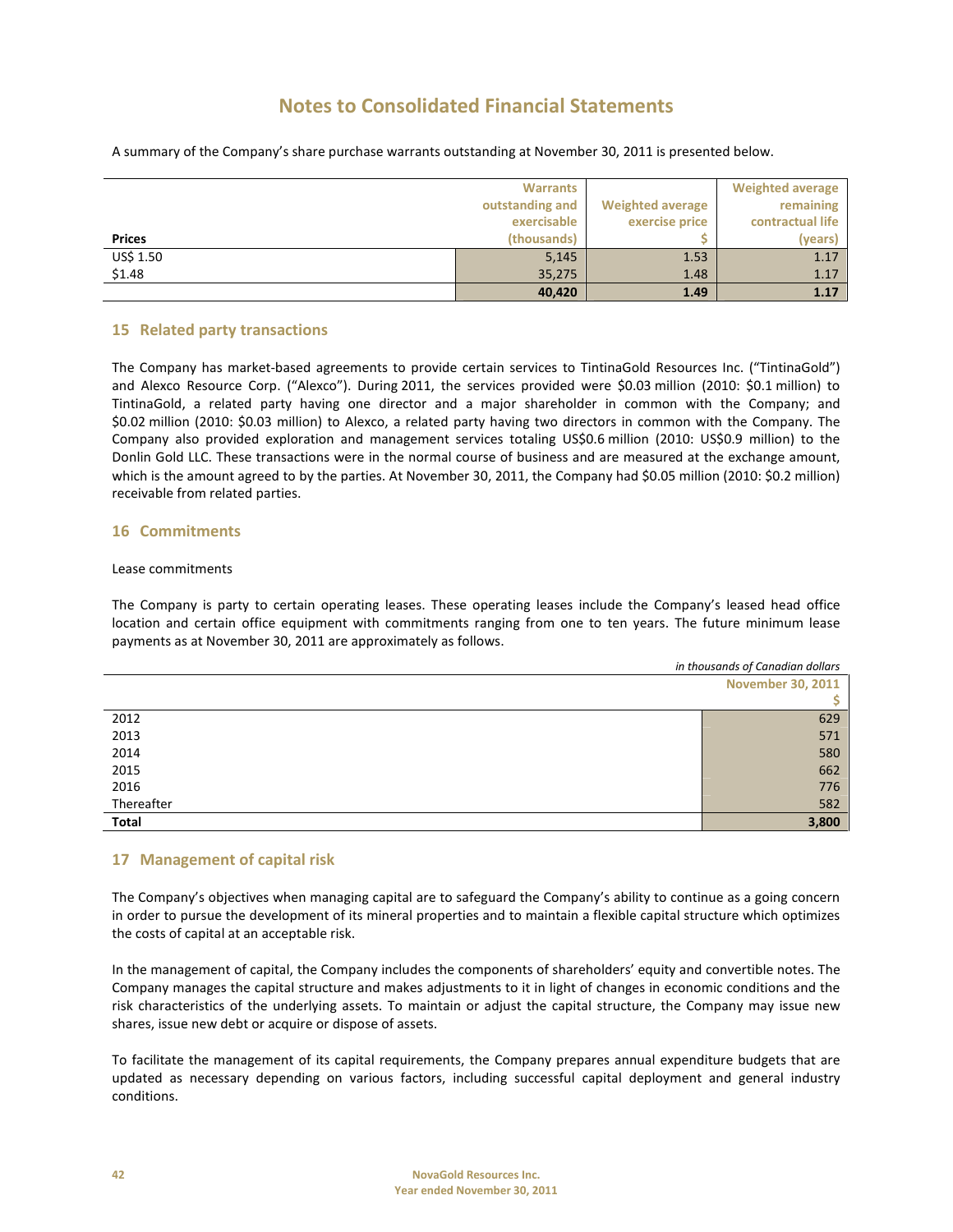The Company's investment policy is to invest its cash in highly liquid short-term interest-bearing investments with maturities of three months or less from the original date of acquisition, selected with regards to the expected timing of expenditures from continuing operations.

### 18 Financial instruments

The Company's activities expose it to a variety of risks arising from financial instruments. These risks and management's objectives, policies and procedures for managing these risks are disclosed as follows.

The following provides a comparison of carrying and fair values of each classification of financial instrument as at November 30, 2011.

| in thousands of Canadian dollars         |             |                  |                 |                    |              |                   |
|------------------------------------------|-------------|------------------|-----------------|--------------------|--------------|-------------------|
|                                          |             |                  |                 | <b>Other</b>       | <b>Total</b> |                   |
|                                          | Loans and   | <b>Available</b> | <b>Held for</b> | financial          | carrying     | <b>Total fair</b> |
|                                          | receivables | for sale         | trading         | <b>liabilities</b> | amount       | value             |
| <b>Financial assets</b>                  |             |                  |                 |                    |              |                   |
| Cash and cash equivalents                | 66,785      |                  | ۰               | -                  | 66,785       | 66,785            |
| Accounts and note receivable             | 14,961      |                  |                 |                    | 14,961       | 14,961            |
| Investments                              |             |                  |                 |                    |              |                   |
| At cost (a)                              |             | 500              |                 | -                  | 500          | N/A               |
| At fair value                            |             | 4,025            | ۰               | -1                 | 4,025        | 4,025             |
| <b>Reclamation deposits</b>              | 13,108      |                  | -               | -                  | 13,108       | 13,108            |
| Long-term accounts receivable            | 17          |                  |                 |                    | 17           | 17                |
| <b>Financial liabilities</b>             |             |                  |                 |                    |              |                   |
| Accounts payable and accrued liabilities | ۰           | -                | ۰.              | 19,773             | 19,773       | 19,773            |
| Other notes payable                      | ۰           |                  | ۰               | 4,030              | 4,030        | 4,030             |
| Promissory note (b)                      | -           |                  | -               | 65,979             | 65,979       | 65,979            |
| Convertible debt (c)                     | ۰           | -                | ۰               | 67,402             | 67,402       | 143,220           |

The following provides a comparison of carrying and fair values of each classification of financial instrument as at November 30, 2010.

|                                          |             |                          |                              |                    | in thousands of Canadian dollars |                   |
|------------------------------------------|-------------|--------------------------|------------------------------|--------------------|----------------------------------|-------------------|
|                                          |             |                          |                              | Other              | Total                            |                   |
|                                          | Loans and   | Available                | <b>Held for</b>              | financial          | carrying                         | <b>Total fair</b> |
|                                          | receivables | for sale                 | trading                      | <b>liabilities</b> | amount                           | value             |
| <b>Financial assets</b>                  |             |                          |                              |                    |                                  |                   |
| Cash and cash equivalents                | 151,723     |                          | ٠                            |                    | 151,723                          | 151,723           |
| Accounts and short-term receivable       | 469         |                          |                              |                    | 469                              | 469               |
| <b>Investments</b>                       |             |                          |                              |                    |                                  |                   |
| At cost (a)                              |             | 500                      | ۰                            |                    | 500                              | N/A               |
| At fair value                            |             | 5,165                    | ۰                            |                    | 5,165                            | 5,165             |
| <b>Reclamation deposits</b>              | 13,086      |                          | ۰                            |                    | 13,086                           | 13,086            |
| Long-term accounts receivable            | 49          |                          |                              |                    | 49                               | 49                |
| <b>Financial liabilities</b>             |             |                          |                              |                    |                                  |                   |
| Accounts payable and accrued liabilities |             |                          | $\qquad \qquad \blacksquare$ | 9,654              | 9,654                            | 9,654             |
| Other notes payable                      |             | $\overline{\phantom{a}}$ | ٠                            | 23,638             | 23,638                           | 23,638            |
| Promissory note (b)                      |             |                          | ۰                            | 63,034             | 63,034                           | 63,034            |
| Convertible debt (c)                     |             |                          | ۰                            | 61,882             | 61,882                           | 165,304           |

(a) The investments held at cost are not publicly traded and thus the fair value of the investments is not readily determinable.

(b) The fair value of the promissory note payable to Barrick approximates its carrying value due to the floating interest rate.

(c) The carrying value of the convertible debt is a split instrument between equity and liabilities. The fair value represents the value payable under the debt instrument.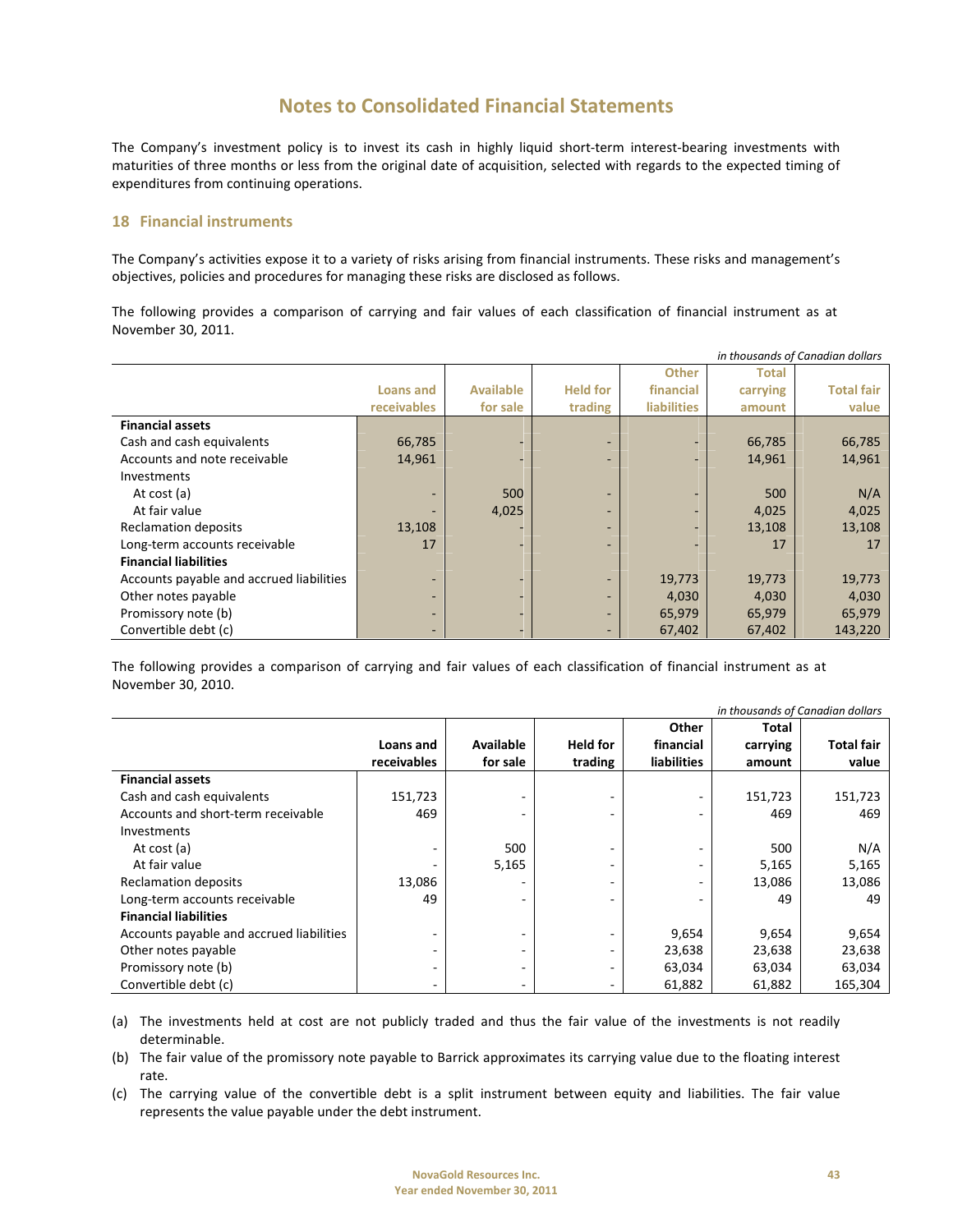The Company uses the fair value hierarchy that classifies financial instruments measured at fair value at one of three levels according to the relative reliability of the inputs used to estimate the fair value. The financial instruments from the above schedule are classified as follows:

- Level 1 Quoted prices in active markets for identical assets: investments.
- Level 2 Observable inputs without significant adjustments: cash and cash equivalents.
- Level 3 Significant unobservable inputs: reclamation deposits, investments at cost, other liabilities, promissory notes and convertible debt.

## Financial risk management

The Company's financial instruments are exposed to certain financial risks, including currency risk, credit risk, liquidity risk, interest risk and price risk.

(a) Currency risk

The Company is exposed to financial risk related to the fluctuation of foreign exchange rates. The Company operates in Canada and the United States and a portion of its expenses are incurred in U.S. dollars. A significant change in the currency exchange rates between the Canadian dollar relative to the U.S. dollar could have an effect on the Company's results of operations, financial position or cash flows.

The Company has not hedged its exposure to currency fluctuations. At November 30, 2011, the Company is exposed to currency risk through the following assets and liabilities.

|                                          |                          | in thousands of U.S. dollars |
|------------------------------------------|--------------------------|------------------------------|
|                                          | <b>November 30, 2011</b> | <b>November 30, 2010</b>     |
|                                          | <b>USS</b>               | US\$                         |
| Cash and cash equivalents                | 55,204                   | 125,164                      |
| Accounts receivables                     | 13,200                   | 148                          |
| Reclamation deposits                     | 6,845                    | 6,845                        |
| Accounts payable and accrued liabilities | (6,008)                  | (4, 718)                     |
| Promissory note                          | (64, 666)                | (61, 401)                    |
| Convertible notes                        | (66,061)                 | (60, 278)                    |
| Deferred liability                       | (3,950)                  | (23,026)                     |

Based on the above net exposures as at November 30, 2011, and assuming that all other variables remain constant, a 10% depreciation or appreciation of the Canadian dollar against the U.S. dollar would result in an increase/decrease of \$6.5 million in the Company's net earnings before tax.

### (b) Credit risk

Credit risk is the risk of an unexpected loss if a customer or third party to a financial instrument fails to meet its contractual obligations.

The Company's cash equivalents and short-term investments are held through large Canadian financial institutions. Short-term and long-term investments (including those presented as part of cash and cash equivalents) are composed of financial instruments issued by Canadian banks and companies with high investment-grade ratings. These investments mature at various dates over the current operating period. The Company's HST and other receivables consist of general sales tax due from the Federal Government of Canada and amounts due from related parties.

The carrying amount of financial assets recorded in the financial statements, net of any allowances for losses, represents the Company's maximum exposure to credit risk.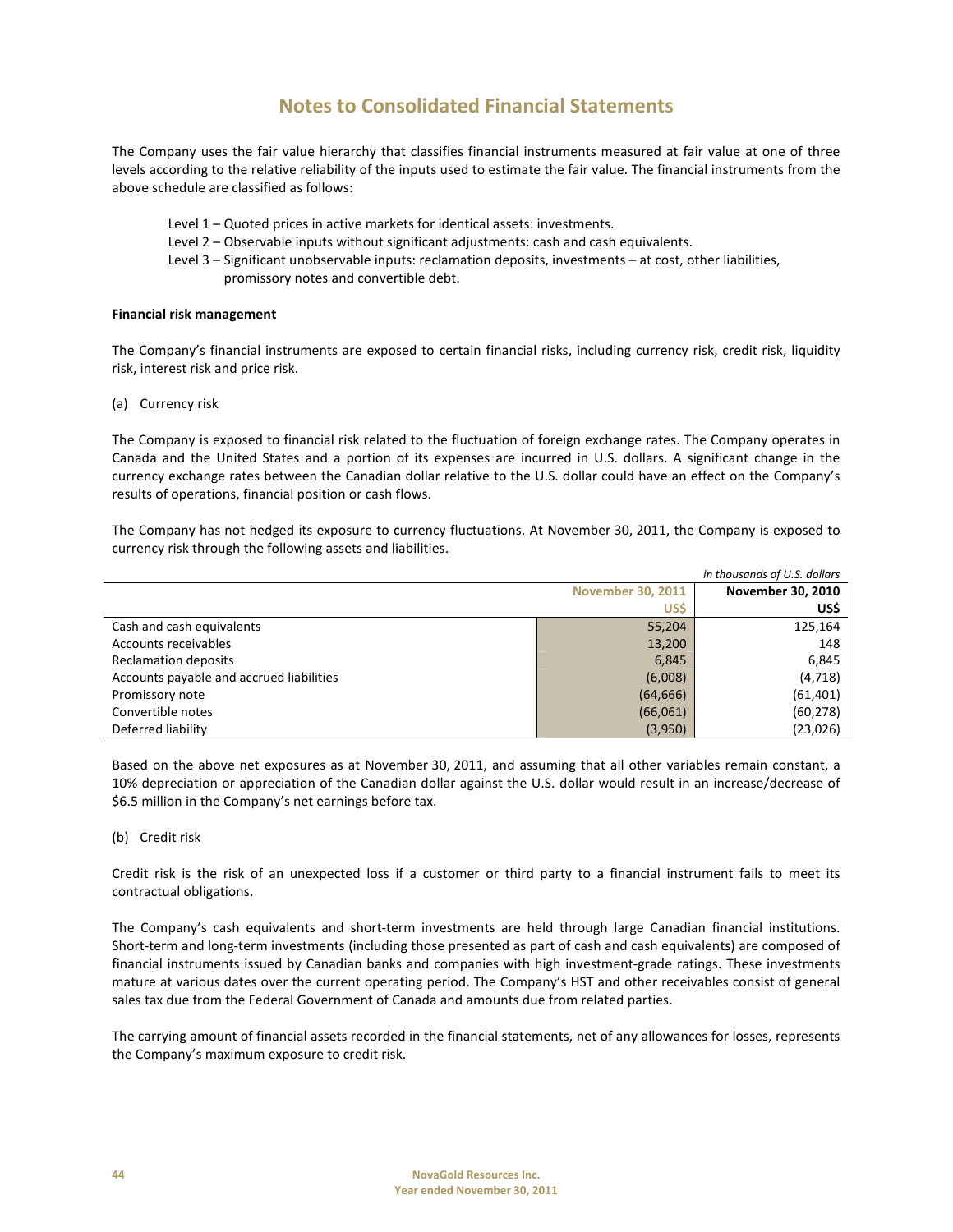### (c) Liquidity risk

Liquidity risk is the risk that the Company will not be able to meet its financial obligations as they fall due. The Company manages liquidity risk through the management of its capital structure and financial leverage as outlined in note 17 to the consolidated financial statements.

Contractual obligated cash flow requirements as at November 30, 2011 are as follows.

|                                  |              |            |           |           |            |           | unless otherwise specified |
|----------------------------------|--------------|------------|-----------|-----------|------------|-----------|----------------------------|
|                                  | <b>Total</b> | $<$ 1 Year | 1-2 Years | 2-3 Years | 3-4 Years  | 4-5 Years | <b>Thereafter</b>          |
|                                  |              |            |           |           |            |           |                            |
| Accounts payable                 | 19,773       | 19,773     |           |           |            |           |                            |
| Operating leases                 | 3,800        | 629        | 571       | 580       | 662        | 776       | 582                        |
| Capital leases                   | 369          | 369        |           |           | -          |           |                            |
| Asset retirement obligations     | 42,846       | 26,574     | 2,602     |           |            |           | 13,670                     |
| Convertible notes - interest (i) | US\$18,288   | US\$5,225  | US\$5,225 | US\$5,225 | US\$2,613  |           |                            |
| Convertible notes - holders      | US\$95,000   |            |           | ۰         | US\$95,000 |           |                            |
| option (i)                       |              |            |           |           |            |           |                            |
| Promissory note                  | US\$51,576   |            | -         |           | -          |           | US\$51,576                 |

(i) The Notes mature on May 1, 2015. The holders of the Notes have the right to require the Company to repurchase all or part of their Notes on May 1, 2013 and upon certain fundamental corporate changes at a price equal to 100% of the principal amount of such Notes plus any accrued and unpaid interest.

### (d) Interest rate risk

Interest rate risk is the risk that the fair value or future cash flows of a financial instrument will fluctuate because of changes in market interest rates. The risk that the Company will realize a loss as a result of a decline in the fair value of the short-term investments included in cash and cash equivalents is limited because these investments, although available-for-sale, are generally held to maturity. In respect of financial liabilities, the convertible notes and capital leases are not subject to interest rate risk because they are at fixed rates. The promissory note owed to Barrick is variable with the U.S. prime rate. Based on the amount owing on the promissory note as at November 30, 2011, and assuming that all other variables remain constant, a 1% change in the U.S. prime rate would result in an increase/decrease of \$0.6 million in the interest accrued by the Company per annum.

(e) Price risk

The Company is exposed to price risk with respect to commodity prices. The Company closely monitors commodity prices to determine the appropriate course of action to be taken. The Company does not have any hedging or other commodity-based risks respecting its operations.

### 19 Income taxes

Income tax expense differs from the amount that would result from applying the Canadian federal and provincial income tax rates to earnings before income taxes. These differences result from the following items:

in thousands of Canadian dollars,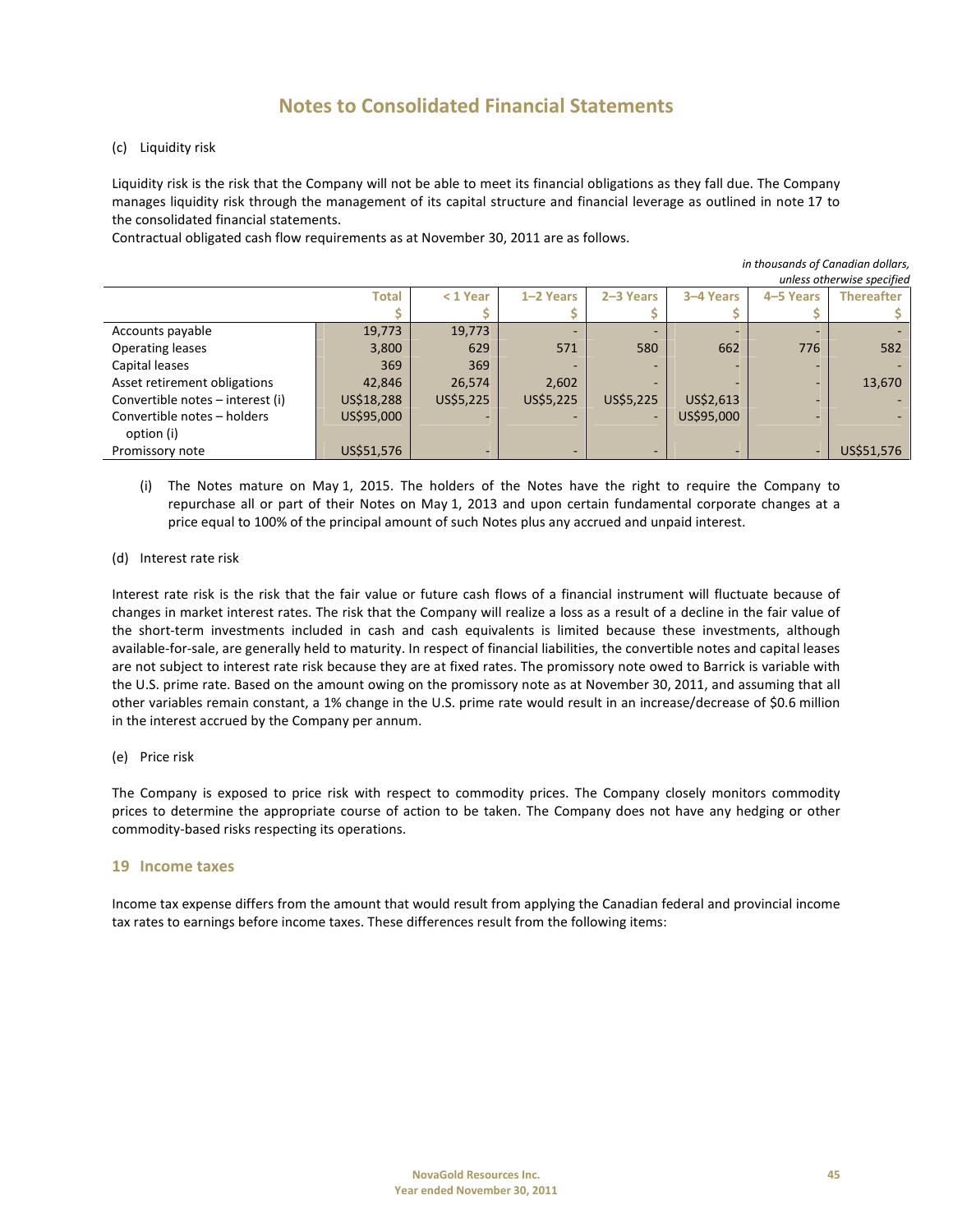| in thousands of Canadian dollars                         |                          |                   |  |  |
|----------------------------------------------------------|--------------------------|-------------------|--|--|
|                                                          | <b>November 30, 2011</b> | November 30, 2010 |  |  |
|                                                          |                          |                   |  |  |
| Combined federal and provincial statutory tax rate       | 26.67%                   | 28.62%            |  |  |
| Income taxes recovery at statutory rate                  | (52, 685)                | (58, 549)         |  |  |
| Loss expiry                                              |                          | 411               |  |  |
| Share issuance and financing costs                       |                          | (143)             |  |  |
| Foreign exchange on future income tax balance            | 12,938                   | 6,872             |  |  |
| Difference in foreign tax rates                          | 906                      | (21,508)          |  |  |
| Valuation allowance                                      | 51,204                   | 67,653            |  |  |
| Non-deductible expenditures                              | 41,070                   | 3,509             |  |  |
| Effect of statutory tax rate change                      | 1,293                    | 747               |  |  |
| Ambler Reorganization                                    | (63, 785)                |                   |  |  |
| <b>Others</b>                                            | 1,763                    | (153)             |  |  |
| Income tax recovery                                      | (7, 296)                 | (1, 161)          |  |  |
| Income tax recovery – power transmission rights (note 9) | (9, 722)                 |                   |  |  |
| Income tax expense (recovery)                            | 2,426                    | (1, 161)          |  |  |
|                                                          | (7, 296)                 | (1, 161)          |  |  |

Future income taxes arise from temporary differences in the recognition of income and expenses for financial reporting and tax purposes. The significant components of future income tax assets and liabilities at November 30, 2011 and 2010 are as follows:

| in thousands of Canadian dollars               |                          |                   |  |  |
|------------------------------------------------|--------------------------|-------------------|--|--|
|                                                | <b>November 30, 2011</b> | November 30, 2010 |  |  |
|                                                |                          | Ş.                |  |  |
| Future income tax assets                       |                          |                   |  |  |
| Non-capital losses                             | 110,081                  | 86,757            |  |  |
| Mineral property interest                      | 50,769                   | 45,890            |  |  |
| Property, plant and equipment                  | 94,315                   | 102,213           |  |  |
| Non-controlling interest                       | 71,859                   | 74,323            |  |  |
| Asset retirement obligations                   | 15,063                   | 6,606             |  |  |
| Share issuance costs                           | 604                      | 1,651             |  |  |
| Capital loss carry forwards                    | 31,804                   | 5,381             |  |  |
| Other deductible temporary differences         | 9,300                    | 17,392            |  |  |
| Total future tax assets                        | 383,795                  | 340,213           |  |  |
| Valuation allowance                            | (305, 300)               | (254,050)         |  |  |
| Net future income tax assets                   | 78,495                   | 86,163            |  |  |
| Future income tax liabilities                  |                          |                   |  |  |
| Property, plant and equipment                  | 55,550                   | 57,614            |  |  |
| Mineral property, rights and development costs | 37,006                   | 34,975            |  |  |
| Other taxable temporary differences            | 301                      | 767               |  |  |
| Future income tax liabilities                  | 92,857                   | 93,356            |  |  |
| Net future income tax liabilities              | 14,362                   | 7,193             |  |  |

Future tax assets have been recognized to the extent of future taxable income and the future taxable amounts related to taxable temporary differences for which a future tax liability is recognized can be offset. A valuation allowance has been provided against future income tax assets where it is not more likely than not that the Company will realize those benefits.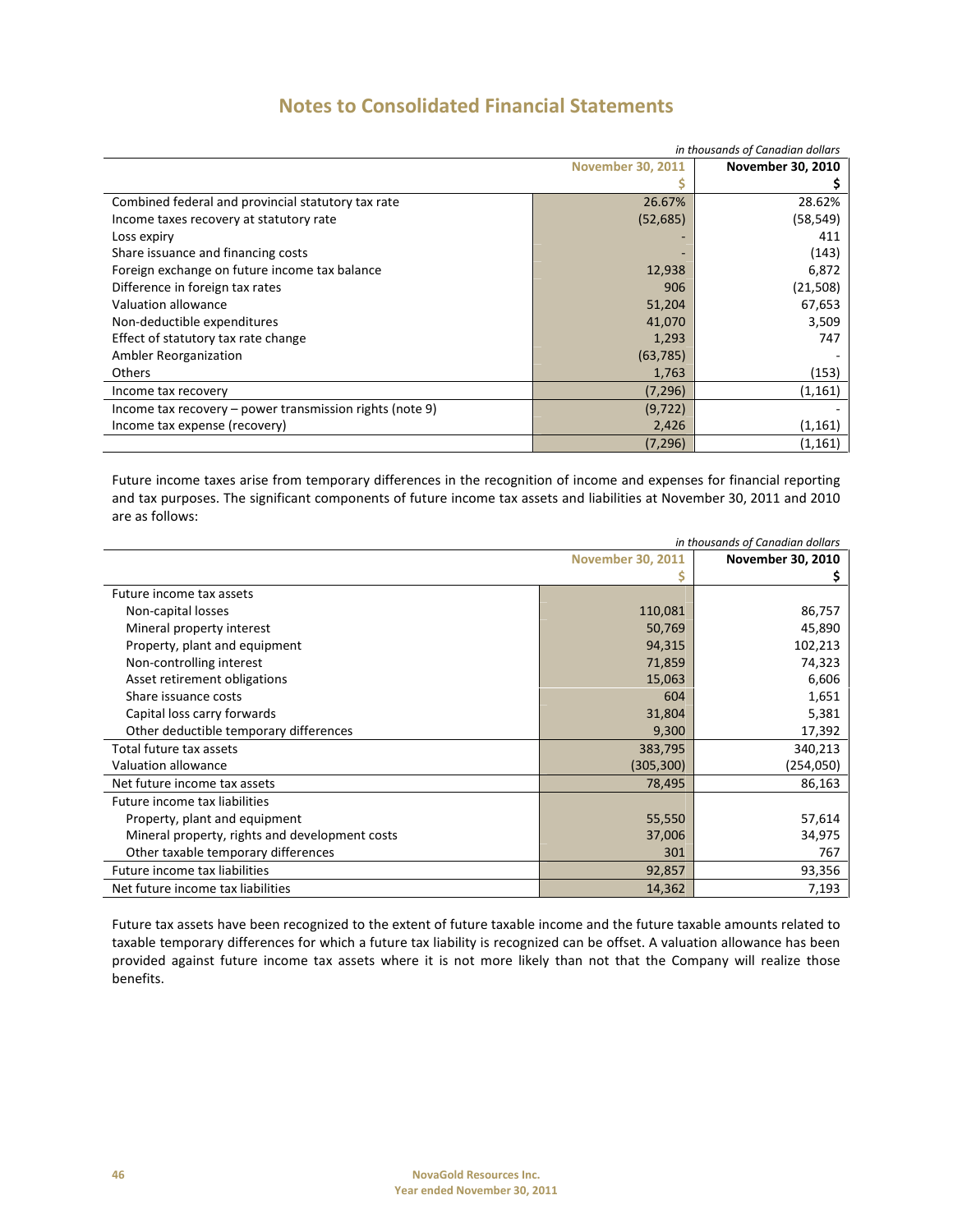The Company has loss carry-forwards of approximately C\$128.8 million and US\$189.7 million that may be available for tax purposes. The losses are in the following countries and expire as follows:

|            |                           | in thousands of dollars  |
|------------|---------------------------|--------------------------|
|            | <b>Non-capital losses</b> | <b>Operating losses</b>  |
|            | Canada                    | <b>United States</b>     |
|            | S                         | US\$                     |
| 2012       | ۰                         | 915                      |
| 2013       | ۰.                        | $\overline{\phantom{0}}$ |
| 2014       | 7,433                     | $\overline{\phantom{a}}$ |
| 2015       | 18,802                    | ÷                        |
| 2016       | -                         | $\overline{\phantom{a}}$ |
| Thereafter | 102,540                   | 188,823                  |
|            | 128,775                   | 189,738                  |

Future use of these U.S. loss carry-forwards is subject to certain limitations under provisions of the Internal Revenue Code including limitations subject to Section 382, which relates to a 50% change in control over a three-year period, and are further dependent upon the Company attaining profitable operations.

An ownership change under Section 382 occurred on March 31, 2009 regarding the losses incurred by AGC and NovaGold Resources Alaska, Inc. Therefore, approximately US\$80.5 million of the U.S. losses above are subject to limitation under Section 382. Accordingly, the Company's ability to use these losses may be limited.

An additional change in control may occurred after November 30, 2011 which may further limit the availability of losses prior to the date of change in control.

## 20 Segmented information

The Company has six reportable segments based on its exploration and development projects. The corporate segment includes all of our corporate growth activities and groups that provide administrative, technical, financial and other support to all of our business units. The Company's segments are summarized in the following tables:

|                                |               |               |                          |              |              |               | in thousands of Canadian dollars |                          |
|--------------------------------|---------------|---------------|--------------------------|--------------|--------------|---------------|----------------------------------|--------------------------|
|                                |               |               |                          |              |              |               |                                  | <b>November 30, 2011</b> |
|                                | <b>Galore</b> | <b>Copper</b> |                          | San          | <b>Rock</b>  | <b>Donlin</b> | <b>Corporate</b>                 |                          |
|                                | <b>Creek</b>  | Canyon        | <b>Ambler</b>            | <b>Roque</b> | <b>Creek</b> | Gold          | & Other                          | <b>Total</b>             |
|                                | Ś.            | Ś             | \$                       | Ś            | Ś            | \$            | Ś                                | \$.                      |
| <b>Assets</b>                  |               |               |                          |              |              |               |                                  |                          |
| Cash and cash equivalents      | 6,214         | 76            | $\mathbf{1}$             | 635          | 694          | ٠             | 59,165                           | 66,785                   |
| Accounts receivable, note      |               |               |                          |              |              |               |                                  |                          |
| receivable & prepaids          | 1,140         | 34            | 98                       | 364          | 13,814       | ٠             | 1,268                            | 16,718                   |
| Account Receivable - LT        |               |               |                          |              | 17           |               |                                  | 17                       |
| Inventories                    |               |               |                          |              | 522          | ٠             |                                  | 522                      |
| Land                           |               |               |                          |              | 191          |               |                                  | 191                      |
| Property, plant & equipment    | 336,798       |               | 1,100                    |              | 16           | ٠             | 1,685                            | 339,599                  |
| Mineral properties             | 186,190       | 60,464        | 31,456                   | 510          |              | ٠             |                                  | 278,620                  |
| Investments                    |               | 118           |                          |              |              |               | 6,795                            | 6,913                    |
| Investment tax credits         |               |               |                          |              |              | ٠             | 3,221                            | 3,221                    |
| <b>Reclamation deposits</b>    | 4,208         |               |                          |              | 6,983        | ٠             | 1,917                            | 13,108                   |
| <b>Total assets</b>            | 534,550       | 60,692        | 32,655                   | 1,509        | 22,237       | ٠             | 74,051                           | 725,694                  |
| Impairment charges:            |               |               |                          |              |              |               |                                  |                          |
| Equipment                      | 8,343         |               | $\overline{\phantom{0}}$ |              |              |               |                                  | 8,343                    |
| <b>Transmission rights</b>     | 62,011        |               | $\overline{\phantom{0}}$ |              |              |               | $\overline{\phantom{0}}$         | 62,011                   |
| Care & maintenance expense     | 8,822         | ٠             | $\overline{\phantom{a}}$ |              | 12,471       | ۰             | $\overline{\phantom{0}}$         | 21,293                   |
| Loss from equity pick-up       |               |               | $\overline{a}$           |              |              | 21,352        | $\overline{\phantom{0}}$         | 21,352                   |
| (Mineral property charge)      |               |               |                          |              |              |               |                                  |                          |
| Mineral property expense       | 27,918        |               | 8,666                    | 2,692        | 245          | 321           | $\overline{\phantom{a}}$         | 39,842                   |
| Net income (loss) attributable |               |               |                          |              |              |               |                                  |                          |
| to the shareholders of the     |               |               |                          |              |              |               |                                  |                          |
| Company                        | (63, 305)     | (310)         | (338)                    | (3,044)      | (38, 131)    | (21, 352)     | (26, 673)                        | (153, 153)               |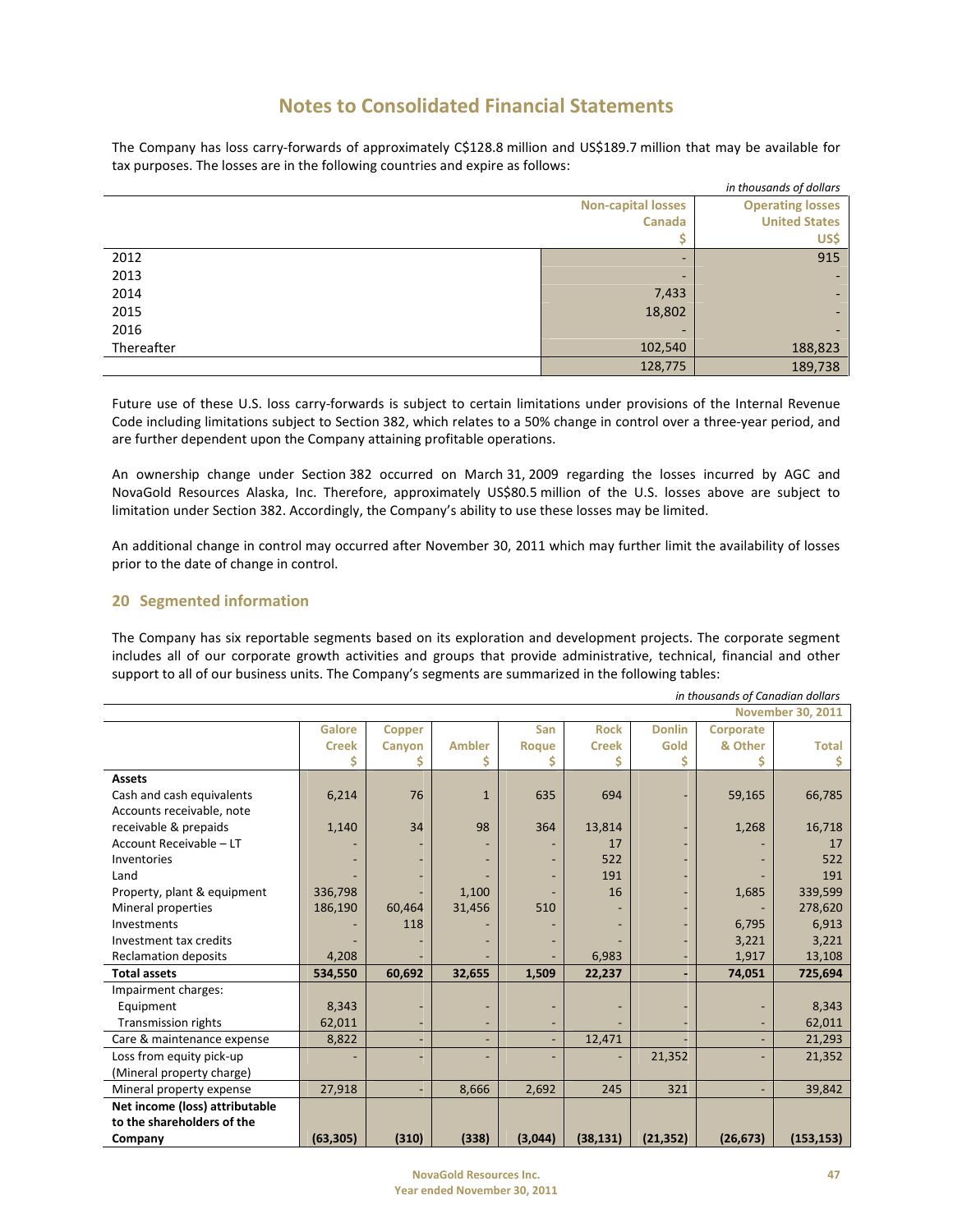|                                   |              |        |                          |       |              |               | in thousands of Canadian dollars |                   |
|-----------------------------------|--------------|--------|--------------------------|-------|--------------|---------------|----------------------------------|-------------------|
|                                   |              |        |                          |       |              |               |                                  | November 30, 2010 |
|                                   | Galore       | Copper |                          | San   | <b>Rock</b>  | <b>Donlin</b> | Corporate                        |                   |
|                                   | <b>Creek</b> | Canyon | Ambler                   | Roque | <b>Creek</b> | Gold          | & Other                          | <b>Total</b>      |
|                                   | \$           |        | \$                       |       |              | \$            |                                  |                   |
| <b>Assets</b>                     |              |        |                          |       |              |               |                                  |                   |
| Cash and cash equivalents         | 1,566        |        |                          | 4     | 886          |               | 149,267                          | 151,723           |
| Accounts receivable, note         |              |        |                          |       |              |               |                                  |                   |
| receivable & prepaids             | 709          |        |                          | 1     | 654          |               | 1,611                            | 2,975             |
| Account Receivable - LT           |              |        |                          |       | 49           |               | 93                               | 142               |
| Inventories                       |              |        |                          |       | 8,120        | ۰             |                                  | 8,120             |
| Land                              |              |        |                          |       | 1,876        |               |                                  | 1,876             |
| Property, plant & equipment       | 345,053      |        |                          |       | 75           |               | 1,649                            | 346,777           |
| Mineral properties                | 238,858      |        | 27,437                   | 113   |              |               |                                  | 266,408           |
| Investments                       |              |        |                          |       |              |               | 7,362                            | 7,362             |
| Investment tax credits            |              |        |                          |       |              |               | 3,271                            | 3,271             |
| <b>Reclamation deposits</b>       | 4,142        |        |                          |       | 7,027        |               | 1,917                            | 13,086            |
| <b>Total assets</b>               | 590,328      |        | 27,437                   | 118   | 18,687       |               | 165,170                          | 801,740           |
| Impairment charge                 |              |        |                          |       | 116,370      |               |                                  | 116,370           |
| Care & maintenance expense        | 7,383        |        |                          |       | 18,405       |               |                                  | 25,788            |
| Loss from equity pick-up (Mineral |              |        |                          |       |              | 20,873        |                                  | 20,873            |
| property charge)                  |              |        |                          |       |              |               |                                  |                   |
| Mineral property expense          | 8,731        |        | $\overline{\phantom{0}}$ | 68    | 3,767        |               | 157                              | 12,723            |
| Net loss attributable to the      |              |        |                          |       |              |               |                                  |                   |
| shareholders of the Company       | (16, 025)    |        |                          | (113) | (150, 253)   | (20, 873)     | (16, 285)                        | (203, 549)        |

## 21 Significant differences from United States accounting principles

These consolidated financial statements have been prepared in accordance with Canadian GAAP which varies in certain significant respects from the principles and practices generally accepted in the United States ("U.S. GAAP"). The effect of the principal measurement differences on the Company's consolidated financial statements is quantified below and described in the accompanying notes.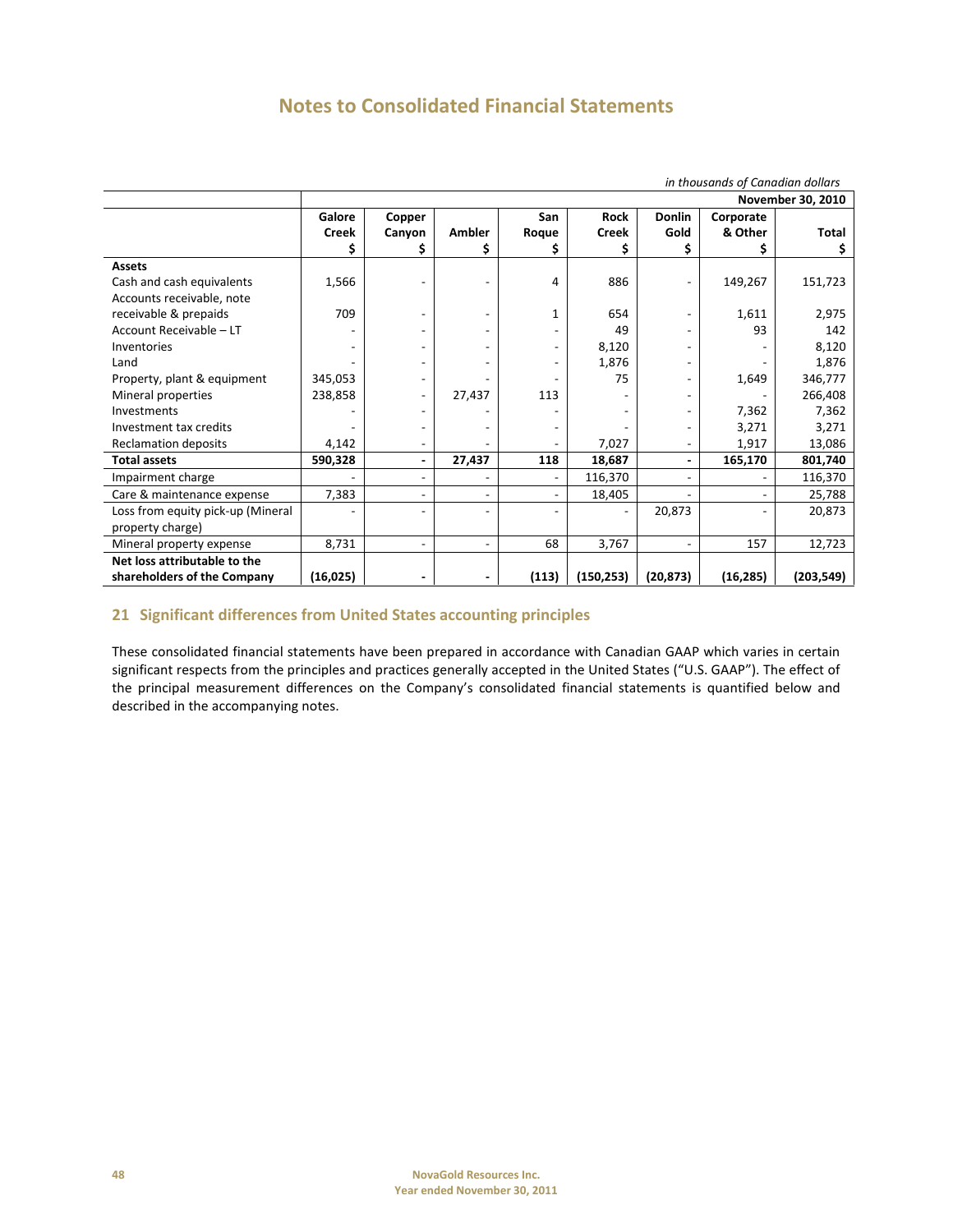|                                                                                                                |                               | in thousands of Canadian dollars,      |
|----------------------------------------------------------------------------------------------------------------|-------------------------------|----------------------------------------|
|                                                                                                                |                               | except for per share and share amounts |
|                                                                                                                | <b>Year ended</b>             | Year ended                             |
|                                                                                                                | <b>November 30, 2011</b><br>Ś | November 30, 2010                      |
| Loss for the year reported under Canadian GAAP                                                                 | (190, 247)                    | (211, 562)                             |
| Recovery of non-controlling interest's expenses (a)                                                            | 17,705                        |                                        |
| Gain realized on the fair value of Galore Creek (a)                                                            | 111,432                       |                                        |
| Interest and accretion expense (b)                                                                             | 158                           | 53                                     |
| Foreign exchange gain (b) (c)                                                                                  | 24,571                        | 11,571                                 |
| Future income tax recovery (expense) (f)                                                                       | (999)                         | (1, 162)                               |
| Gain (Loss) in embedded derivatives (b)                                                                        | 15,290                        | (64, 431)                              |
|                                                                                                                |                               |                                        |
| Gain (Loss) in derivative (c)                                                                                  | 30,322                        | (434, 669)                             |
| Asset impairment                                                                                               |                               | 30,483                                 |
| Effect of U.S. GAAP adjustments - current year income (loss)<br>Net income (loss) for the year under U.S. GAAP | 198,479<br>8,232              | (458, 155)<br>(669, 717)               |
| Net income (loss) per common share - U.S. GAAP                                                                 |                               |                                        |
| Basic                                                                                                          | 0.03                          | (3.14)                                 |
| Diluted                                                                                                        | 0.03                          | (3.14)                                 |
|                                                                                                                |                               |                                        |
| Shareholders' equity reported under Canadian GAAP                                                              | 510,780                       | 611,214                                |
| Current year U.S. GAAP adjustments                                                                             |                               |                                        |
| Effect of U.S. GAAP adjustments - income (loss)                                                                | 198,479                       | (458, 155)                             |
| Non-controlling interest eliminated on deconsolidation of Galore Creek (a)                                     | (290, 302)                    |                                        |
| Eliminate contribution from non-controlling interest (a)                                                       | (14, 835)                     |                                        |
| Increase in equity due to exercise of U.S. denominated warrants and                                            |                               |                                        |
| re-denomination of warrants into the functional currency of the Company (c)                                    | 552,536                       |                                        |
| Prior year's cumulative U.S. GAAP adjustments                                                                  |                               |                                        |
| Cumulative loss in derivatives - prior year (c)                                                                | (666, 768)                    | (242, 321)                             |
| Cumulative gain (loss) in embedded derivatives - prior year (b)                                                | (48, 193)                     | 14,836                                 |
| Equity component of bridge loan $-$ prior year (g)                                                             | (3,883)                       | (3,883)                                |
| Equity component of convertible notes $-$ prior year (b)                                                       | (43, 352)                     | (43, 352)                              |
| Future income taxes - prior year (f)                                                                           | 64                            | (589)                                  |
| Interest and accretion expense - prior year(b)                                                                 | 3,200                         | 3,200                                  |
| Share capital $-$ prior year (c)                                                                               | 11,810                        | 11,810                                 |
| Development costs - prior year                                                                                 | (43, 229)                     | (73, 712)                              |
| Shareholders' equity (deficiency) under U.S. GAAP                                                              | 166,307                       | (180, 952)                             |
| Total assets reported under Canadian GAAP                                                                      | 725,694                       | 801,740                                |
| Current year U.S. GAAP adjustments                                                                             |                               |                                        |
| Deconsolidation of Galore Creek's assets (a)                                                                   | (199, 873)                    |                                        |
| Decrease in deferred financing costs (d)                                                                       | 1,059                         | 1,318                                  |
| Decrease in investment - interest capitalization (e)                                                           | 2,295                         | 3,527                                  |
| Prior year's cumulative U.S. GAAP adjustment                                                                   |                               |                                        |
| Development costs – prior year                                                                                 | (52, 173)                     | (52, 173)                              |
| Total assets under U.S. GAAP                                                                                   | 477,002                       | 754,412                                |
| <b>Total liabilities reported under Canadian GAAP</b>                                                          | 214,914                       | 190,526                                |
| Current year U.S. GAAP adjustments                                                                             |                               |                                        |
| Deconsolidation of Galore Creek's liabilities (a)                                                              | (25, 365)                     |                                        |
| Decrease in convertible notes (b)                                                                              | 2,569                         | 2,725                                  |
| Increase in future income taxes (f)                                                                            | 935                           |                                        |
| Increase in liabilities in embedded derivatives (b)                                                            | 73,567                        | 90,465                                 |
| Exercise of U.S. denominated warrants and conversion - USD denominated                                         |                               |                                        |
| warrants to CAD denominated warrants (c)                                                                       | (575, 501)                    |                                        |
| Increase (decrease) in liabilities in derivatives                                                              | (30, 322)                     | 658,841                                |
| Prior year's cumulative U.S. GAAP adjustment                                                                   |                               |                                        |
| Future income taxes - prior year (f)                                                                           | (8,944)                       | (7, 193)                               |
| Increase in liabilities in derivatives – prior year (c)                                                        | 658,841                       |                                        |
| <b>Total liabilities under U.S. GAAP</b>                                                                       | 310,695                       | 935,364                                |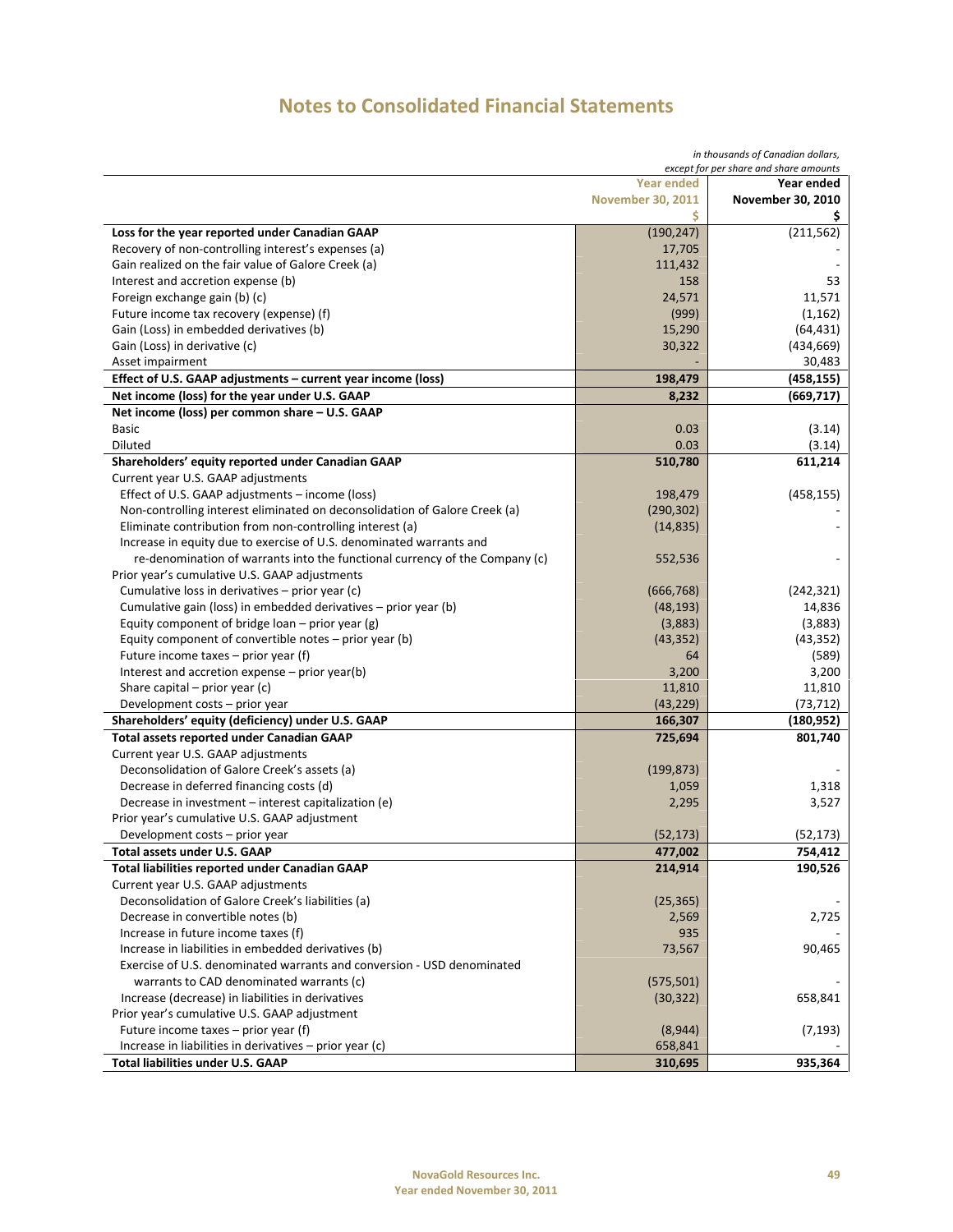|                                                                              |                          | in thousands of Canadian dollars |
|------------------------------------------------------------------------------|--------------------------|----------------------------------|
|                                                                              | <b>Year ended</b>        | Year ended                       |
|                                                                              | <b>November 30, 2011</b> | <b>November 30, 2010</b>         |
|                                                                              |                          |                                  |
| Net income (loss) for the year before other comprehensive income - U.S. GAAP | 8,232                    | (669, 717)                       |
| Unrealized gain (loss) on available-for-sale investments                     | (1, 468)                 | 994                              |
| Future income tax expense                                                    | (64)                     | (37)                             |
| Comprehensive income (loss) for the year - U.S. GAAP                         | 6,700                    | (668,760)                        |

|                                                          |                          | in thousands of Canadian dollars |
|----------------------------------------------------------|--------------------------|----------------------------------|
|                                                          | <b>Year ended</b>        | Year ended                       |
|                                                          | <b>November 30, 2011</b> | <b>November 30, 2010</b>         |
|                                                          |                          |                                  |
| Cash flows from operating activities under Canadian GAAP | (81, 337)                | (58, 375)                        |
| Deconsolidation of Galore Creek (a)                      | 22,137                   |                                  |
| Cash flows from operating activities U.S. GAAP           | (59, 200)                | (58, 375)                        |
| Cash flows from financing activities under Canadian      | 17,587                   | 195.642                          |
| Deconsolidation of Galore Creek (a)                      | (14, 835)                |                                  |
| Cash flows from financing activities under U.S. GAAP     | 2.752                    | 195,642                          |
| Cash flows from investing activities under Canadian GAAP | (21, 188)                | (23, 724)                        |
| Deconsolidation of Galore Creek (a)                      | (11, 949)                |                                  |
| Cash flows from investing activities under U.S. GAAP     | (33, 157)                | (23, 724)                        |

## Measurement differences

A description of the material measurement differences between Canadian GAAP and U.S. GAAP is as follows.

### (a) Variable Interest Entities

Under Canadian GAAP, the Company consolidates its interest in the Galore Creek Partnership ("Partnership"). The Company accounts for its interest using the principles of AcG 15 "Consolidation of Variable Interest Entities" as it had concluded to be the primary beneficiary of the Partnership. The Partnership was formed in May 2007, with Teck earning a 50% interest in the Galore Creek project upon completion of its funding commitment of \$373.3 million in June 2011, Teck completed its funding commitment to the Partnership thereby achieving its 50% ownership ("the reconsideration event"). Starting July 2011, the partners funded the project costs on a 50/50 basis.

Under SFAS No. 167 amendments to FIN 146(R), effective November 15, 2009, upon a reconsideration event, an entity is required to reassess whether an entity is a VIE when the holders of the entity loses power to direct the activities that most significantly impact the entity's economic performance. The reconsideration event resulted in a loss of the Company's primary beneficiary status under US GAAP, upon Teck completing their earn-in obligations under the partnership agreement. Prior to the completion of earn-in, if Teck had failed to the meet their obligations, the Company would have had the power to exercise control. Following the reconsideration event, the Company and Teck share joint control of the partnership. All future costs are funded equally between the partners. Under Topic 323-30, the Company determined the fair value of the Partnership at the reconsideration date and deconsolidated the Galore Creek partnership and equity accounted for its share of the investment. As a result, for U.S. GAAP purposes, the Company recognized a gain of \$111.4 million from the fair value of the investment of Galore Creek project, a recovery of \$17.7 million upon derecognizing the non-controlling interest's share of operating costs after the date of the deconsolidation of the Galore Creek partnership and the de-recognition of contributions made by Teck to the Galore Creek partnership after the date of the deconsolidation of \$14.8 million. The Company also deconsolidated Galore Creek's assets and liabilities and recorded the investment in the Galore Creek partnership under the equity method resulting in a decrease to assets of \$199.9 million, a decrease in consolidated liabilities of \$25.4 million and the elimination of the non-controlling interest of \$290.3 million at the date of de-recognition for U.S. GAAP purposes.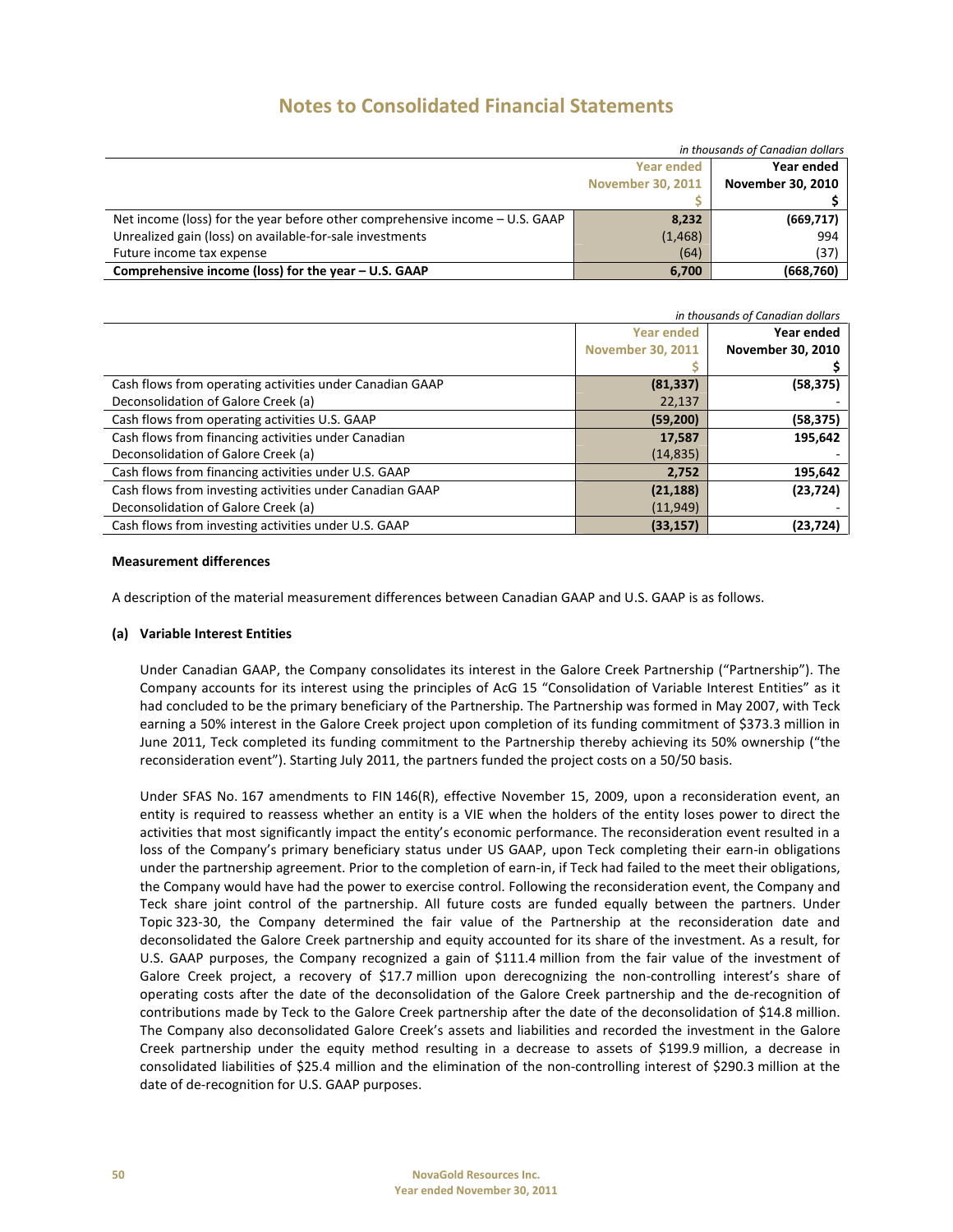The determination of the estimated fair value of the equity investment in the Galore Creek partnership required management to make estimates and assumptions of future events. These estimates and assumptions affect the reported amount of the investment and the reported amount of the gain recognized upon fair valuing the equity investment in the Galore Creek partnership during the reported period. Significant estimates include future commodity prices, future foreign exchange rates, various operational assumptions, and recovery rates. Actual results could differ materially from those reported.

### (b) Convertible notes

Under U.S. GAAP, prior to adoption of EITF 07-5 on December 1, 2009, convertible debt instruments were classified as debt, whereas under Canadian GAAP, convertible debt instruments were allocated to both debt and equity components with the debt component being accreted over time to its face value.

Under U.S. GAAP, upon adoption of amendments to ASC Topic 815 (as a result of EITF 07-5) which were effective December 1, 2009, the conversion feature of the Company's Notes would be considered an embedded derivative liability due to the Notes being denominated in a currency other than the Company's functional currency. The change has been applied retroactively without restatement under U.S. GAAP. The amounts received from the issuance of the Notes are first allocated to the fair value of the embedded derivative liability and the remaining proceeds are then allocated to the debt instrument, with the debt component being accreted over time to its face value. The embedded derivative is then measured at fair value with changes in fair values included in net earnings. The estimated fair value of the conversion feature is determined using a Black-Scholes model. Under U.S. GAAP, at December 1, 2009, the primary changes resulted in an increase in consolidated liabilities related to the debt portion, of \$1.3 million; the consolidated equity amount, related to the conversion feature was reduced by \$43.4 million and the creation of consolidated liabilities from the embedded derivative, were increased to \$27.2 million. The cumulative effect of adoption of amendments to ASC Topic 815 reduced the consolidated deficit by \$14.8 million.

Under U.S. GAAP, as at and for the year ended November 30, 2010, the consolidated liabilities, related to the debt portion increased by \$1.1 million and the embedded derivative liability increased to \$90.5 million, resulting in an increase of \$64.4 million in the consolidated loss for the year.

Under U.S. GAAP, as at and for the year ended November 30, 2011, the consolidated liabilities, related to the debt portion decreased to \$2.6 million and the embedded derivative liability decreased to \$73.6 million, resulting in an increase of \$15.3 million in the consolidated net income for the year. The Company also recorded an increase in the consolidated net income for the year due to a \$1.6 million foreign exchange gain as the Canadian dollar exchange rates were more favorable compared with the U.S. dollar during in 2011.

The fair value of the embedded derivative conversion feature in the Notes has been estimated using the Black-Scholes pricing model as it is considered as Level 3 financial instruments in the fair value hierarchy with significant unobservable inputs. Assumptions used in the pricing model for each year are provided below.

|                                 | Year ended               |                   |
|---------------------------------|--------------------------|-------------------|
|                                 | <b>November 30, 2011</b> | November 30, 2010 |
| Average risk-free interest rate | 1.10%                    | 2.53%             |
| Expected life                   | 3.42 years               | 4.42 years        |
| Expected volatility             | 108%                     | 81%               |
| <b>Expected dividends</b>       | <b>Nil</b>               | Nil               |

### (c) Warrants

In late June 2008, FASB released ASC 815-40 "Determining Whether an Instrument (or Embedded Feature) is Indexed to an Entity's Own Stock", which provides further guidance on the accounting treatment for certain equity instruments with elements of foreign currency risk.

The Company's functional currency is the Canadian Dollar and it has issued and outstanding warrants that have an exercise price denominated in United States Dollars. For Canadian GAAP Purposes, all the Company's warrants are classified and accounted for as equity instruments. Under U.S. GAAP, the Company has determined that such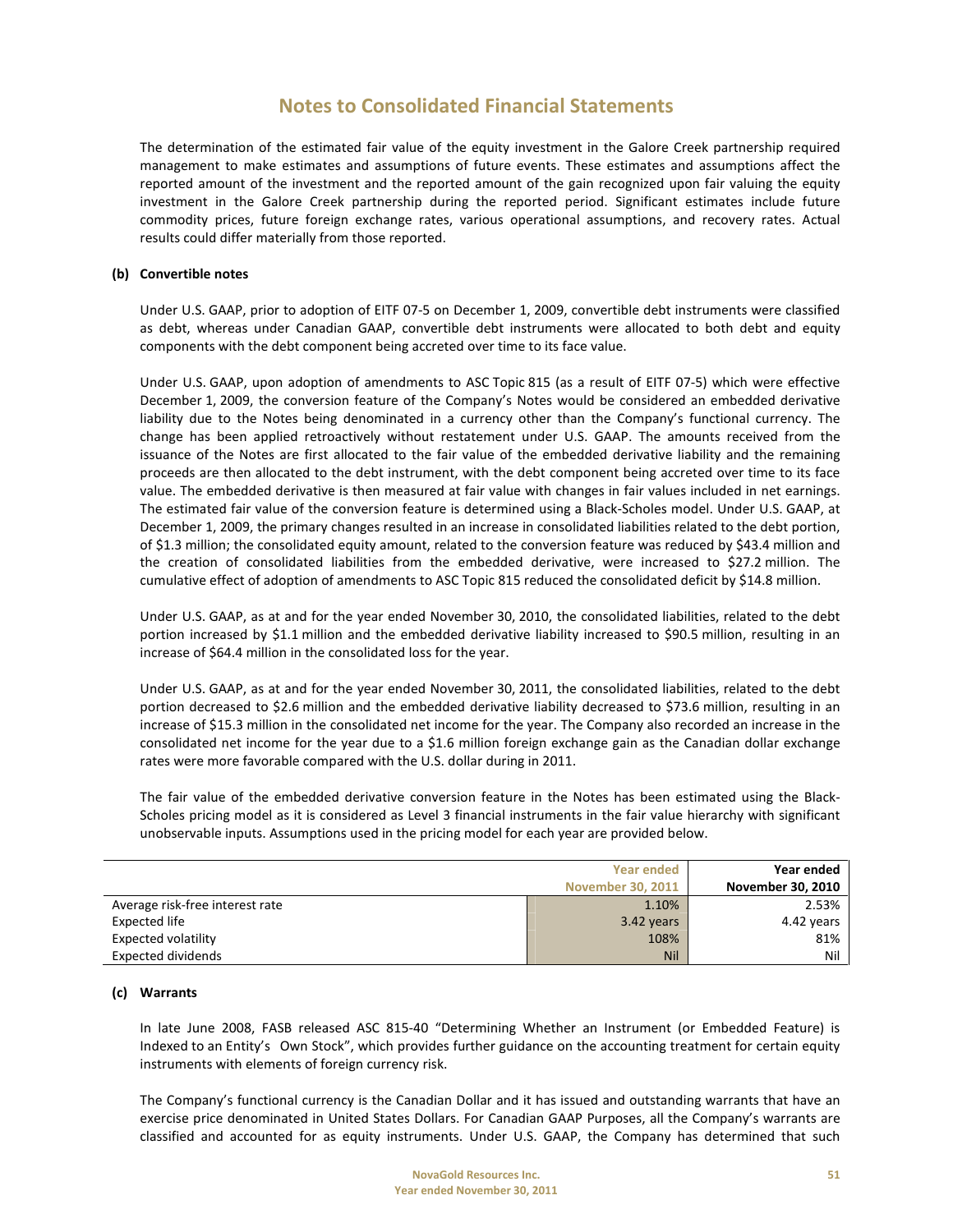warrants with an exercise price that is different from the entity's functional currency cannot be classified as equity based on the evaluation of the warrant's settlement provisions. As a result, these instruments are treated as derivatives and recorded as liabilities carried at their fair value for U.S. GAAP purposes. Any changes in the fair value from period to period are recorded as a gain or loss in the income statement.

The estimated fair value of the warrants was determined using the Black-Scholes model and is classified as a noncurrent derivative liability. The cumulative effect of the adjustment as at December 1, 2009 was an increase of \$259.4 million to consolidated liabilities in embedded derivatives, an increase of \$14.0 million to equity related to the share capital component, a decrease of \$31.1 million to equity related to the warrants, and an increase of \$242.3 million to the opening consolidated deficit.

Under U.S. GAAP, as at and for the year ended November 30, 2010, the consolidated liabilities, related to the embedded derivative, increased to \$658.8 million, resulting in an increase of \$434.7 million in the consolidated loss and comprehensive loss for the year.

In February 2011, a significant holder of the Company's U.S. dollar denominated warrants converted 37.1 million warrants into Canadian dollar denominated warrants, thereby resulting in a decrease in consolidated liabilities, related to the embedded derivatives, under U.S. GAAP of \$486.0 million and a corresponding increase in equity (warrants) of \$463.0 million and an increase in consolidated net income of \$23.0 million, related to a foreign exchange gain up to the date of the conversion of the warrants. The conversion of the current denomination on these warrants permanently crystallized the fair value of these warrants, for purposes of determining future transfers to share capital upon exercise of these warrants. During the year ended November 30, 2011, a further 7.1 million warrants were exercised by the holders, thereby resulting in a transfer of \$89.5 million from consolidated liabilities to equity (share capital). For the year ended November 30, 2011, the Company recorded an increase in consolidated net income of \$30.3 million related to decreases in the U.S.-denominated warrants up to the date of conversion and a gain of \$23.0 on the warrants remaining denominated in U.S. dollars.

The fair value of the embedded derivative for the warrants has been estimated using the Black-Scholes pricing model as it is considered as Level 3 financial instruments in the fair value hierarchy with significant unobservable inputs. Assumptions used in the pricing model for each year are provided below.

|                                 | Year ended               |                   |
|---------------------------------|--------------------------|-------------------|
|                                 | <b>November 30, 2011</b> | November 30, 2010 |
| Average risk-free interest rate | 1.01%                    | 1.75%             |
| Expected life                   | $1.15$ years             | 2.15 years        |
| Expected volatility             | 59%                      | 85%               |
| <b>Expected dividends</b>       | <b>Nil</b>               | Nil               |

### (d) Deferred financing costs

U.S. GAAP requires that debt issue costs be reported in the balance sheet as deferred charges. Generally, debt issue costs are capitalized as an asset and amortized over the term of the debt. Financing costs associated with the Notes have been offset with the proceeds of the financing under Canadian GAAP. Under U.S. GAAP, the financing costs associated with the Notes are set up as a long-term deferred asset and amortized over the life of the debt.

### (e) Interest capitalization

ASC Topic 835 provides for interest costs to be capitalized for qualifying assets under development. Under Canadian GAAP policy, interest is capitalized only on project specific debt. In 2008, interest expenses were capitalized to assets under development under U.S. GAAP. The capitalized interest was reduced from \$3.5 million to \$2.3 million for the year ended November 30, 2011 as a result of the deconsolidation of Galore Creek.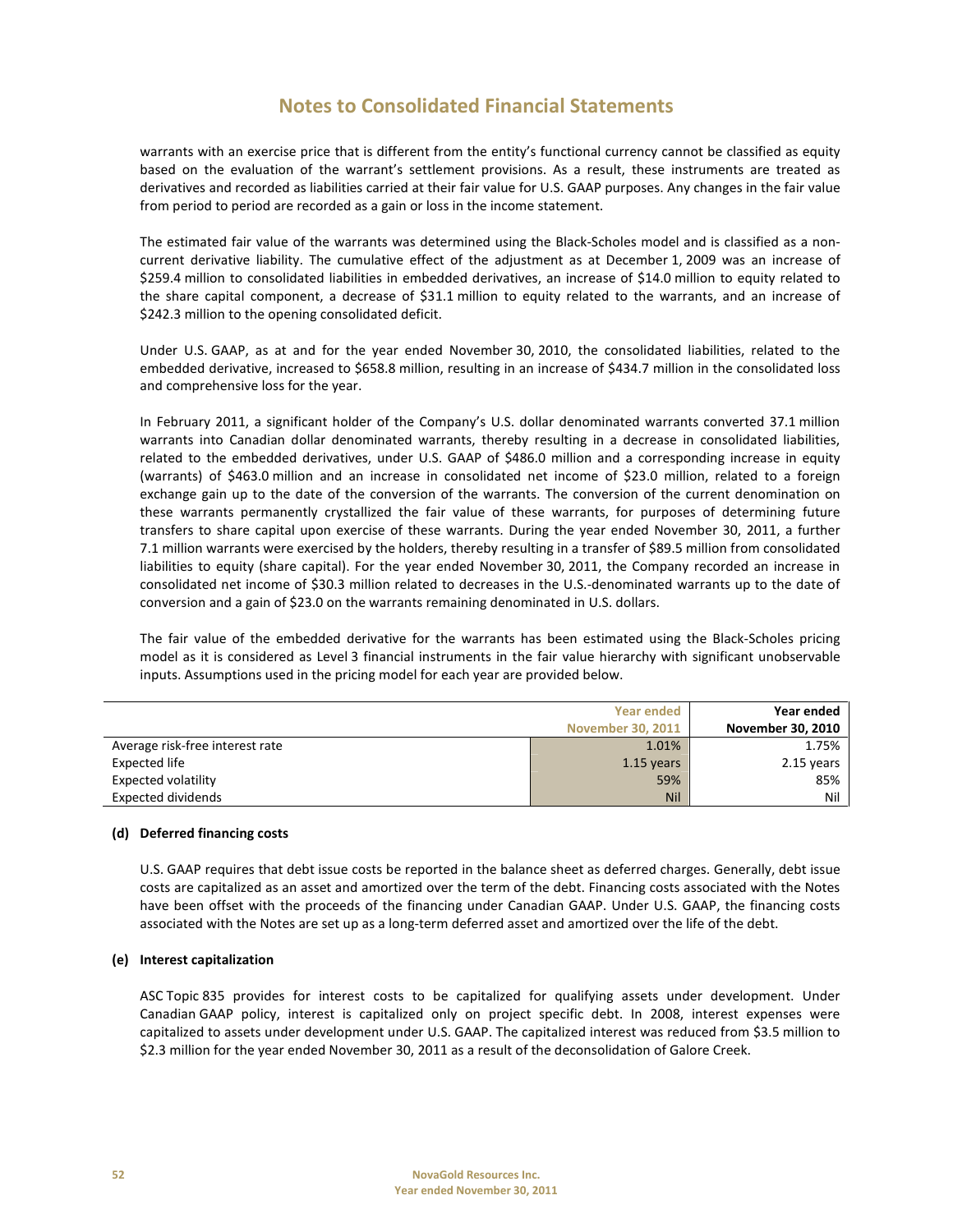### (f) Future income taxes

Under U.S. GAAP, the Company recorded future income tax recovery from the deconsolidation of Galore Creek and eliminated future income tax assets from valuation allowance. For the year ended November 30, 2011, the Company recorded \$1.0 million in future income tax expense for U.S. GAAP.

### (g) Historical bridge loan

On September 26, 2008, the Company secured a bridge loan in the amount of US\$20.0 million. The bridge loan was to mature on December 29, 2008 and bore interest at a rate of 12.0% per annum. In February 2009, the entire US\$20.0 million bridge loan into common shares. Under U.S. GAAP, the face value of a bridge loan is classified as debt. Under Canadian GAAP, the net proceeds of the bridge loan are allocated to both debt and an equity conversion feature, with the debt component being accreted over time to its face value. Accordingly this is a permanent GAAP difference and under U.S. GAAP the accretion expense recognized in consolidated deficit and the conversion feature recognized in equity would decrease by \$3.9 million.

#### Other U.S. GAAP disclosures

#### Uncertain tax position

These standards require uncertain tax positions to be classified as non-current income tax liabilities unless expected to be paid within one year.

There were no unrecognized tax benefits as at November 30, 2011 and November 30, 2010.

The Company recognizes interest and penalties related to uncertain tax positions, if any, as interest expense. As of November 30, 2011 and November 30, 2010, there were no balances of accrued interest and penalties related to uncertain tax positions.

The Company is subject to taxes in Canada and the United States. The Company is not currently under audit by any taxing jurisdiction. The tax years that remain subject to examination as of November 30, 2011 are as follows.

| Canada               | 2006 to 2011 |
|----------------------|--------------|
| <b>United States</b> | 1996 to 2011 |

#### Recent Accounting Pronouncements

Additional new accounting pronouncement disclosures required by U.S. GAAP are as follows.

#### i. Fair Value Measurements

In May 2011, the FASB issued new authoritative guidance to provide a consistent definition of fair value and ensure that fair value measurements and disclosure requirements are similar between GAAP and International Financial Reporting Standards. This guidance changes certain fair value measurement principles and enhances the disclosure requirements for fair value measurements. This guidance is effective for interim and annual periods beginning after December 15, 2011 and is applied prospectively. The Company does not expect that the adoption of this guidance will have a material impact on its financial statements.

#### ii. Presentation of Comprehensive Income

In June 2011, the FASB issued an update to ASC 220, "Presentation of Comprehensive Income". This ASU provides that an entity that reports items of other comprehensive income has the option to present comprehensive income in either 1) a single statement that presents the components of net income and total net income, the components of other comprehensive income and total other comprehensive income, and a total for comprehensive income; or 2) a two-statement approach which presents the components of net income and total net income in a first statement, immediately followed by a financial statement that presents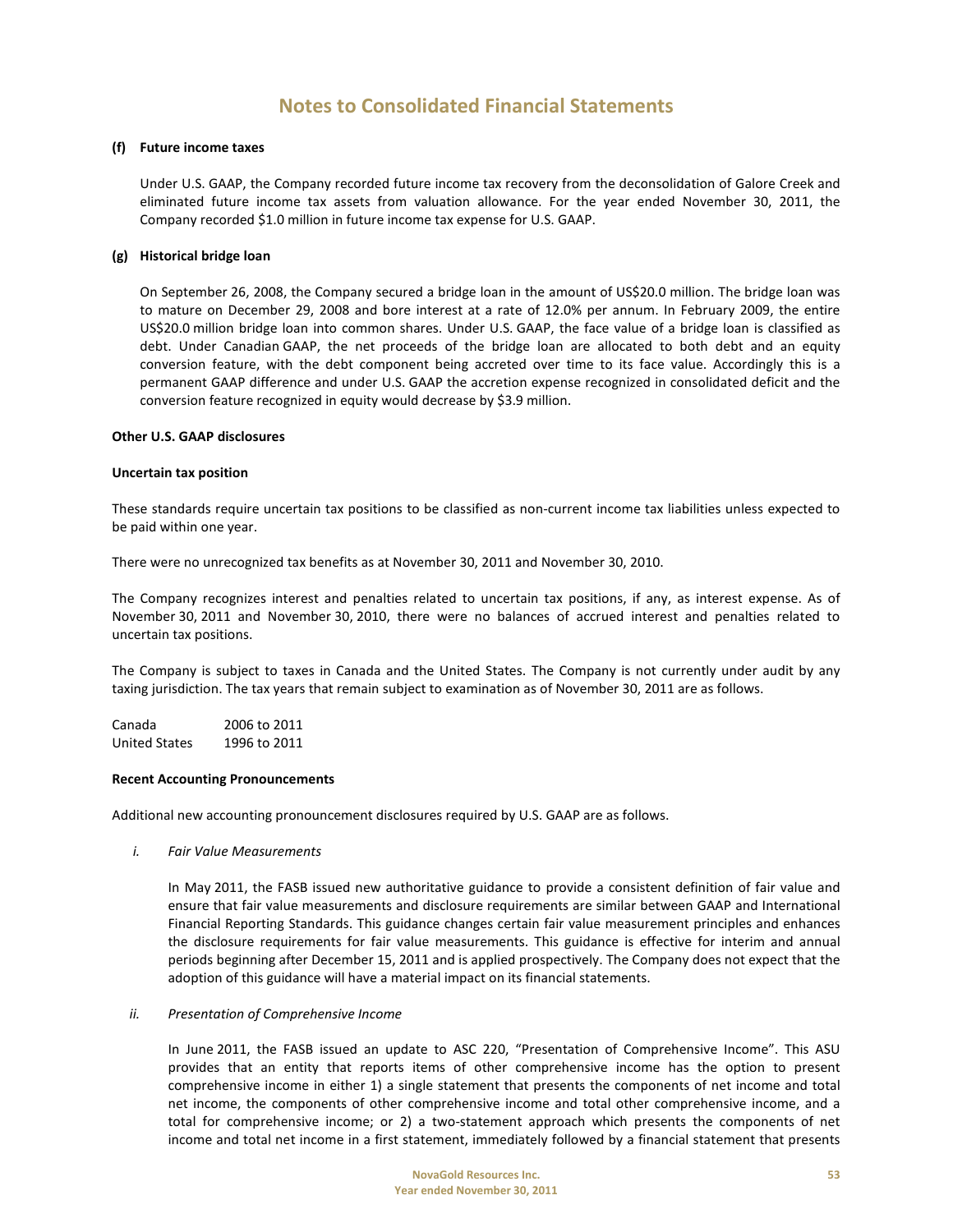the components of other comprehensive income, a total for other comprehensive income, and a total for comprehensive income. The option in current GAAP that permits the presentation of other comprehensive income in the statement of changes in equity was eliminated. The guidance will be applied retrospectively and is effective for the Company for annual periods beginning on January 1, 2012. Early adoption is permitted. The adoption of this guidance is not expected to have a material impact on the Company's financial position or results of operations.

### iii. Goodwill and Intangibles

In September 2011, the FASB issued ASU No. 2011-08, which updates the guidance in ASC Topic 350, "Intangibles - Goodwill& Other" (ASU-2011-08). The amendments in ASU 2011-08 permit an entity to first assess qualitative factors to determine whether it is more likely than not that the fair value of a reporting unit is less than the carrying amount as a basis for determining whether it is necessary to perform the two-step goodwill impairment test described in ASC Topic 350. The more-likely-than-not threshold is defined as having a likelihood of more than 50 percent. If, after assessing the totality of events or circumstances, an entity determines that it is not more likely than not that the fair value of a reporting unit is less than its carrying amount, then performing the two-step impairment test is unnecessary. The amendments in ASU 2011-08 include examples of events and circumstances that an entity should consider in evaluating whether it is more likely than not that the fair value of a reporting unit is less than its carrying amount, however the examples are not intended to be all-inclusive and an entity my identify other relevant events and circumstances to consider in making the determination. The examples in this ASU 2011-08 supersede the previous examples under ASC Topic 350 of events and circumstances an entity should consider in determining whether it should test for impairment between annual tests, and also supersede the examples of events and circumstances that an entity having a reporting unit with a zero or negative should consider in determining whether to perform the second step of the impairment test. Under the amendments in ASU 2011-08, an entity is no longer permitted to carry forward its detailed calculation of a reporting unit's fair value from a prior year as previously permitted under ASC Topic 350. ASU 2011-08 is effective for annual and interim goodwill impairment tests performed for fiscal years beginning after December 15, 2011. ASU 2011-08 is not expected to have a material impact on the Company's financial position or results of operations.

#### iv. Comprehensive Income

In December 2011, the FASB issued ASU No. 2011- 12, "Comprehensive Income – Deferral of the Effective Date for Amendments to the Presentation of Reclassifications of Items out of Accumulated Out of Accumulated Other Comprehensive Income in Accounting Standards Update No. 2011-05" ("ASU 2011-12"). ASU 2011-12 defers changes in Update 2011-05 that relate to the presentation of reclassification adjustments. ASU 2011-12 is effective for fiscal years, and interim periods within those years, beginning after December 15, 2011 (November 30, 2012 for the Company). We do not expect the adoption of ASU 2011-12 to have a material impact on our results of operations, financial condition, or cash flows.

### 22 Subsequent event

On February 7, 2012, the Company issued by way of a bought deal financing 35,000,000 common shares at US\$9.50 per common share for net proceeds of approximately US\$318 million after deducting underwriters' fees and issuance expenses.

On February 10, 2012, the Company increased its reclamation bond with the State of Alaska by US\$13.4 million for a total bond of US\$20.3 million. Funds are expected to be returned to the Company once closure activities are completed.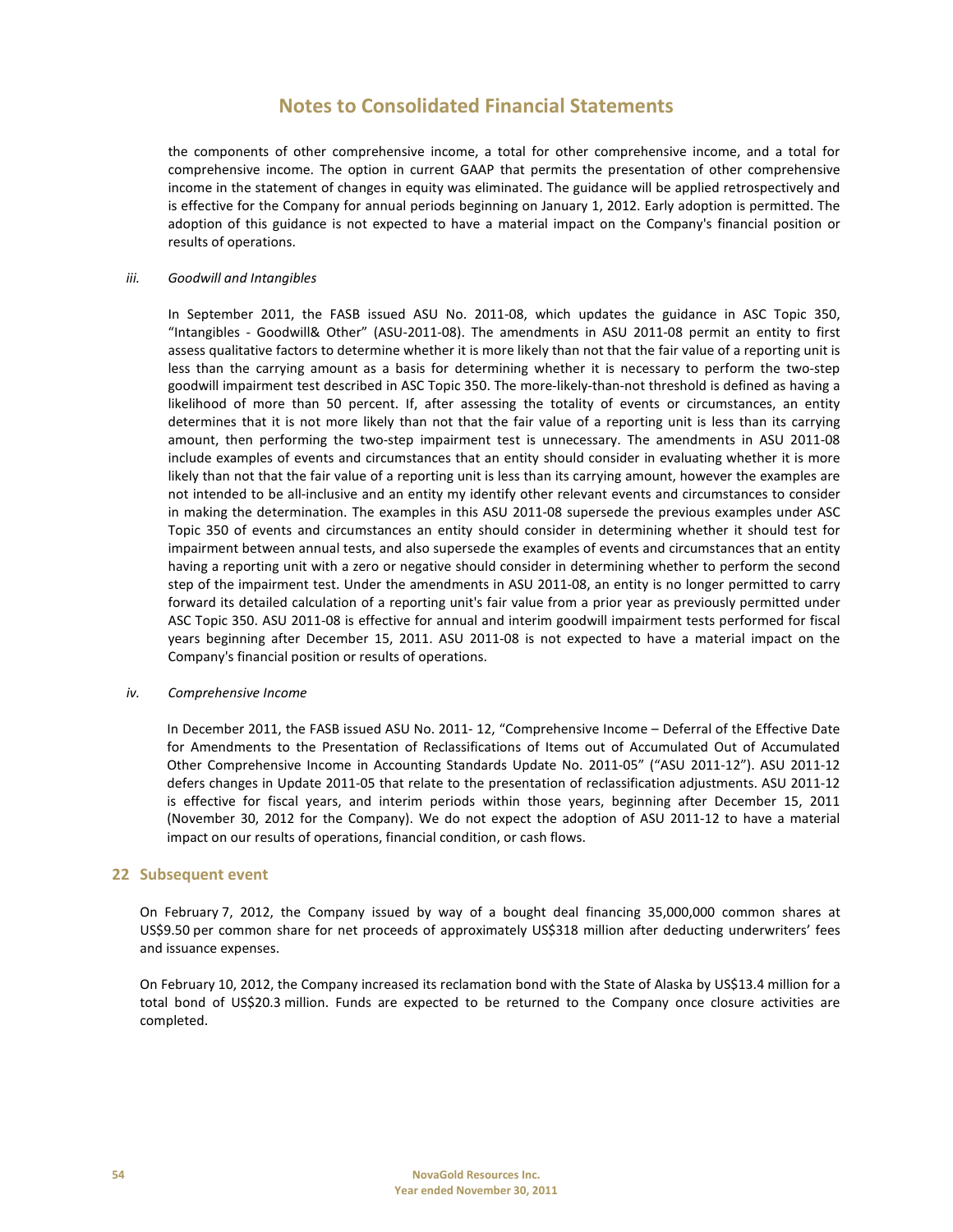## Cautionary Notes

### Forward-looking statements

This Management's Discussion and Analysis contains statements of forward-looking information. These forward-looking statements may include statements regarding perceived merit of properties, exploration results and budgets, mineral reserves and resource estimates, work programs, capital expenditures, operating costs, cash flow estimates, production estimates and similar statements relating to the economic viability of a project, timelines, strategic plans, including the Company's plans and expectations relating to its Donlin Gold, Galore Creek and Ambler projects, completion of transactions, market prices for precious and base metals, or other statements that are not statements of fact. These statements relate to analyses and other information that are based on forecasts of future results, estimates of amounts not yet determinable and assumptions of management. Statements concerning mineral resource estimates may also be deemed to constitute "forward-looking statements" to the extent that they involve estimates of the mineralization that will be encountered if the property is developed.

Any statements that express or involve discussions with respect to predictions, expectations, beliefs, plans, projections, objectives, assumptions or future events or performance (often, but not always, identified by words or phrases such as "expects", "is expected", "anticipates", "believes", "plans", "projects", "estimates", "assumes", "intends", "strategy", "goals", "objectives", "potential", "possible" or variations thereof or stating that certain actions, events, conditions or results "may", "could", "would", "should", "might" or "will" be taken, occur or be achieved, or the negative of any of these terms and similar expressions) are not statements of historical fact and may be forward-looking statements.

Forward-looking statements are based on a number of material assumptions, including those listed below, which could prove to be significantly incorrect:

- our ability to achieve production at any of the Company's mineral exploration and development properties;
- estimated capital costs, operating costs, production and economic returns;
- estimated metal pricing, metallurgy, mineability, marketability and operating and capital costs, together with other assumptions underlying the Company's resource and reserve estimates;
- our expected ability to develop adequate infrastructure and that the cost of doing so will be reasonable;
- assumptions that all necessary permits and governmental approvals will be obtained;
- assumptions made in the interpretation of drill results, the geology, grade and continuity of the Company's mineral deposits;
- our expectations regarding demand for equipment, skilled labour and services needed for exploration and development of mineral properties; and
- our activities will not be adversely disrupted or impeded by development, operating or regulatory risks.

Forward-looking statements are subject to a variety of known and unknown risks, uncertainties and other factors that could cause actual events or results to differ from those reflected in the forward-looking statements, including, without limitation:

- uncertainty of whether there will ever be production at the Company's mineral exploration and development properties;
- uncertainty of estimates of capital costs, operating costs, production and economic returns;
- uncertainties relating to the assumptions underlying the Company's resource and reserve estimates, such as metal pricing, metallurgy, mineability, marketability and operating and capital costs;
- risks related to the Company's ability to commence production and generate material revenues or obtain adequate financing for its planned exploration and development activities;
- risks related to the Company's ability to finance the development of its mineral properties through external financing, strategic alliances, the sale of property interests or otherwise;
- risks related to the third parties on which the Company depends for its exploration and development activities;
- dependence on cooperation of joint venture partners in exploration and development of properties;
- credit, liquidity, interest rate and currency risks;
- risks related to market events and general economic conditions;
- uncertainty related to inferred mineral resources;
- risks and uncertainties relating to the interpretation of drill results, the geology, grade and continuity of the Company's mineral deposits;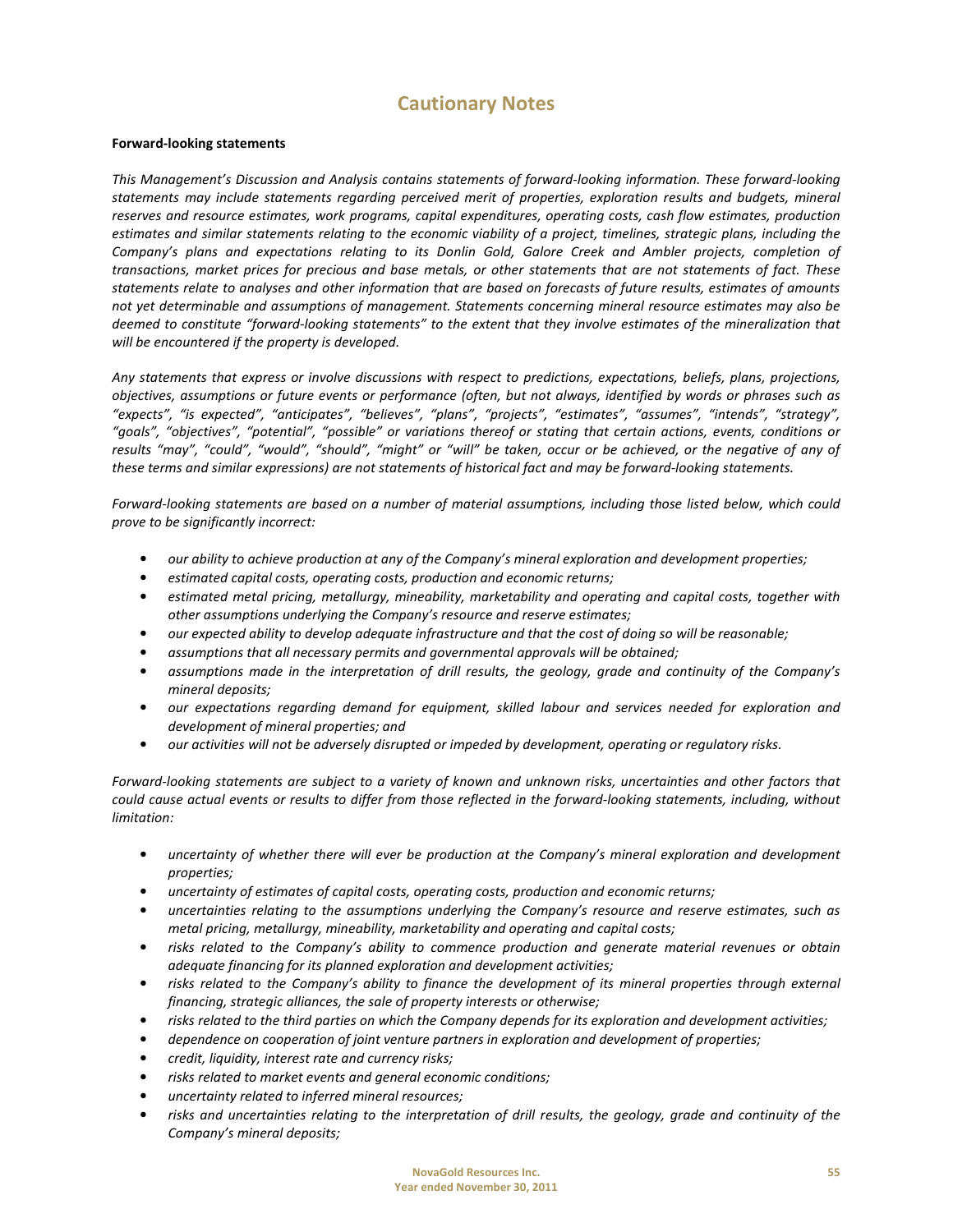- risks related to lack of infrastructure;
- mining and development risks, including risks related to infrastructure, accidents, equipment breakdowns, labor disputes or other unanticipated difficulties with or interruptions in development, construction or production;
- the risk that permits and governmental approvals necessary to develop and operate mines on the Company's properties will not be available on a timely basis or at all;
- commodity price fluctuations;
- risks related to governmental regulation and permits, including environmental regulation;
- risks related to the need for reclamation activities on the Company's properties and uncertainty of cost estimates related thereto;
- uncertainty related to title to the Company's mineral properties;
- uncertainty related to unsettled aboriginal rights and title in British Columbia;
- the Company's history of losses and expectation of future losses;
- uncertainty as to the outcome of potential litigation;
- uncertainty inherent in litigation including the effects of discovery of new evidence or advancement of new legal theories, the difficulty of predicting decisions of judges and juries and the possibility that decisions may be reversed on appeal;
- risks related to default under the Company's unsecured convertible notes;
- risks related to the Company's majority shareholder;
- risks related to increases in demand for equipment, skilled labor and services needed for exploration and development of mineral properties, and related cost increases;
- increased competition in the mining industry;
- the Company's need to attract and retain qualified management and technical personnel;
- risks related to the Company's current practice of not using hedging arrangements;
- uncertainty as to the Company's ability to acquire additional commercially mineable mineral rights;
- risks related to the integration of potential new acquisitions into the Company's existing operations;
- risks related to unknown liabilities in connection with acquisitions;
- risks related to conflicts of interests of some of the directors of the Company;
- risks related to global climate change;
- risks related to adverse publicity from non-governmental organizations;
- uncertainty as to the Company's ability to maintain the adequacy of internal control over financial reporting as per the requirements of the Sarbanes-Oxley Act;
- increased regulatory compliance costs relating to the Dodd-Frank Act; and
- increased regulatory compliance costs related to the Company's loss of its foreign private issuer status in the event of a disposition of the Galore Creek project.

This list is not exhaustive of the factors that may affect any of the Company's forward-looking statements. Forwardlooking statements are statements about the future and are inherently uncertain, and actual achievements of the Company or other future events or conditions may differ materially from those reflected in the forward-looking statements due to a variety of risks, uncertainties and other factors, including, without limitation, those referred to in in NovaGold's Annual Information Form for the year ended November 30, 2011, filed with the Canadian securities regulatory authorities, NovaGold's annual report on Form 40-F filed with the United States Securities and Exchange Commission (the "SEC"), and other information released by NovaGold and filed with the appropriate regulatory agencies. The Company's forward-looking statements are based on the beliefs, expectations and opinions of management on the date the statements are made, and the Company does not assume any obligation to update forward-looking statements if circumstances or management's beliefs, expectations or opinions should change, except as required by law. For the reasons set forth above, investors should not place undue reliance on forward-looking statements.

### Reserve and resource estimates

This Management's Discussion and Analysis has been prepared in accordance with the requirements of the securities laws in effect in Canada, which differ from the requirements of U.S. securities laws. Unless otherwise indicated, all resource and reserve estimates included in this Management's Discussion and Analysis have been prepared in accordance with National Instrument 43-101 Standards of Disclosure for Mineral Projects ("NI 43-101") and the Canadian Institute of Mining, Metallurgy, and Petroleum Definition Standards on Mineral Resources and Mineral Reserves. NI 43-101 is a rule developed by the Canadian Securities Administrators which establishes standards for all public disclosure an issuer makes of scientific and technical information concerning mineral projects. Canadian standards, including NI 43-101, differ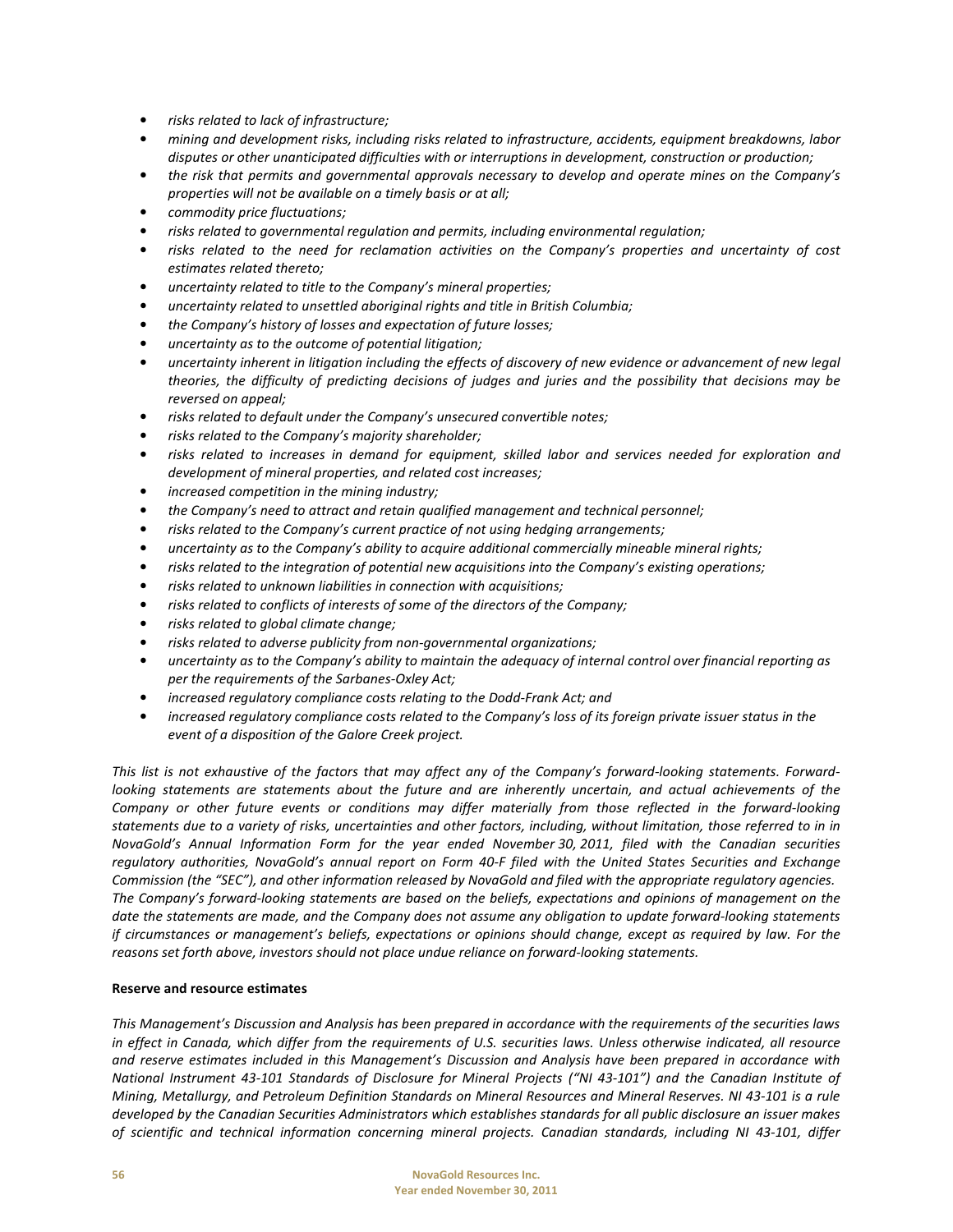significantly from the requirements of the United States Securities and Exchange Commission ("SEC"), and resource and reserve information contained herein may not be comparable to similar information disclosed by U.S. companies. In particular, and without limiting the generality of the foregoing, the term "resource" does not equate to the term "reserves". Under U.S. standards, mineralization may not be classified as a "reserve" unless the determination has been made that the mineralization could be economically and legally produced or extracted at the time the reserve determination is made. The SEC's disclosure standards normally do not permit the inclusion of information concerning "measured mineral resources", "indicated mineral resources" or "inferred mineral resources" or other descriptions of the amount of mineralization in mineral deposits that do not constitute "reserves" by U.S. standards in documents filed with the SEC. Investors are cautioned not to assume that any part or all of mineral deposits in these categories will ever be converted into reserves. U.S. investors should also understand that "inferred mineral resources" have a great amount of uncertainty as to their existence and great uncertainty as to their economic and legal feasibility. It cannot be assumed that all or any part of an "inferred mineral resource" will ever be upgraded to a higher category. Under Canadian rules, estimated "inferred mineral resources" may not form the basis of feasibility or pre-feasibility studies except in rare cases. Investors are cautioned not to assume that all or any part of an "inferred mineral resource" exists or is economically or legally mineable. Disclosure of "contained ounces" in a resource is permitted disclosure under Canadian regulations; however, the SEC normally only permits issuers to report mineralization that does not constitute "reserves" by SEC standards as in-place tonnage and grade without reference to unit measures. The requirements of NI 43-101 for identification of "reserves" are also not the same as those of the SEC, and reserves reported by the Company in compliance with NI 43-101 may not qualify as "reserves" under SEC standards. Accordingly, information concerning mineral deposits set forth herein may not be comparable with information made public by companies that report in accordance with U.S. standards.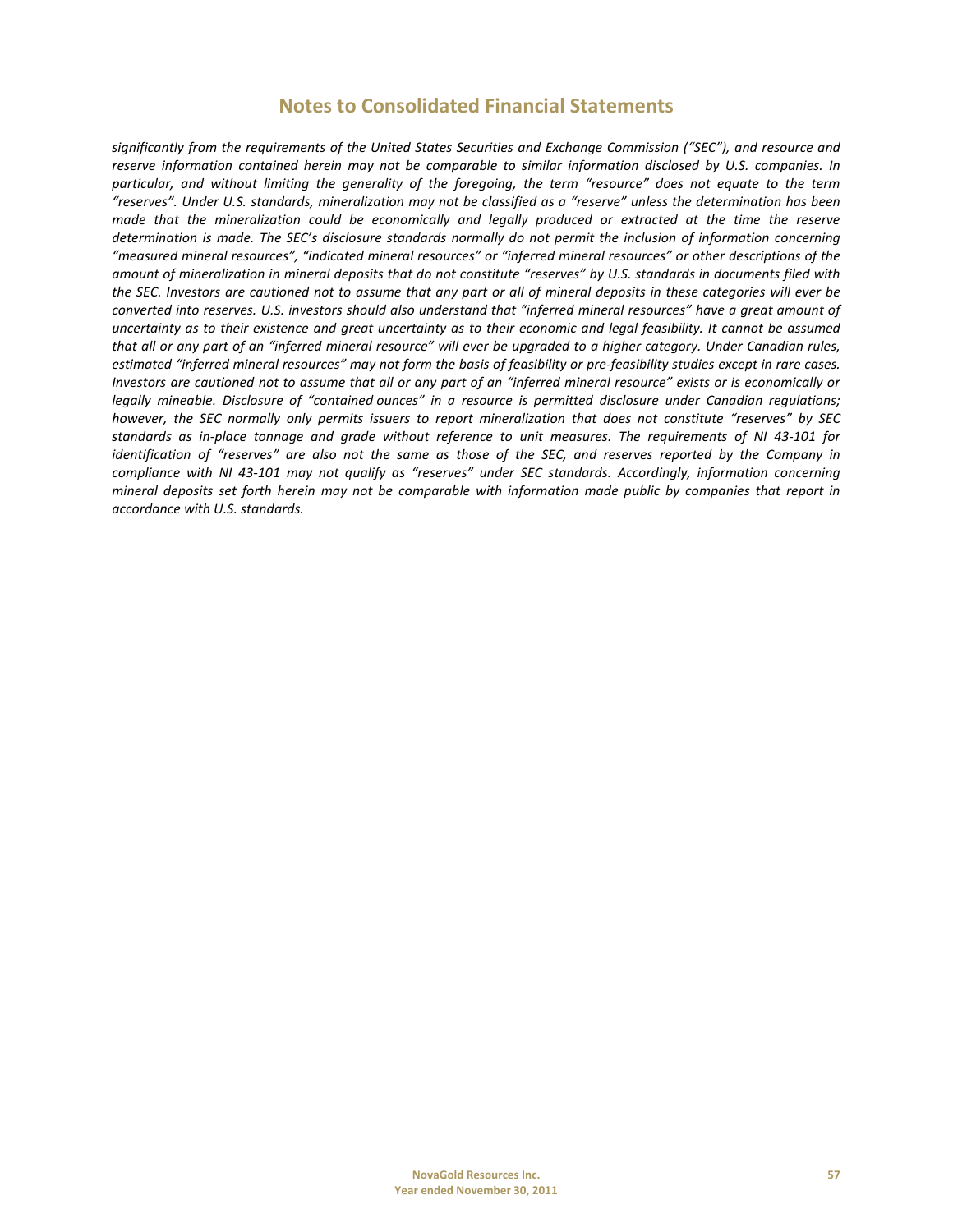# Appendix – Reserve & Resource Table

NovaGold Resources Inc.<br>Proven and Probable Mineral Reserves, Measured, Indicated and Inferred Mineral Resources for Gold (Au), Silver (Ag), Copper (Cu), Zinc (Zn) and Lead (Pb) As at December 5, 2011

| <b>Reserves</b>                                     |                      |            |                      |        |      |      |                              |                                          |              |         |           |         |        |      |                  |         |         |                |
|-----------------------------------------------------|----------------------|------------|----------------------|--------|------|------|------------------------------|------------------------------------------|--------------|---------|-----------|---------|--------|------|------------------|---------|---------|----------------|
| Property                                            | Reserve              | Tonnes     | <b>Diluted Grade</b> |        |      |      | <b>Total Contained Metal</b> | <b>NovaGold Share Net After Earn-Ins</b> |              |         |           |         |        |      |                  |         |         |                |
| % Ownership                                         | Category             | Millions   | Au a/t               | Aa a/t | Cu % | Zn % | <b>Pb</b> %                  | Moz Au                                   | Moz Ag       | Mlbs Cu | Mibs Zn I | Mlbs Pb | Moz Au |      | Moz Ag Moz AuEgl | Mibs Cu | Mibs Zn | <b>Mibs Pb</b> |
|                                                     |                      |            |                      |        |      |      |                              |                                          |              |         |           |         |        |      |                  |         |         |                |
| Donlin Gold (1) approximately 0.57 g/t Au Cutoff    | Proven               | $\sqrt{1}$ | 2.32                 |        |      |      |                              | 0.57                                     |              |         |           |         | 0.29   |      | 0.29             |         |         |                |
| 50% Ownership - 50% Owned by Barrick Gold U.S. Inc. | Probable             | 497.1      | 2.08                 |        |      |      |                              | 33.28                                    |              |         |           |         | 16.64  |      | 16.64            |         |         |                |
|                                                     | <b>Total P&amp;P</b> | 504.8      | 2.09                 |        |      |      |                              | 33.85                                    |              |         |           |         | 16.93  |      | 16.93            |         |         |                |
|                                                     |                      |            |                      |        |      |      |                              |                                          |              |         |           |         |        |      |                  |         |         |                |
| Galore Creek (2) C\$10.08 NSR Cutoff                | Proven               | 69.0       | 0.52                 | 4.94   | 0.61 |      |                              | 1.15                                     |              | 900     |           |         | 0.58   |      | 0.67             | 450     |         |                |
| 50% Ownership - 50% Owned by Teck Resources Inc.    | Probable             | 459.1      | 0.29                 | 6.18   | 0.58 |      |                              | 4.30                                     | 11.0<br>91.2 | 5900    |           |         | 2.15   | 45.6 | 2.91             | 2,950   |         |                |
|                                                     | <b>Total P&amp;P</b> | 528.0      | 0.32                 | 6.02   | 0.59 |      |                              | 5.45                                     | 102.2        | 6800    |           |         | 2.73   | 51.1 | 3.58             | 3,400   |         |                |
|                                                     |                      |            |                      |        |      |      |                              |                                          |              |         |           |         |        |      |                  |         |         |                |

#### Resources (Inclusive of Reserves)

| Property                                                                                                               | <b>Resource</b>       | Tonnes          |        |       | In Situ Grade |              |      | <b>Total Contained Metal</b> |                 |                      |                    |                |               | <b>NovaGold Share Net After Earn-Ins</b> |                 |                    |                    |                |  |
|------------------------------------------------------------------------------------------------------------------------|-----------------------|-----------------|--------|-------|---------------|--------------|------|------------------------------|-----------------|----------------------|--------------------|----------------|---------------|------------------------------------------|-----------------|--------------------|--------------------|----------------|--|
| % Ownership                                                                                                            | Category              | <b>Millions</b> | Au g/t | Agg/t | Cu %          | $Zn \%$ Pb % |      | Moz Au                       | Moz Ag          | Mlbs Cu              | Mibs Zn I          | Mibs Pb        | Moz Au        |                                          | Moz Ag Moz AuEg | Mlbs Cu            | Mibs Zn            | <b>Mibs Pb</b> |  |
|                                                                                                                        |                       |                 |        |       |               |              |      |                              |                 |                      |                    |                |               |                                          |                 |                    |                    |                |  |
| Donlin Gold (3) approximately 0.46 g/t Au Cutoff                                                                       | Measured              | 7.7             | 2.52   |       |               |              |      | 0.63                         |                 |                      |                    |                | 0.31          |                                          | 0.31            |                    |                    |                |  |
| 50% Ownership - 50% Owned by Barrick Gold U.S. Inc.                                                                    | Indicated             | 533.6           | 2.24   |       |               |              |      | 38.38                        |                 |                      |                    |                | 19.19         |                                          | 19.19           |                    |                    |                |  |
|                                                                                                                        | <b>Total M&amp;I</b>  | 541.3           | 2.24   |       |               |              |      | 39.01                        |                 |                      |                    |                | 19.50         |                                          | 19.50           |                    |                    |                |  |
|                                                                                                                        | Inferred              | 92.2            | 2.02   |       |               |              |      | 5.99                         |                 |                      |                    |                | 3.00          |                                          | 3.00            |                    |                    |                |  |
|                                                                                                                        |                       |                 |        |       |               |              |      |                              |                 |                      |                    |                |               |                                          |                 |                    |                    |                |  |
| Galore Creek (4) C\$10.08 NSR Cutoff                                                                                   | Measured              | 108.4           | 0.48   | 4.10  | 0.48          |              |      | 1.70                         | 14.30           | 1,147.0              |                    |                | 0.85          | 7.15                                     | 0.97            | 573.5              |                    |                |  |
| 50% Ownership - 50% Owned by Teck Resources Limited                                                                    | Indicated             | 706.3           | 0.28   | 5.38  | 0.50          |              |      | 6.40                         | 122.10          | 7,786.0              |                    |                | 3.20          | 61.05                                    | 4.21            | 3,893.0            |                    |                |  |
|                                                                                                                        | <b>Total M&amp;I</b>  | 814.7           | 0.31   | 5.21  | 0.50          |              |      | 8.00                         | 136.40          | 8,933.0              |                    |                | 4.00          | 68.20                                    | 5.18            | 4,466.5            |                    |                |  |
|                                                                                                                        | Inferred              | 346.6           | 0.24   | 4.28  | 0.42          |              |      | 2.70                         | 47.73           | 3,230.0              |                    |                | 1.35          | 23.87                                    | 1.75            | 1,615.0            |                    |                |  |
|                                                                                                                        |                       |                 |        |       |               |              |      |                              |                 |                      |                    |                |               |                                          |                 |                    |                    |                |  |
| Copper Canyon (5)(6) 0.6% CuEq Cutoff                                                                                  | Inferred              | 53.7            | 0.73   | 10.60 | 0.50          |              |      | 1.26                         | 18.36           | 592.0                |                    |                | 0.88          | 12.85                                    | 1.10            | 414.4              |                    |                |  |
| 70% Ownership - 30% Owned by Teck Resources Limited                                                                    |                       |                 |        |       |               |              |      |                              |                 |                      |                    |                |               |                                          |                 |                    |                    |                |  |
|                                                                                                                        | <b>Total Inferred</b> | 400.3           | 0.31   | 5.14  | 0.43          |              |      | 3.96                         | 66.09           | 3,822.0              |                    |                | 2.23          | 36.72                                    | 2.84            | 2,029.4            |                    |                |  |
|                                                                                                                        |                       |                 |        |       |               |              |      |                              |                 |                      |                    |                |               |                                          |                 |                    |                    |                |  |
| Ambler (7) \$75 NSR / Tonne Cutoff                                                                                     | Measured              |                 |        |       |               |              |      |                              |                 |                      |                    |                |               |                                          |                 |                    |                    |                |  |
| 100% Ownership                                                                                                         | Indicated             | 16.8            | 0.83   | 59.62 | 4.14          | 6.02         | 0.94 | 0.45                         | 32.29           | 1,538.3              | 2,237.0            | 350.3          | 0.45          | 32.29                                    | 0.98            | 1,538.3            | 2,237.0            | 350.3          |  |
|                                                                                                                        | <b>Total M&amp;I</b>  | 16.8            | 0.83   | 59.62 | 4.14          | 6.02         | 0.94 | 0.45                         | 32.29           | 1,538.3              | 2,237.0            | 350.3          | 0.45          | 32.29                                    | 0.98            | 1,538.3            | 2,237.0            | 350.3          |  |
|                                                                                                                        | Inferred              | 12.1            | 0.67   | 48.04 | 3.53          | 4.94         | 0.79 | 0.26                         | 18.67           | 939.9                | 1,316.9            | 211.6          | 0.26          | 18.67                                    | 0.57            | 939.9              | 1,316.9            | 211.6          |  |
|                                                                                                                        |                       |                 |        |       |               |              |      |                              |                 |                      |                    |                |               |                                          |                 |                    |                    |                |  |
| <b>Total Proven &amp; Probable Reserves Contained Metal</b>                                                            |                       |                 |        |       |               |              |      | 39.30                        |                 |                      |                    |                |               |                                          |                 | 3,400.0            |                    |                |  |
|                                                                                                                        |                       |                 |        |       |               |              |      |                              | 102.2           | 6,800.0              |                    |                | 19.66         | 51.10                                    | 20.51           |                    |                    |                |  |
| <b>Total Measured &amp; Indicated Contained Metal (inclusive of Reserves)</b><br><b>Total Inferred Contained Metal</b> |                       |                 |        |       |               |              |      | 47.45<br>10.21               | 168.69<br>84.76 | 10,471.32<br>4,761.9 | 2,237.0<br>1,316.9 | 350.3<br>211.6 | 23.95<br>5.49 | 100.49<br>55.38                          | 25.67<br>6.41   | 6,004.8<br>2,969.3 | 2,237.0<br>1,316.9 | 350.3<br>211.6 |  |
|                                                                                                                        |                       |                 |        |       |               |              |      |                              |                 |                      |                    |                |               |                                          |                 |                    |                    |                |  |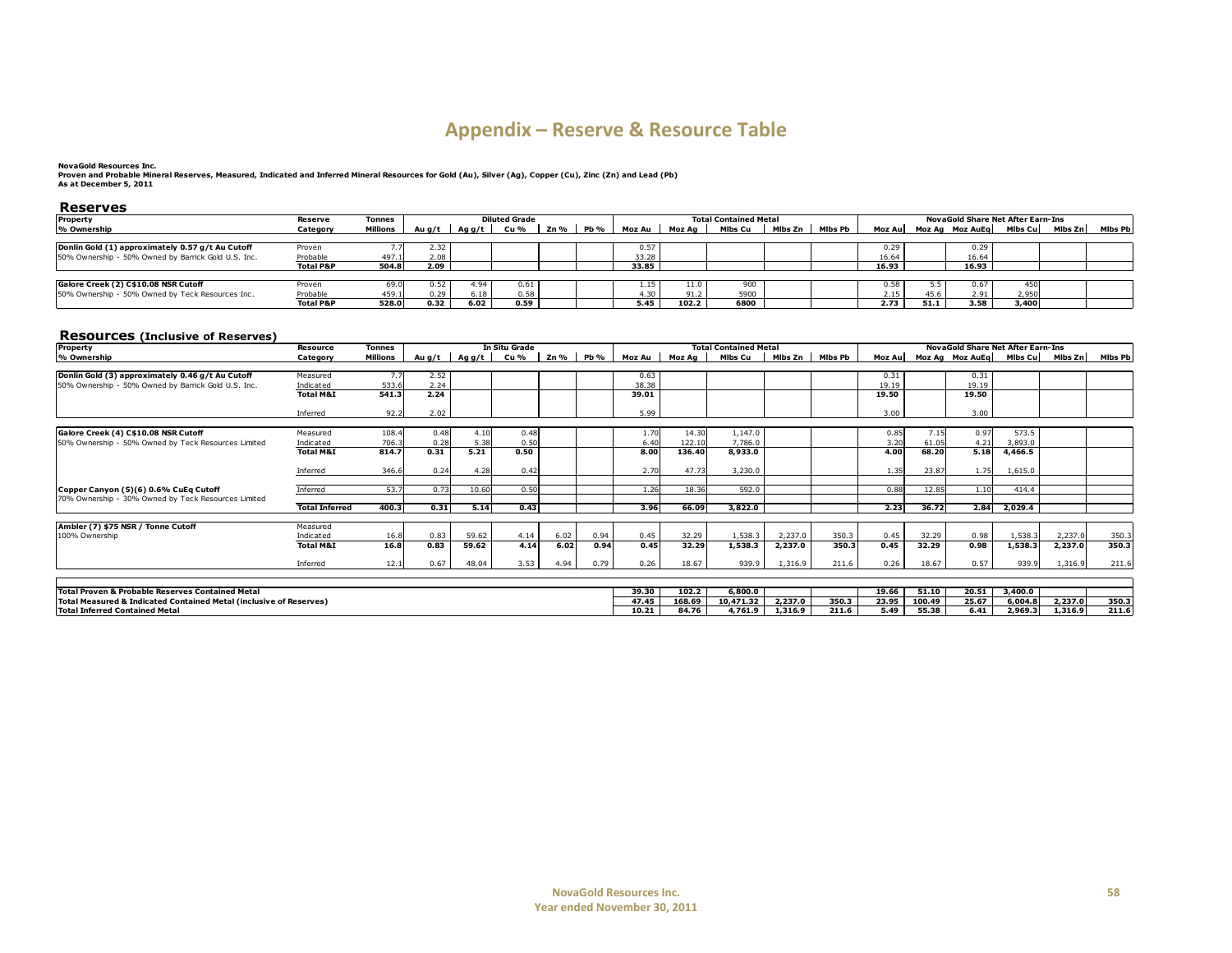#### Notes:

a. These resource estimates have been prepared in accordance with NI43-101 and the CIM Definition Standard, unless otherwise noted.

b. See numbered footnotes below on resource information.

- c. AuEq gold equivalent is calculated using gold and silver in the ratio of gold + silver ÷ (US\$1023 Au ÷ US\$17 Ag) 2008 2010 average metal prices.
- d. Rounding as required by reporting guidelines may result in apparent summation differences between tonnes, grade and contained metal content
- e. Tonnage and grade measurements are in metric units. Contained gold and silver ounces are reported as troy ounces, contained copper, zinc, and lead pounds as imperial pounds

#### Resource Footnotes:

(1) Mineral Reserves are contained within Measured and Indicated pit designs, and supported by a mine plan, featuring variable throughput rates, stockpiling and cut-off optimization. The pit designs and mine plan were optimized on diluted grades using the following economic and technical parameters: Metal price for gold of US\$975/oz; reference mining cost of US\$1.67/t incremented US\$0.0031/ t/m with depth from the 220 m elevation (equates to an average mining cost of US\$2.14/t), variable processing cost based on the formula 2.1874 x (S%) + 10.65 for each US\$/t processed; general and administrative cost of US\$2.27/t processed; stockpile rehandle costs of US\$0.19/t processed assuming that 45% of mill feed is rehandled; variable recoveries by rocktype, ranging from 86.66% in shale to 94.17% in intrusive rocks in the Akivik domain; refining and freight charges of US\$1.78/oz gold; royalty considerations of 4.5%; and variable pit slope angles, ranging from 23º to 43º. Mineral Reserves are reported using an optimized net sales return value based on the following equation: Net Sales Return = Au g \* Recovery \* (US\$975/oz – (1.78 + ((US\$975/oz – 1.78) \* 0.045)))  $\mathbb{B}$  (10.65 + 2.1874 \* (S%) + 2.27 + 0.19) and reported in US\$/tonne. The life of mine strip ratio is 5.48. The assumed life-of-mine throughput rate is

(2) Mineral Reserves are contained within Measured and Indicated pit designs using metal prices for copper, gold and silver of US\$2.50/lb, US\$1,050/oz, and US\$16.85/oz, respectively. Appropriate mining costs, processing co metal recoveries and inter ramp pit slope angles varying from 42º to 55º were used to generate the pit phase designs. Mineral Reserves have been calculated using a 'cashflow grade' (\$NSR/SAG mill hr) cut-off which was vari from year to year to optimize NPV. The net smelter return (NSR) was calculated as follows: NSR = Recoverable Revenue – TCRC (on a per tonne basis), where: NSR = Net Smelter Return; TCRC = Transportation and Refining Costs; Recoverable Revenue = Revenue in Canadian dollars for recoverable copper, recoverable gold, and recoverable silver using metal prices of US\$2.50/lb, US\$1,050/oz, and US\$16.85/oz for copper, gold, and silver, respectively, an exchange rate of CDN\$1.1 to US\$1.0; Cu Recovery = Recovery for copper based on mineral zone and total copper grade; for Mineral Reserves this NSR calculation includes mining dilution. SAG throughputs were modeled by correlation with alteration types. Cashflow grades were calculated as the product of NSR value in \$/t and throughput in t/hr. The life of mine strip ratio is 2.16.

(3) Mineral Resources are inclusive of Mineral Reserves. Mineral Resources that are not Mineral Reserves do not have demonstrated economic viability. Mineral Resources are contained within a conceptual Measured, Indicated and Inferred optimized pit shell using the following assumptions: gold price of US\$1,200/oz; variable process cost based on 2.1874 \* (sulphur grade) + 10.65; administration cost of US\$2.29/t; refining, freight & marketing costs) of US\$1.85/oz recovered; stockpile rehandle costs of US\$0.20/t processed assuming that 45% of mill feed is rehandled; variable royalty rate, based on royalty of 4.5% – (Au price – selling cost). Mineral Resources ha been estimated using a constant Net Sales Return cut-off of US\$0.001/t milled. The Net Sales Return was calculated using the formula: Net Sales Return = Au grade \* Recovery \* (US\$1200/oz – (1.85 + ((US\$1200/oz – 1.85) \* 0.045))) (10.65 + 2.1874 \* (S%) + 2.29 + 0.20) and reported in US\$/tonne. See "Cautionary Note Concerning Reserve & Resource Estimates".

(4) Mineral Resources are inclusive of Mineral Reserves. Mineral resources are contained within a conceptual Measured, Indicated and Inferred optimized pit shell using the same economic and technical parameters as used for Mineral Reserves. Tonnages are assigned based on proportion of the block below topography. The overburden/bedrock boundary has been assigned on a whole block basis. Mineral resources have been estimated using a constant NSR cut-off of C\$10.08/t milled. The Net Smelter Return (NSR) was calculated as follows: NSR = Recoverable Revenue – TCRC (on a per tonne basis), where: NSR = Diluted Net Smelter Return; TCRC = Transportation and Refining Costs; Recoverable Revenue = Revenue in Canadian dollars for recoverable copper, recoverable gold, and recoverable silver using silver using the economic and technical parameters mentioned above. The mineral resource includes material within the conceptual M&I pit that is not scheduled for processing in the mine plan but is above cutoff. See "Cautionary Note Concerning Reserve & Resource Estimates".

(5) The copper-equivalent grade was calculated as follows: CuEq = Recoverable Revenue ÷ 2204.62 \* 100 ÷ 1.55. Where: CuEq = Copper equivalent grade; Recoverable Revenue = Revenue in US dollars for recoverable copper, recoverable gold and recoverable silver using metal prices of US\$1.55/lb, US\$650/oz, and US\$11/oz for copper, gold, and silver, respectively; Cu Recovery = 100%. Mineral Resources that are not Mineral Reserves do not have demonstrated economic viability. Inferred Resources are in addition to Measured and Indicated Resources. Inferred Resources have a great amount of uncertainty as to their existence and whether they can be mined legally or economically. It cannot be assumed that all or any part of the Inferred Resources will ever be upgraded to a higher category. See "Cautionary Note Concerning Reserve & Resource Estimates".

(6) NovaGold Canada Inc. has agreed to transfer its 60% joint venture interest in the Copper Canyon property to the Galore Creek Partnership, which is equally owned by NovaGold Canada Inc. and a subsidiary of Teck Resources Limited. The remaining 40% joint venture interest in the Copper Canyon property is owned by another wholly owned subsidiary of NovaGold.

(7) Resources stated as contained within a potentially economically minable underground shapes above a US\$75.00/t NSR cut-off. NSR calculation is based on assumed metal prices of US\$2.50/lb for copper, US\$1,000/oz for gold, US\$16.00/oz for silver, US\$1.00/lb for zinc and US\$1.00/lb for lead. A mining cost of US\$45.00/t and combined processing and G&A costs of US\$31.00 were assumed to form the basis for the resource NSR cut-off determination. Mineral Resources that are not Mineral Reserves do not have demonstrated economic viability. Inferred Resources are in addition to Measured and Indicated Resources. Inferred Resources have a great amount of uncertainty as to their existence and whether they can be mined legally or economically. It cannot be assumed that all or any part of the Inferred Resources will ever be upgraded to a higher category. See "Cautionary Note Concerning Reserve & Resource Estimates".